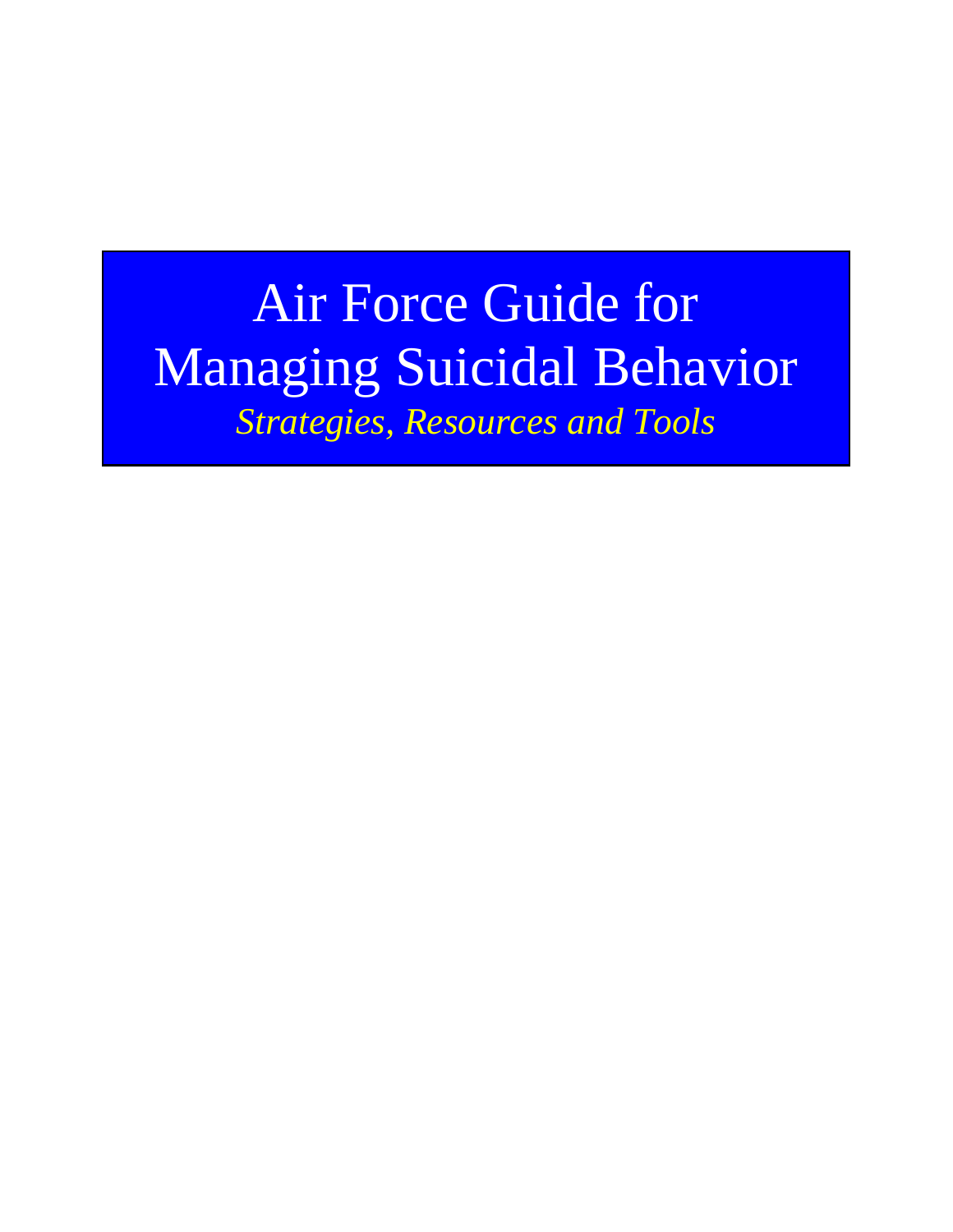# **Air Force Medical Operations Agency (AFMOA) Population Health Support Division (AFMOA/SGZZ) 8320 Laser Road Brooks AFB TX 78235-5140**

Point of Contact: Lt Col Rick Campise Air Force Suicide Prevention Program Manager DSN: 297-4285 rick.campise@pentagon.af.mil

Questions about this guide and its use should first be directed to your MAJCOM Behavioral Health Consultant due to variability in implementation across commands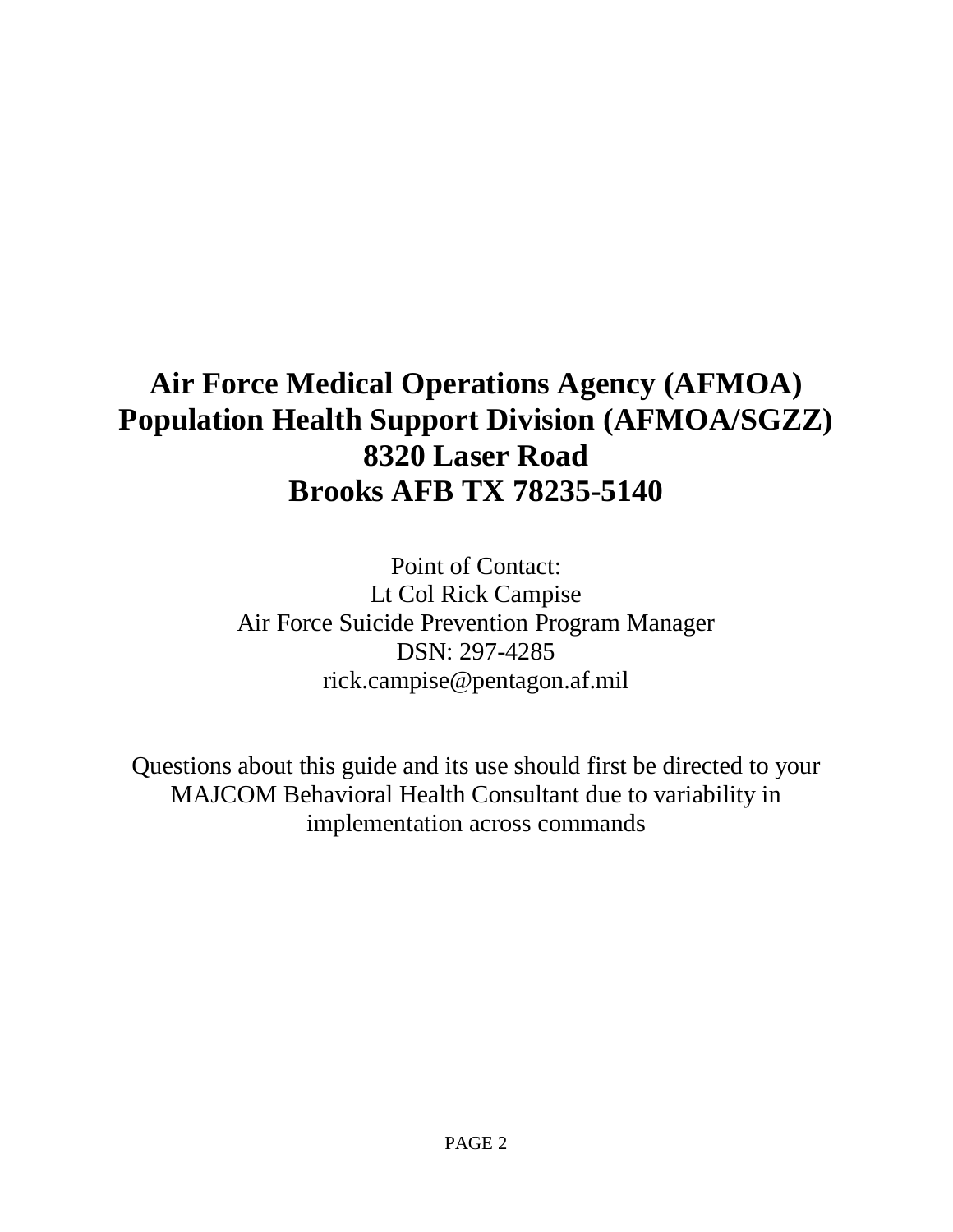# **Acknowledgements**

The *Managing Suicidal Behavior Project* was initiated and funded by the Air Force Suicide Prevention Program. The guide was developed by the Population Health Support Division, Air Force Medical Operations Agency (AFMOA), Office of the Surgeon General, and the Managing Suicidal Behavior Working Group. It was written by Maj Mark Oordt with content and editorial input from Dr. David Jobes, Dr. David Rudd, Lt Col Vincent Fonseca, Capt Tina Russ, and Lt Col John Stea. Col Wayne Talcott, and Lt Col Rick Campise of AFMOA's Community, Prevention Division were instrumental in spearheading this project and were valuable contributors.

The following individuals served as members of the Managing Suicidal Behavior Working Group and were also collaborators:

Col Peter Durand Col Harry Howitt Lt Col Hank Cashen Lt Col Joseph Chozinski Lt Col Dean Messelheiser Lt Col Kevin Mulligan Lt Col Laura Poole Maj Mark Bradshaw Maj Juanita Celie

Maj Connie Johnmeyer Maj Nicole Moore Maj Kathie Rearden Capt Carla Miera Capt Bernice Wilder CMSgt Dean Hall CMSgt (Ret) Douglas Stordy Dr. Robert Klepac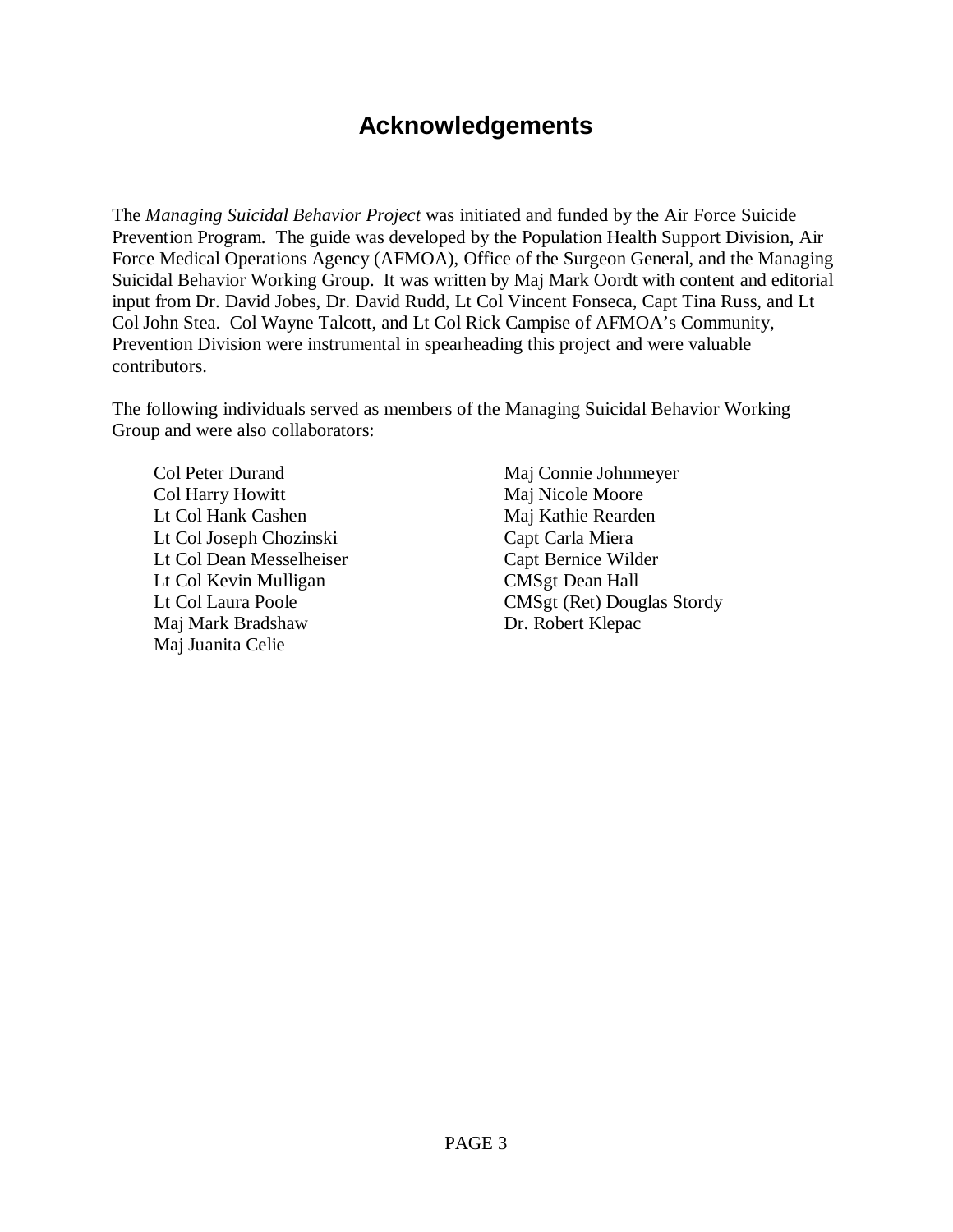#### MEMORANDUM TO AIR FORCE MENTAL HEALTH PROFESSIONALS

#### FROM: AFMOA/CC

#### SUBJECT: Management of Suicidal Behavior

In recent years, the Air Force has implemented broad-based initiatives to prevent suicide in the Air Force community. Since the initiation of this broad-based approach, the Air Force has seen some of its lowest suicide rates over the past several years. Nevertheless, suicides and suicide attempts still occur. Suicidal behavior not only impacts the lives and well-being of the individual, family, and friends, but it can also seriously impair the ability of affected Air Force units to accomplish their missions. Mental health professionals at our military installations are at the front lines assisting unit commanders and First Sergeants in the care of personnel, and I understand the immense challenges you face when suicidality is part of the clinical picture. It is essential that Air Force mental health professionals have current information, applicable skills, and the best resources for managing suicidal patients.

 I am pleased to present you with the *Air Force Guide for Managing Suicidal Behavior: Strategies, Resources, and Tools* to help you deliver high-quality, evidenced-based care to suicidal individuals. As a guide, it explicitly does not represent a mandate or requirement; but rather, it is a set of recommendations that is intended to help you provide quality care. Experts both within and outside the Air Force recognize this guide as state of the art, a product without equal in the military or civilian community. I highly encourage its use by all Air Force outpatient mental health providers, nurses, technicians and support staff.

For further information or questions, contact Lt Col Rick Campise at DSN 297-4285 or [rick.campise@pentagon.af.mil](mailto:rick.campise@pentagon.af.mil).

> GARY H. MURRAY, Brig Gen, USAF, DC Commander Air Force Medical Operations Agency Office of the Surgeon General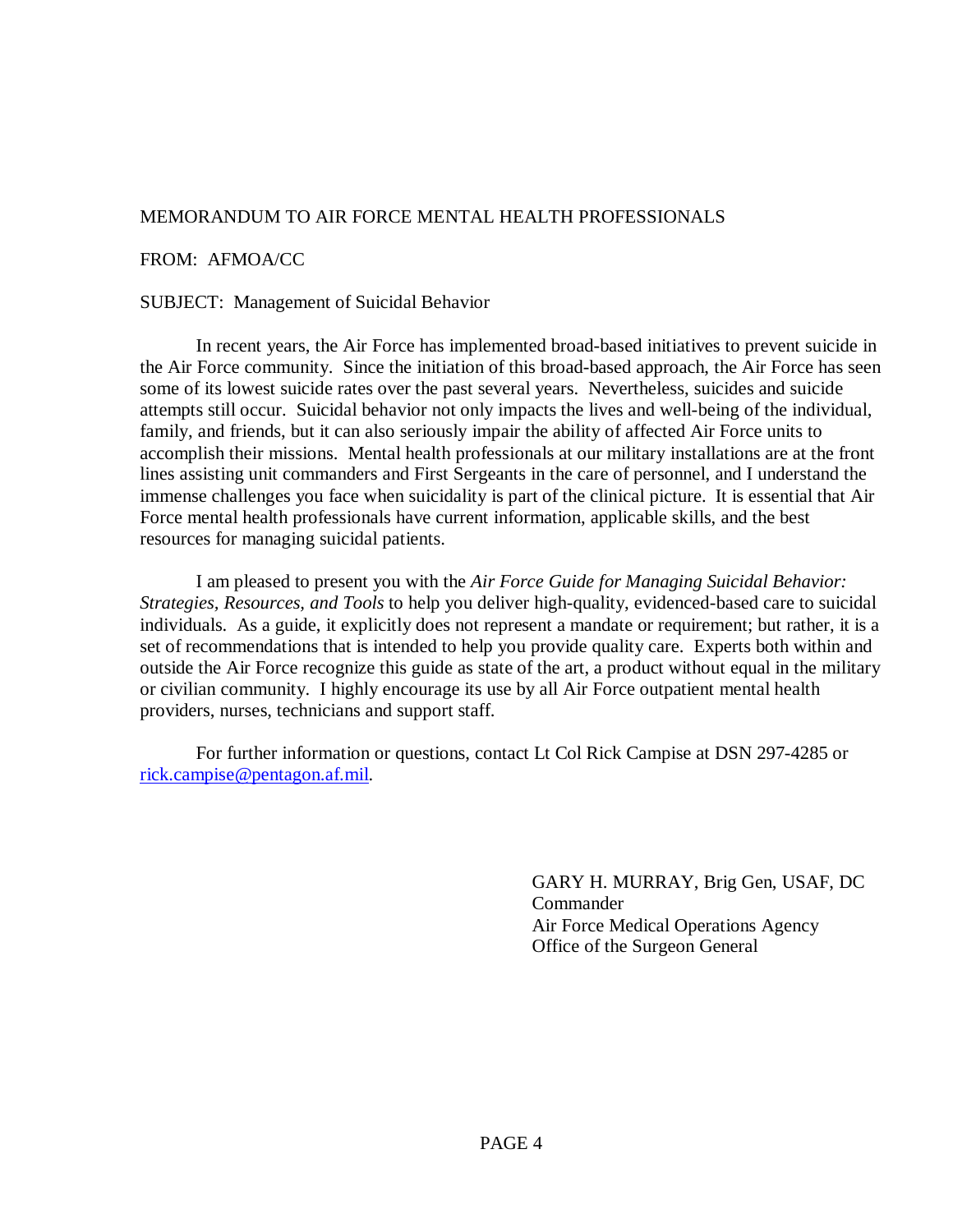# **TABLE OF CONTENTS**

| Summary of Empirical Findings on Clinical Management of Suicide  11 |  |
|---------------------------------------------------------------------|--|
|                                                                     |  |
|                                                                     |  |
|                                                                     |  |
|                                                                     |  |
|                                                                     |  |
|                                                                     |  |
|                                                                     |  |
|                                                                     |  |
|                                                                     |  |
|                                                                     |  |
|                                                                     |  |
|                                                                     |  |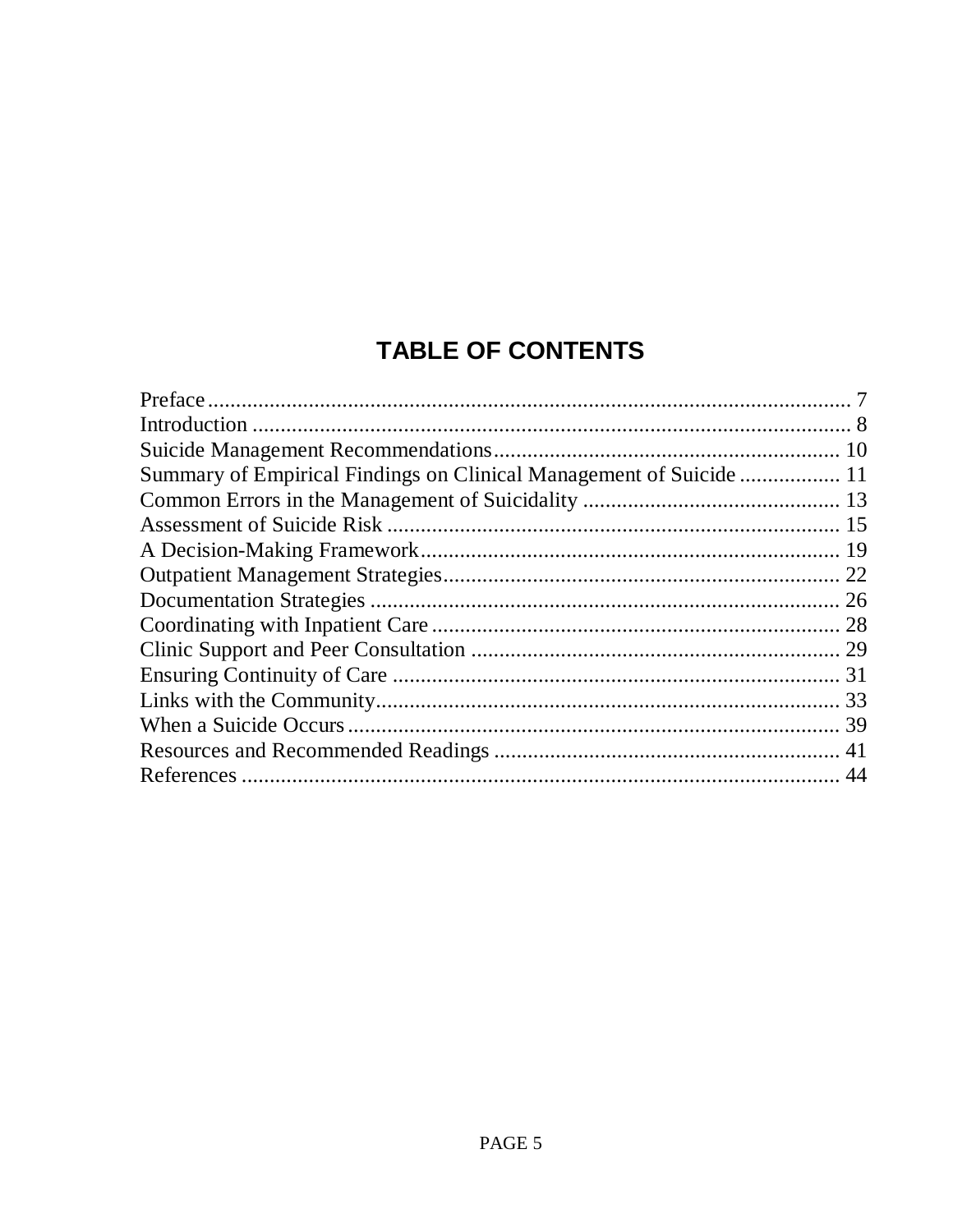Multiple surveys indicate that training on suicide assessment and intervention in mental health training programs is variable and often inadequate.

Bonger &Harmatz (1989, 1991) Ellis & Dickey (1998)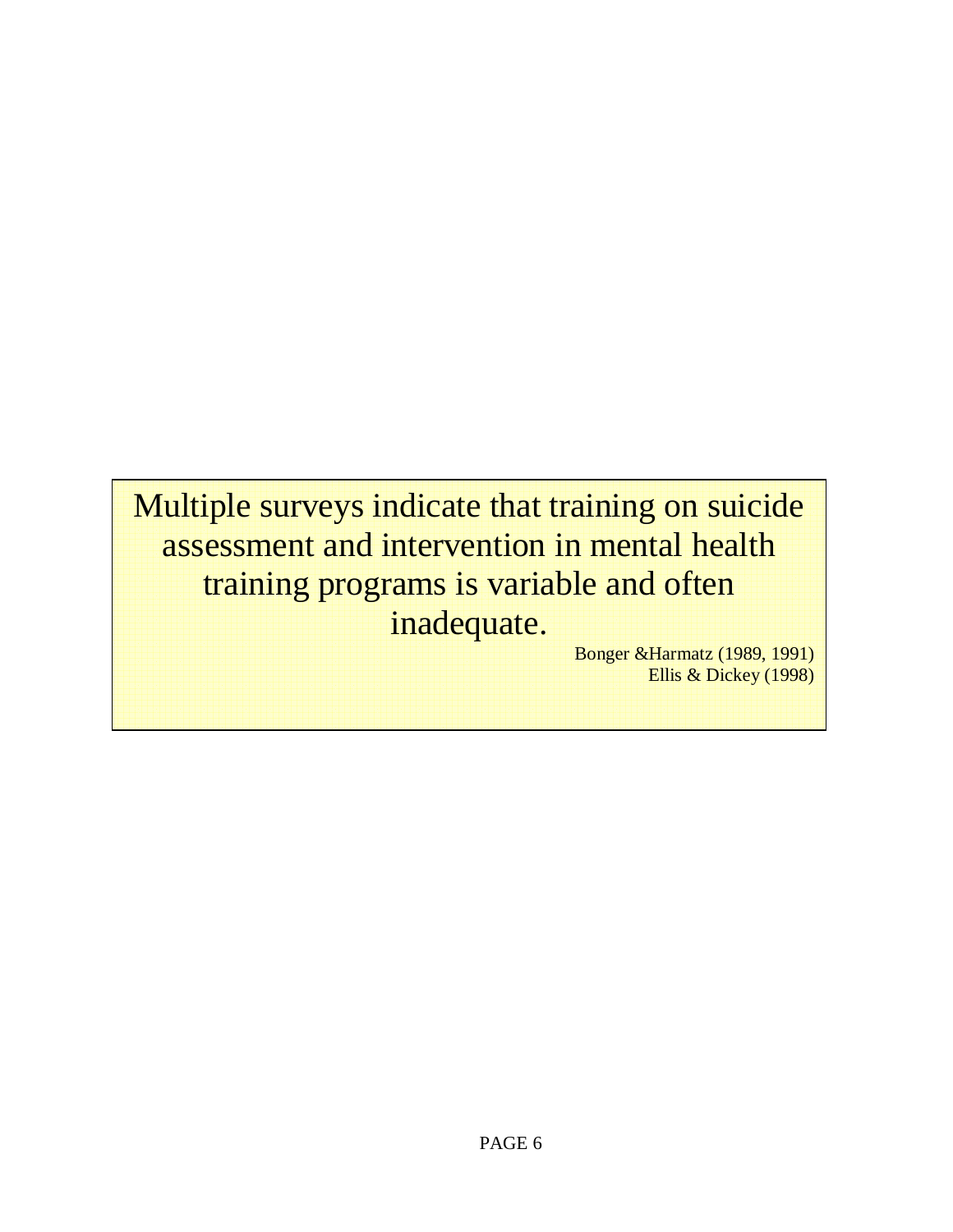# **Preface**

We developed this guide in an effort to help to Air Force mental health staff navigate one of the most difficult and complex aspects of clinical practice: suicidal behavior. In each clinical encounter, we potentially face the most serious of consequences for our patients as well as potential legal threats to the Air Force and ourselves, yet mental health professionals typically receive minimal *formal* training in managing suicide and generally feel insufficiently prepared to handle it. This guide pulls together state-of-the-art knowledge and best practices for the clinical management of suicidal behavior to make providing this care easier for mental health providers, nurses, technicians and clinic staff.

This document is a *clinical guide*. As a guide, it explicitly does not represent a mandate or requirement; rather, it is a set of recommendations that is intended to help you provide quality care. The ultimate responsibility for patient care decisions rests with the individual provider. Clinical performance is evaluated in post-suicide investigations and litigation proceedings in terms of the "standard of care." The standard of care is defined as what a typical, similarly trained provider in a similar community setting would do in a given circumstance. A jury or medical incident investigation board ultimately determines this standard. As a guide, this document was developed to *reflect* those practices that have been judged to be the "standard of care," but does not (and, by definition, cannot) define it. This guide should not be used as a static or definitive "statement" of the standard of care in Medical Incident Investigations, or legal investigations and proceedings. Clinic leaders, however, may incorporate relevant information from this guide into local clinic operating instructions (OIs). Local OIs *are* the appropriate benchmark on which clinical performance should be judged when standard-of-care determinations are made.

The guide was structured around a set of 18 recommendations, organized within eight topical chapter headings. You will find these recommendations listed on [page](#page-9-0) 10. Note that the scope of the recommendations is the *management* of suicidal behavior, not *treatment* per se (i.e., medications and dosages, how to do cognitive behavioral therapy for suicide, etc.). Following each recommendation, we present further discussion on strategies, tools, and resources for meeting that recommendation. Additionally, a set of appendixes contains a flow chart diagramming a process of care for management of suicidal behavior in mental health clinics (see Appendix A), suicide assessment and tracking tools, templates, and examples. We leave the use of specific strategies, tools, or resources to the discretion of individual professionals and clinics, based on their unique needs, resources, and preferences.

We highly recommend creating a clinic OI reflecting local procedures and policies related to suicide management. You can find a template for an OI in Appendix B.

> Suicide is the #1 sentinel event for the Joint Commission on Accreditation of Healthcare Organizations (JCAHO)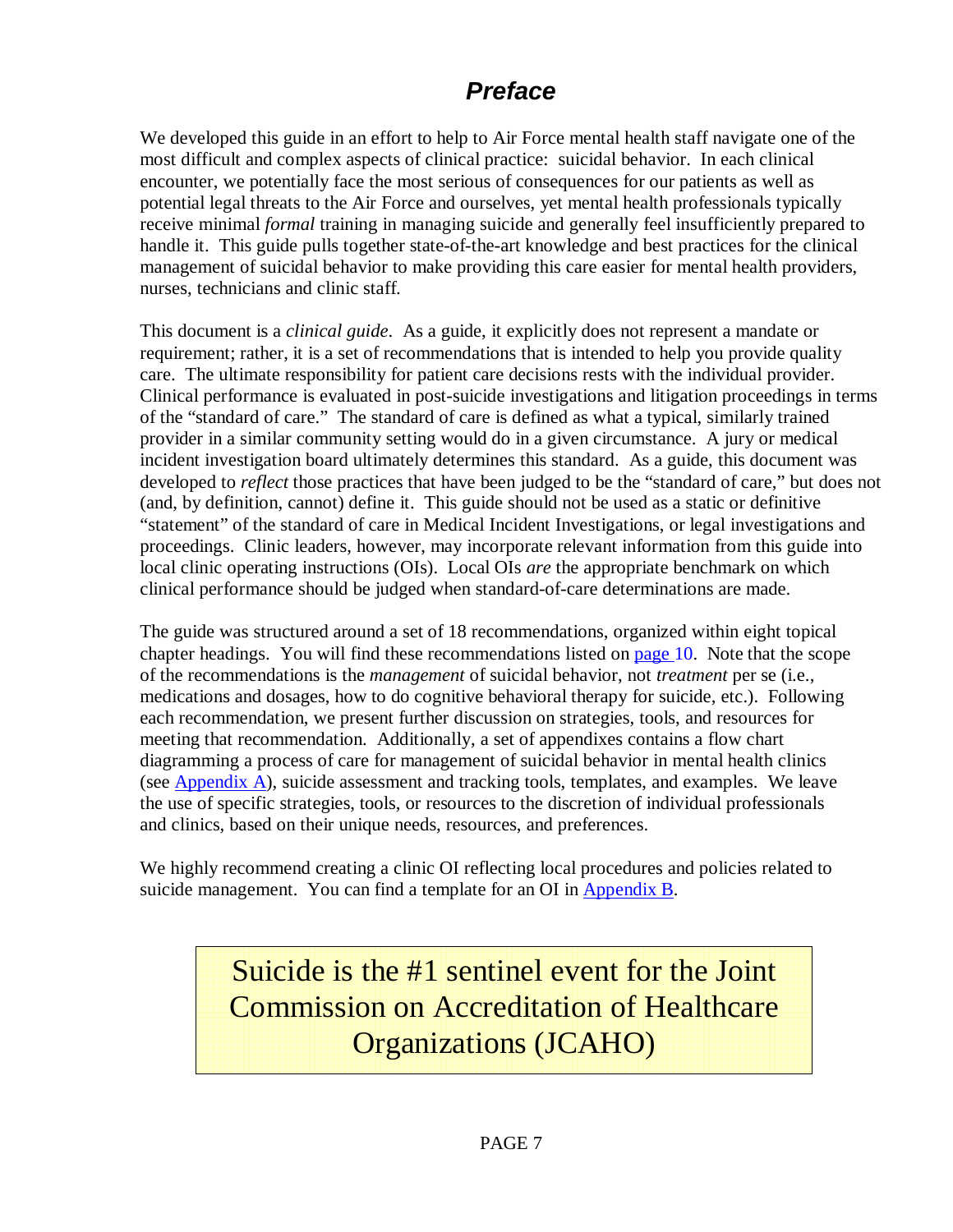## **Introduction**

No patient behavior generates more stress and fear among clinicians than suicide and suicidal behaviors (Pope & Tabachnick, 1993). While completed suicide is fortunately rare, many mental health professionals experience a patient suicide sometime during their career. In fact, one in two psychiatrists and one in five psychologists will lose at least one patient to suicide (Chemtob, Bauer, Kinney, & Hamada, 1988; Chemtob, Bauer, Torigoe, & Hamada, 1988). Furthermore, suicidal symptoms, risk factors, and even self-injurious behavior in which there is a secondary (interpersonal) gain are quite common in mental health and substance abuse settings. In recent times, criteria for inpatient care have become increasingly restrictive, and providers have worked to provide quality care for individuals at higher risk for suicide on an outpatient basis (Jobes, 2000). Encouragingly, there is increasing evidence that outpatient management of suicidal patients can be appropriate, safe and, often, preferable to inpatient care (Rudd, Joiner, Jobes, & King, 1999).

"Suicidality," broadly defined, can range from internal thoughts to external behaviors related to taking one's own life. This includes overt actions that are potentially self-injurious, whether or not there is true intent to die. It also includes self-reported suicidal thoughts, verbal or written suicide threats, and preparatory or rehearsal activities related to suicide. Clearly, it also encompasses an individual's actions that intentionally result in his or her own death.

When managing suicidal behavior, Air Force mental health professionals have two tasks. First, they are responsible for conducting a timely and competent assessment of risk, and providing or facilitating appropriate care. Secondly, they support unit leadership in managing personnel at increased risk for suicide, as well as the impact these situations can have on the organization and mission. Historically, mental health professionals have received variable levels of formal training on the first task (Bonger & Harmatz, 1989, 1991; Ellis & Dickey, 1998) and little to no guidance on the second. Most learning related to suicide management has occurred "on the job."

The purpose and scope of this guide is to help privileged mental health professionals, as well as nurses, technicians, and administrative staff, provide high-quality, evidence-based care to suicidal individuals, as well as consultation and support to units. Currently, no standardized training program for managing suicidal behavior exists within the Air Force Medical Service (AFMS). Individual mental health practitioners are left to evaluate for themselves the literature, assessment tools, and strategies. Although the decisions and actions of providers and staff will be evaluated as to whether the standard of care was met in the event of a patient's suicide, there is no Air Force written guidance to help mental health professionals meet this standard. We intend this guide to fill the gap by recommending tools, strategies, and resources to help behavioral health personnel provide high-quality care to patients, effective support to commanders and First Sergeants, and minimize risk to their professional careers.

In the development of this guide, we utilized several sources of information:

- $\triangleright$  Empirical findings from well-designed research studies
- $\triangleright$  Professional guidelines and codes of ethics
- $\triangleright$  Sound psychometric principles applied to assessment instruments
- $\triangleright$  Expert opinion, including suicidologists and Air Force mental health professionals
- $\triangleright$  Recognized organizational standards (i.e., Air Force Instructions and JCAHO standards)
- $\triangleright$  Lessons learned from Air Force suicide events and civilian malpractice litigation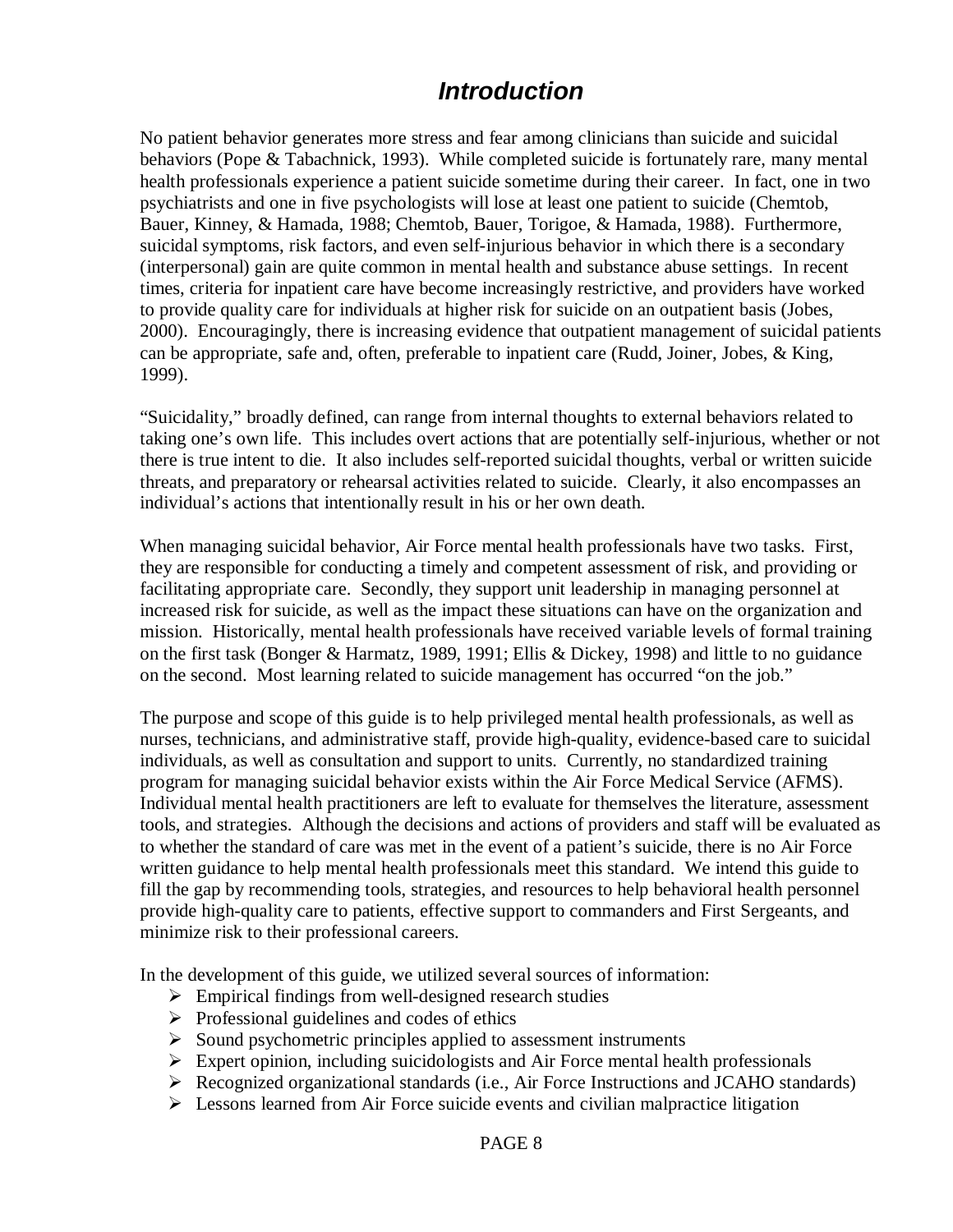Additionally, due to issues unique to military settings, we obtained input from line commanders and First Sergeants and incorporated it into development of the guide. To reiterate, this guide does not create a new standard of care; such standards already exist. The goal of this guide is to assist all mental health providers and staff in meeting or exceeding this standard.

This guide applies to outpatient specialty mental health care settings, including Life Skills Support Centers (LSSC), Family Advocacy Programs (FAP) and Alcohol and Drug Abuse Prevention and Treatment (ADAPT) clinics. Mental health related services that have a truly unique mission, such as the Behavioral Analysis Service at Air Force Basic Military Training, may find that some sections do not apply.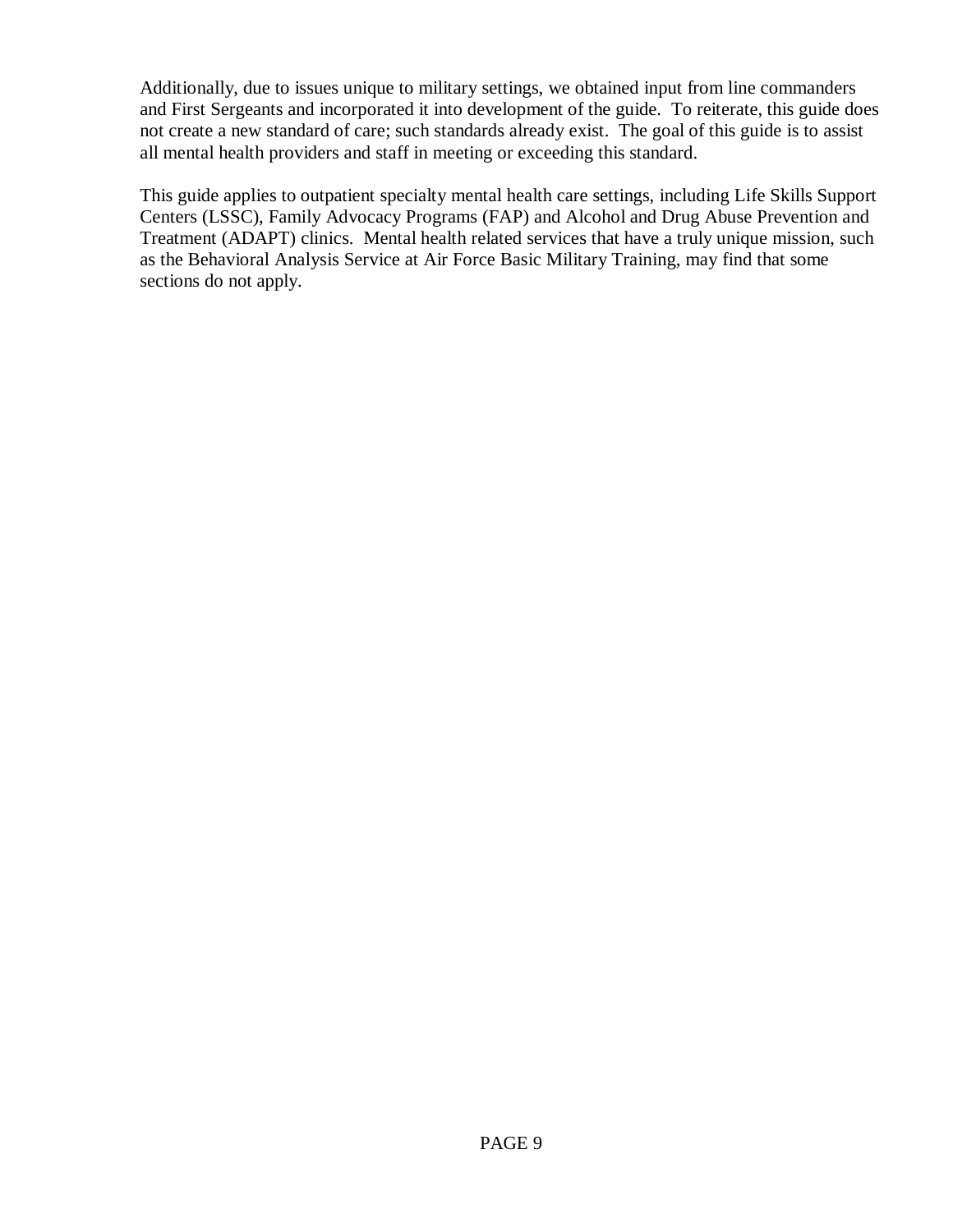# **Suicide Management Recommendations**

#### <span id="page-9-0"></span>**[Assessment of Suicide Ris](#page-14-0)k**

- **[1](#page-14-0)**: Formally assess suicide at every initial evaluation, and as clinically indicated at follow-up contacts.
- **[2](#page-16-0)**: Use appropriate measures to assess suicidality.

#### **[A Decision-Making Framework](#page-18-0)**

**[3](#page-18-0)**: Determine suicide risk level based on assessment information and match to appropriate suicide-specific interventions.

#### **[Outpatient Management Strategies](#page-21-0)**

- **[4](#page-21-0)**: Specifically target suicidal symptoms and risk factors in the formal outpatient treatment plan.
- **[5](#page-22-0)**: Take steps to safeguard the environment; limit accessibility to means of self-harm.
- **[6](#page-23-0)**: Establish processes for ongoing monitoring of suicide risk.
- **[7](#page-23-0)**: Use management strategies that are uniquely applicable to active duty members.

#### **[Documentation Strategie](#page-25-0)s**

**[8](#page-25-0)**: When documenting a suicide risk assessment, include both current and historical risk factors, observations from the session, rationale for actions taken or considered but not taken, and follow-up plans, including a response plan when there is evidence of increased suicidality.

#### **[Coordinating with Inpatient Care](#page-27-0)**

- **[9](#page-27-0)**: Establish a process for coordination when patients are hospitalized.
- **[1](#page-27-0)0**: Reassess a patient's needs (including suicidality) following inpatient or partial hospitalization before assuming or reassuming responsibility for outpatient care.

#### **[Clinic Support and Peer Consultatio](#page-28-0)n**

- **[1](#page-28-0)1**: Use a high-interest log as a clinic tracking procedure for suicidality and share information between relevant specialty mental health clinics.
- **[1](#page-29-0)2**: Consult professional peers regularly regarding suicidal patients and document the consultation.

#### **[Ensuring Continuity of Care](#page-30-0)**

- **[1](#page-30-0)3**: Use a standardized follow-up and referral procedure for all previously suicidal patients dropping out of treatment prematurely.
- **[1](#page-30-0)4**: Ensure clinical coverage when the primary provider is unavailable.
- **[1](#page-31-0)5**: Establish a procedure for ensuring continuity of care during provider and patient transitions.

#### **[Links with the Community](#page-32-0)**

- **[1](#page-32-0)6**: Establish a written plan for after-hours evaluations. Ensure other relevant agencies and individuals (i.e., Security Forces, First Sergeants, etc.) are aware of the plan.
- **[1](#page-32-0)7**: Mental health providers and staff are the primary resource within the base community regarding mental health issues; as such, they should serve as consultants to unit leadership regarding the management of at-risk personnel.
- **[1](#page-37-0)8**: Use community support resources in managing suicidal behavior.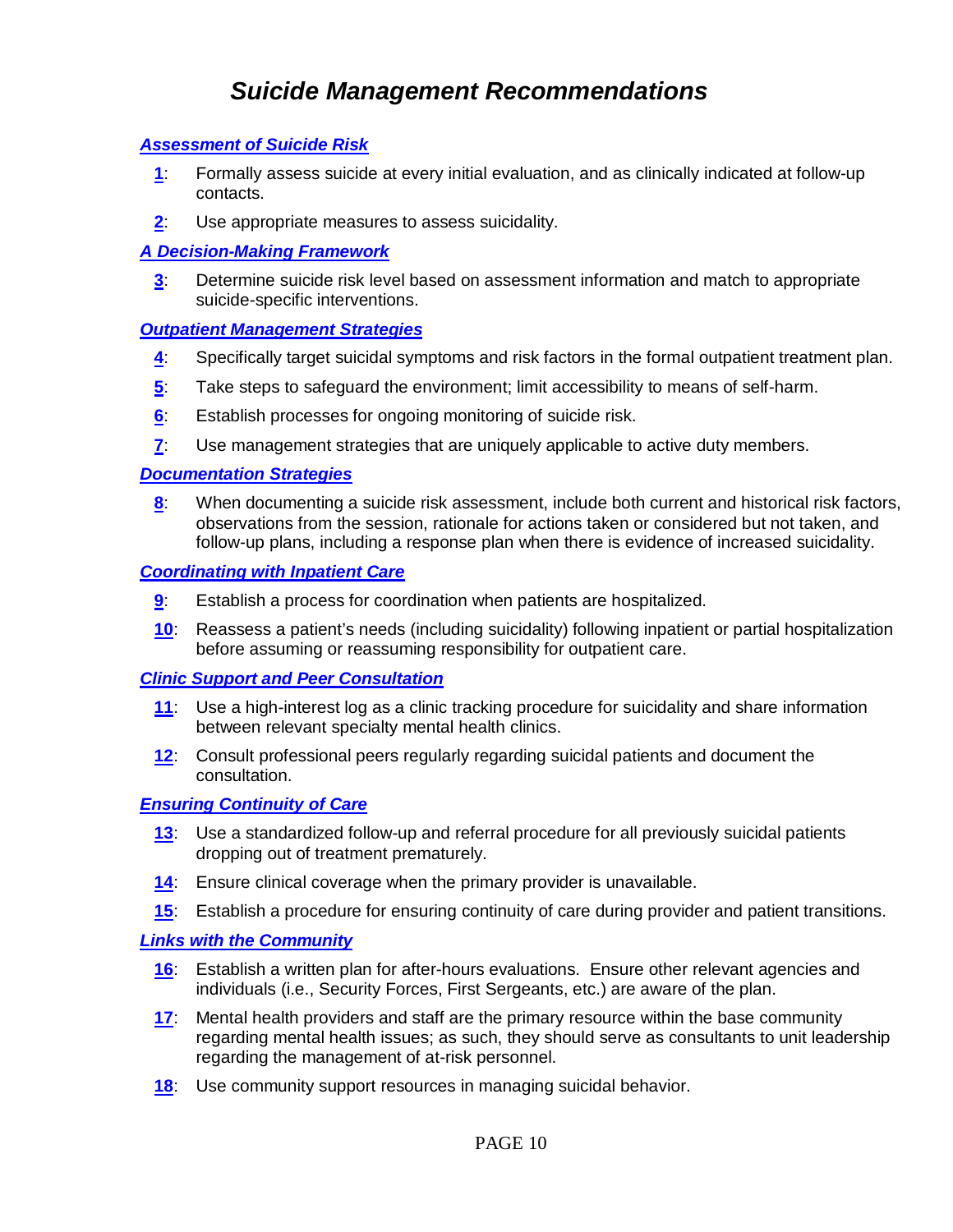# **Summary of Empirical Findings on Clinical Management of Suicide**

Historically, clinical management of suicidality has been based more on "art" than on science. Typically, training programs in the mental health disciplines teach suicide management through supervised clinical experience, and often the approaches taught are based on the supervisor's experience or on publicized malpractice claims rather than on empirical science. Admittedly, the research literature on clinical management of suicidality is limited. A recent review identified only 25 randomized or controlled studies targeting suicidality (Rudd et al., 1999).

The following is a summary of conclusions based on the limited empirical findings that all mental health providers should know as they work with suicidal patients. We integrated this literature into the development of this Air Force guide, and we discuss each of these findings in more detail later in the guide.

- $\triangleright$  Multiple attempters appear to be a unique group, as compared with ideators and single attempters. They present a more severe clinical picture and, accordingly, are at higher suicide risk (Rudd et al., 1996). **It is important, therefore, to carefully assess multiple attempt status and incorporate it into plans for treatment intensity and duration, and consider it in military retention decisions.**
- $\triangleright$  Treatment of major depressive disorder does not appear to necessarily reduce suicidal behavior or suicide attempts. For example, Khan, Warner and Brown (2000) analyzed data from clinical trails on 7 new antidepressants and found that rates of suicide attempts and completions were not significantly different between drug-treated and placebo control groups. Additionally, a comparison of three psychotherapy approaches for adolescent depression showed significant between-groups effects on depression symptoms but not on suicidality (Brent et al., 1997). Therefore, **it is best to directly target suicidal behavior for treatment** (Jobes, 2000).
- $\triangleright$  In civilian community studies, the vast majority (64 percent) of individuals who committed suicide saw their general medical provider within a month before their death (Appleby et al., 1999; Andersen, Andersen, Rosholm, & Gram, 2000; Luoma, Martin, & Pearson, 2002). Air Force data show similar trends. In CY 2001, 33 percent of those who completed suicide visited a military treatment facility (MTF) in the month prior to their death, and 56 percent saw a doctor within 3 months of their death. **It is, therefore, important to include primary care managers (PCM) in suicide management efforts**.
- $\triangleright$  The strongest predictor of completed suicide during the five years following discharge from inpatient care, especially for those who have chronically elevated risk, is a reduction in the intensity of care (Appleby et al., 1999). High-risk patients are also disproportionately represented in treatment dropouts (Rudd, Joiner, & Rajab, 1995). There is evidence, however, that simply maintaining contact with treatment-refusing patients through a follow-up letter or phone call leads to reduced suicide rates over a five-year period, as compared to no contact (Motto & Bostrum, 2001). There is clear evidence that **chronic-risk individuals (multiple attempters) are likely to benefit from on-going monitoring or treatment. Clinic processes to ensure follow-up and contact may be helpful.**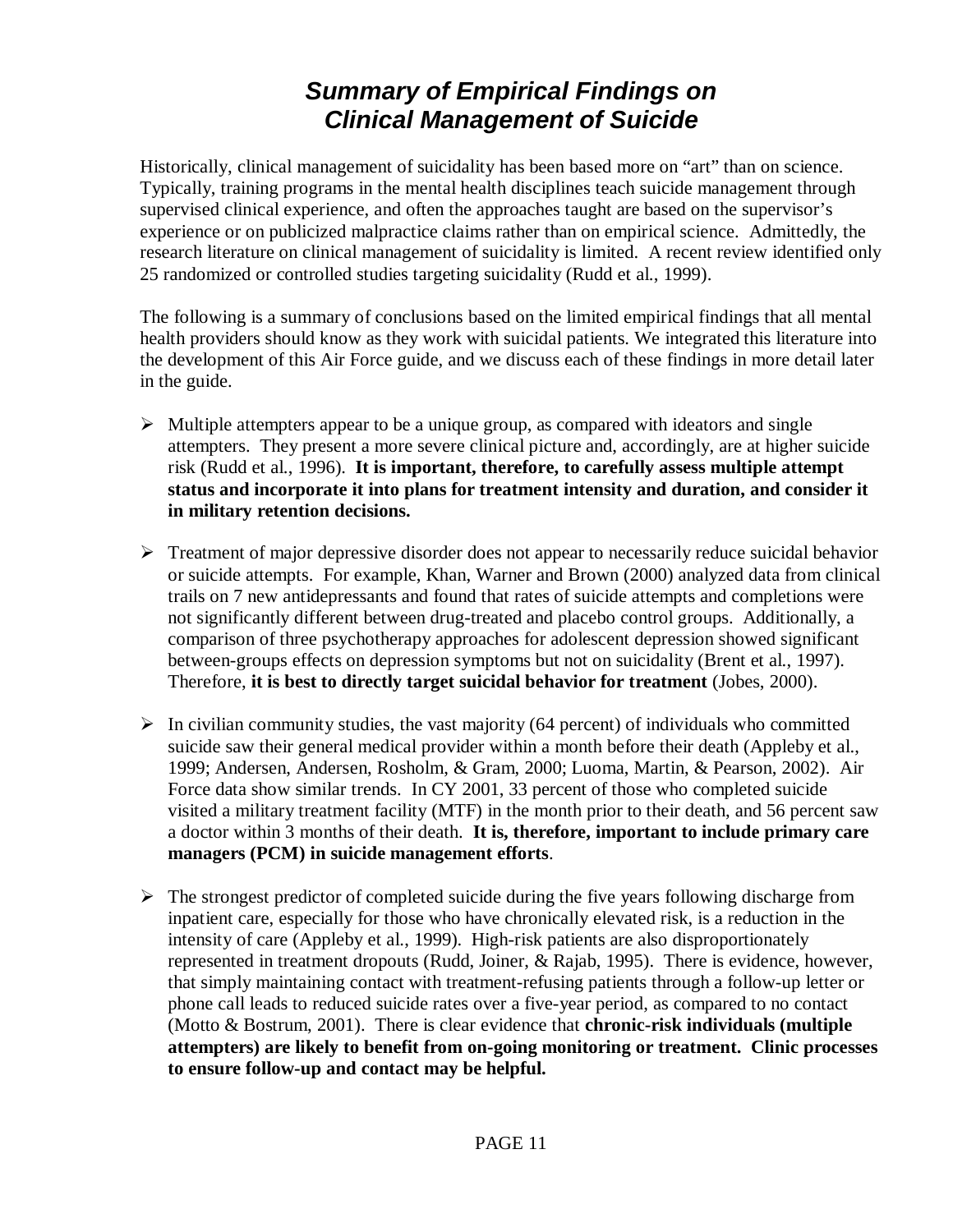¾ Short-term cognitive behavioral and problem-solving approaches as core interventions are effective at reducing suicidal ideation, depression, and hopelessness over periods up to a year (see review in Rudd et al., 2001). Several studies of short-term treatment were done with the highest-risk patients (i.e., multiple attempters). Therefore, we can conclude **that even some high-risk suicidal patients may be safely and effectively treated on an outpatient basis**  (Linehan, Armstrong, Suarez, Allmon & Heard, 1991; Rudd et al., 1996). Indeed, considering patient preference and stigma issues, there is an increasing movement in the field to emphasize **outpatient care as** *preferable* **to inpatient care** (Jobes, 2000).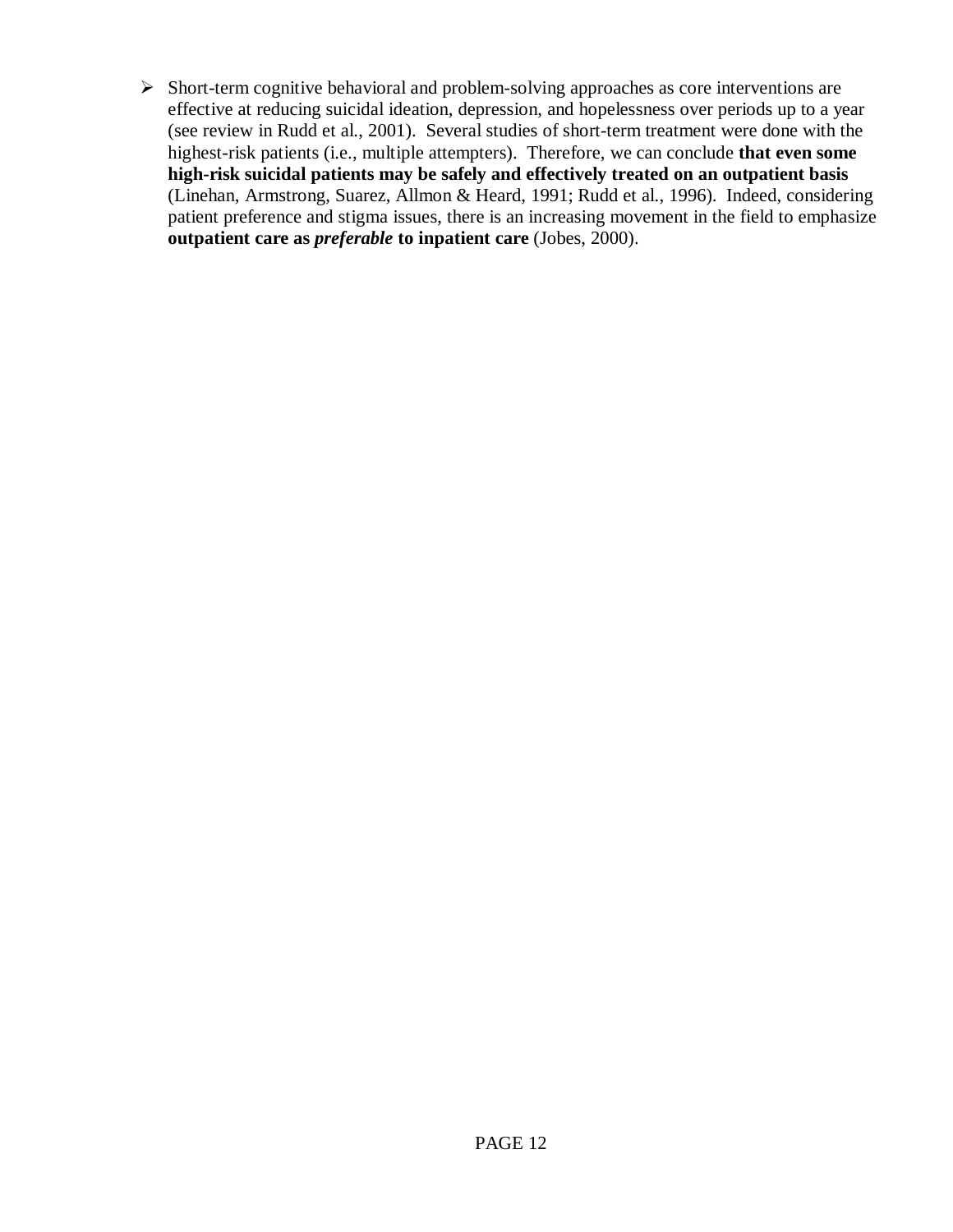# **Common Errors in the Management of Suicidality**

To avoid repeating errors that have resulted in poor outcomes, mental health professionals may find it helpful to know about the types of suicide management actions, or inactions, that have led to legal malpractice findings, Health Services Inspections (HSI) findings, and, in some situations, disciplinary actions by the military or by state licensing boards.

### HSI Findings Related to Suicide

A review by the Air Force Investigation Agency (AFIA) of suicide-related findings from HSIs over 15 months revealed several concerns. Most noteworthy were findings that some providers in Life Skills Support Centers (LSSC), Alcohol and Drug Abuse Prevention and Treatment (ADAPT) programs, and Family Advocacy Programs (FAP) were **failing to assess and/or document suicidal and homicidal risk** (OPS 7.1.4; 7.2.5; 7.3.2). This suggests that there is room for improvement related to assessing and managing suicidal risk even at the most rudimentary level. A second concern related to how adequately patients are informed about the duty to report dangerousness. Dangerousness to self or others is one of the primary precipitants for providers to reveal information obtained through a therapeutic relationship. Yet, HSI inspectors found several instances where **client information sheets did not fully inform patients** about this duty (OPS 7.1.4). You will find a sample client information sheet in Appendix J. The final concern stemming from HSI inspections was **a failure to use approved abbreviations for suicidal/homicidal risk assessments** (OPS 7.2.5; 7.3.2). Non-approved abbreviations can result in miscommunications among healthcare providers that can lead to inappropriate decisions and inadequate care.

### Common Failure Scenarios for Suicide Management

In a key article on outpatient standards of care for the suicidal patient, Bonger, Maris, Berman & Litman (1992) present 12 common failure scenarios for suicide management. They are…

#### **Failure to:**

- $\triangleright$  properly evaluate the need for psychopharmacological intervention or use of unsuitable pharmacotherapy
- $\triangleright$  specify criteria for hospitalization and failure to implement hospitalization
- $\triangleright$  maintain an appropriate clinician–patient relationship
- $\triangleright$  perform supervision and consultation
- $\triangleright$  evaluate for suicide risk at intake
- $\triangleright$  evaluate for suicide risk at management transitions
- $\triangleright$  secure records of prior treatments or inadequate history taking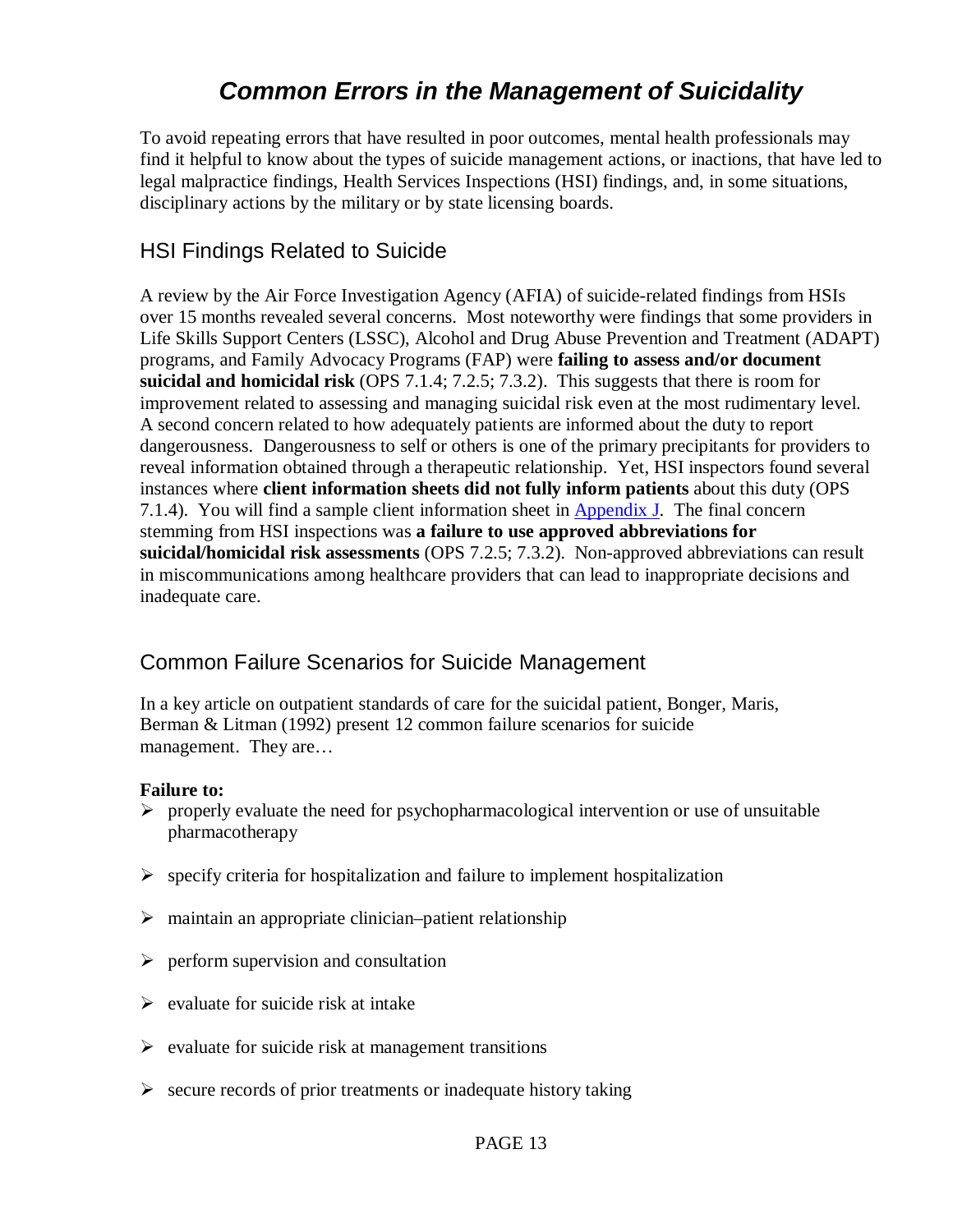- $\triangleright$  conduct a mental status exam
- $\triangleright$  formally diagnose the patient's condition
- $\triangleright$  establish a formal treatment plan
- $\triangleright$  safeguard the environment
- $\triangleright$  adequately document clinical judgments, rationales, and observations

### Lessons Learned from Civilian Malpractice Suits

We can learn important lessons from malpractice suits in civilian courts, to ensure that Air Force mental health providers meet the standard of care. Clinicians have fared well in suicide-related malpractice claims when issues of *foreseeability, treatment planning*, and *follow-up/follow through* were adequately covered and documented (Jobes & Berman, 1993). We recommend the following practices, derived from malpractice suits, for the optimum protection of providers and the government. These are covered in more detail throughout the guide.

#### **Foreseeability**

- $\triangleright$  Conduct a risk assessment
- $\triangleright$  The risk assessment must be thorough
- $\triangleright$  Consider using assessment instruments
- $\triangleright$  Consider using psychological testing
- $\triangleright$  Make an overall clinical judgment of suicide risk
- $\triangleright$  Seek and document consultation
- $\triangleright$  Adequately document assessment information

#### **Treatment Planning**

- $\triangleright$  Use overall risk to inform and shape treatment plan
- $\triangleright$  Identify both short- and long-term treatment goals
- $\triangleright$  Consider a full range of treatments—what will be used and why
- $\triangleright$  Consider various safety contingencies
- $\triangleright$  Routinely revise and update treatment plan
- $\triangleright$  Overhaul treatment plan when necessary
- $\triangleright$  Seek consultation
- $\triangleright$  Adequately document treatment information

#### **Follow-up and Follow Through**

- $\triangleright$  Make sure treatments are being implemented
- $\triangleright$  Coordinate care with others, as needed
- $\blacktriangleright$  Always ensure clinical coverage, when unavailable
- $\triangleright$  Make referrals carefully and follow-up (issues of clinical abandonment)
- $\triangleright$  Seek consultation and adequately document follow-up/follow through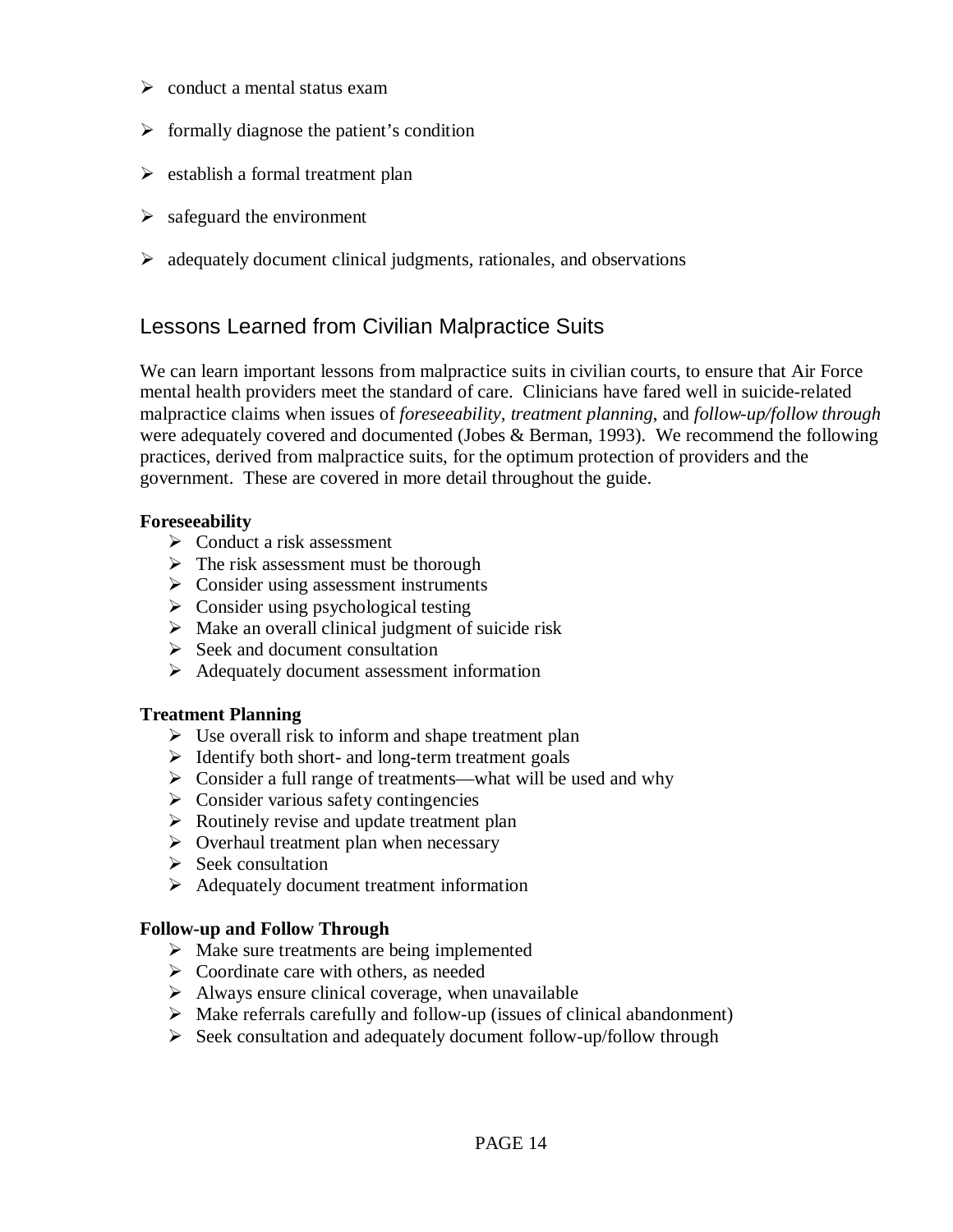<span id="page-14-0"></span>**1: Formally assess suicide at every initial evaluation, and as clinically indicated at follow-up contacts.**

The goal of a suicidality evaluation is to assess the risk of a suicidal act reasonably and consistently, in order to guide appropriate intervention, management, and treatment. As a low base-rate event, we are not able to predict suicide. Suicide risk can be assessed for all patients using a screening question with further evaluation for those who screen positive. Clinics can utilize all levels of staff (providers, nurses, technicians) to accomplish screening. Evaluation, however, falls within the scope of practice of privileged providers.

### **Screening**

We recommend using one or more screening questions at the initial visit for all patients seen in a mental health setting (including Life Skills Support Centers, ADAPT programs, and Family Advocacy programs). A single question, such as the following, can be used:

#### **"Over the past two weeks, how often have you had thoughts about wanting to commit suicide"<sup>1</sup>**

#### **0=Never; 1=Rarely; 2=Sometimes; 3=Frequently; 4=Always**

Alternatively, a general mental health monitoring instrument that includes a suicide risk screening question can be used. In this regard, the OQ-45.2 (Lambert et al., 1996) is an example of a useful outcome/tracking tool that is commonly used in Air Force clinics. It is available for a one-time, minimal, per-provider licensing fee (see [www.oqfamily.co](http://www.oqfamily.com/)m). If you select this instrument as part of the initial intake paperwork, you can use the suicide question (# 8: "I have thoughts of ending my life") as the suicide screening question. When patients mark " $0 =$  Never" or "1 = Rarely" to either the above question or to OQ-45 question #8, make a clinical judgment in determining whether you should readdress suicidal ideation during the clinical interview. Since patients may be more willing to disclose thoughts and feelings after developing rapport with a provider, we recommend further inquiry about suicidal thoughts and feelings, especially if the presenting problem is associated with increased risk (e.g., depression, relationship difficulties, legal problems or other significant stressors, alcohol or drug problems, etc.). **Ensure that you reconcile discrepancies between sources of information (written, verbal, collateral information) and document that reconciliation**.

#### Assessment

When patients mark the suicide screening question with " $2 =$  Sometimes," " $3 =$  Frequently" or "4 = Always" with regard to current and historical risk factors, further assessment is necessary. Explore and document the following areas:

 1 Adapted from the National Depression Screening Project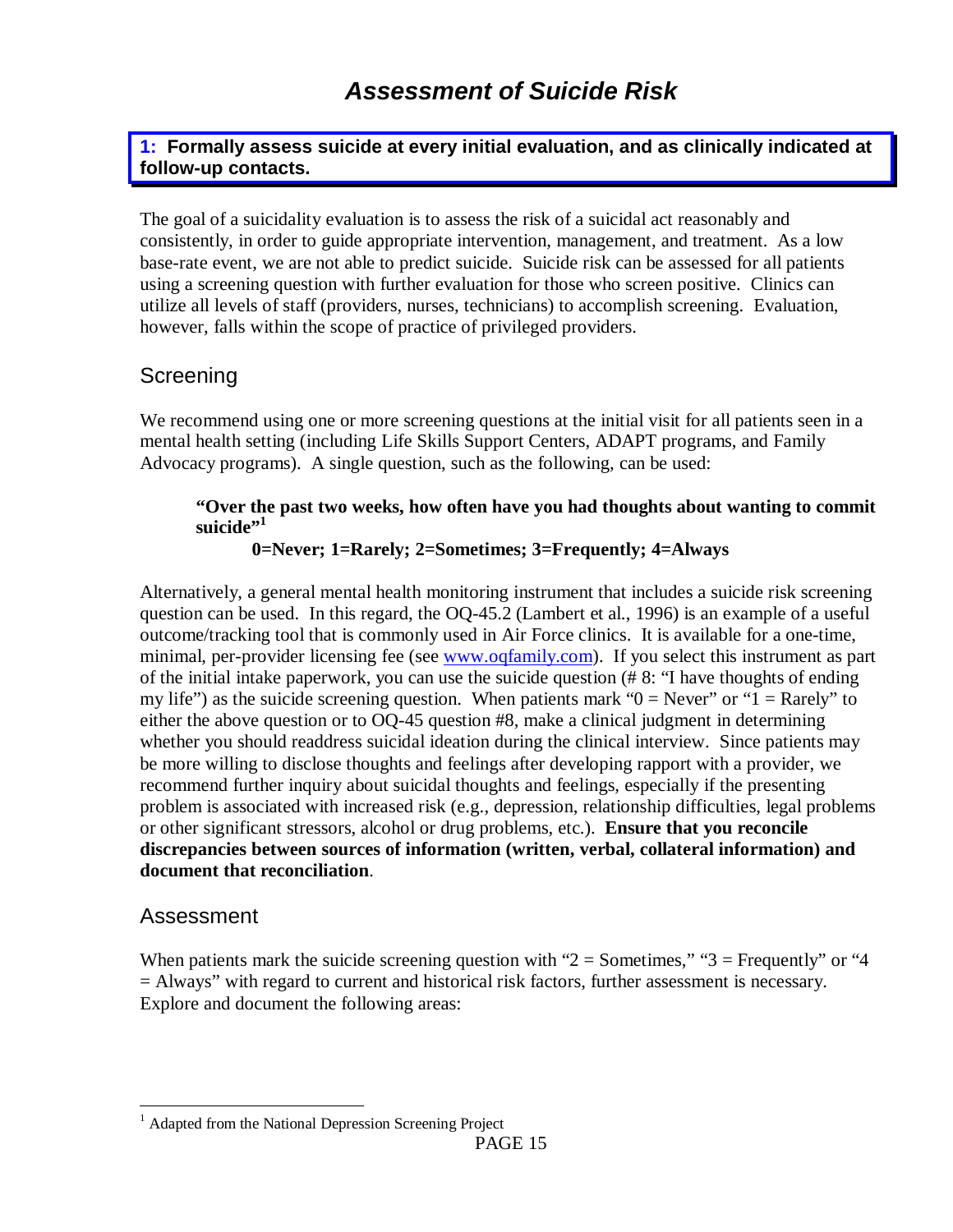- ¾ **Intent**: Differentiate between *ideation or desire* to commit suicide and *active planning or behavioral preparation*.
- ¾ **Meaning of suicidal thoughts and behavior, and motivation for suicide**: Identify predisposing and precipitating factors; specifically assess "perceived burdensomeness" to others and feelings of helplessness and hopelessness.
- ¾ **Specifics of the plan and rehearsal**: Assess when, where, how, and availability; evaluate whether there is adequate knowledge to use the plan; assess how lethal the plan is; include efforts to prevent rescue; there is notable increased risk when the individual has practiced the plan, so it is important to ask if they have conducted a "dry run."
- ¾ **Overt suicidal/self-destructive behavior**: Include prior suicidal behavior, in both the recent and distant past, with focus on whether the intent to die was present.
- ¾ **Physiological, cognitive, and affective states**: Consider acute and chronic psychopathology (Axis I and II).
- ¾ **Coping potential and protective factors**: Consider such factors as social support, evidence of past problem solving, and investment in current treatment.
- ¾ **Impulsivity and self-restraint**: Use both objective and subjective information.
- ¾ **Substance abuse or dependence**
- ¾ **Significant psychosocial stressors**: Include areas such as relationship, legal, financial, and occupational problems.
- ¾ **Static risk factors**\*



Ask questions about suicide directly and straightforwardly with the goal of gathering information and understanding the "functional role" that the prospect of suicide holds for the individual. Recommended questions include:

"Have you thought about suicide as a means of coping?"

"What are these thoughts like for you? What would be the goal of attempting suicide?"

"Have you ever made a suicide attempt? Did you mean to die?"

"What most makes you want to die?"

**Suicide-specific assessment instruments can assist providers with clinical risk assessment**. You will find a list of recommended measures in the next section of this guide.

It is important to establish a baseline for an individual's suicide risk during the assessment to determine the appropriate level of intervention. **Research indicates that individuals with two or more suicide attempts (with intent to die) are most appropriately classified as being at chronic risk** (Rudd, Joiner, & Rajab, 2001). Brief interventions, both inpatient and outpatient, can target acute exacerbation of suicidality and return patients to their baseline risk level. For patients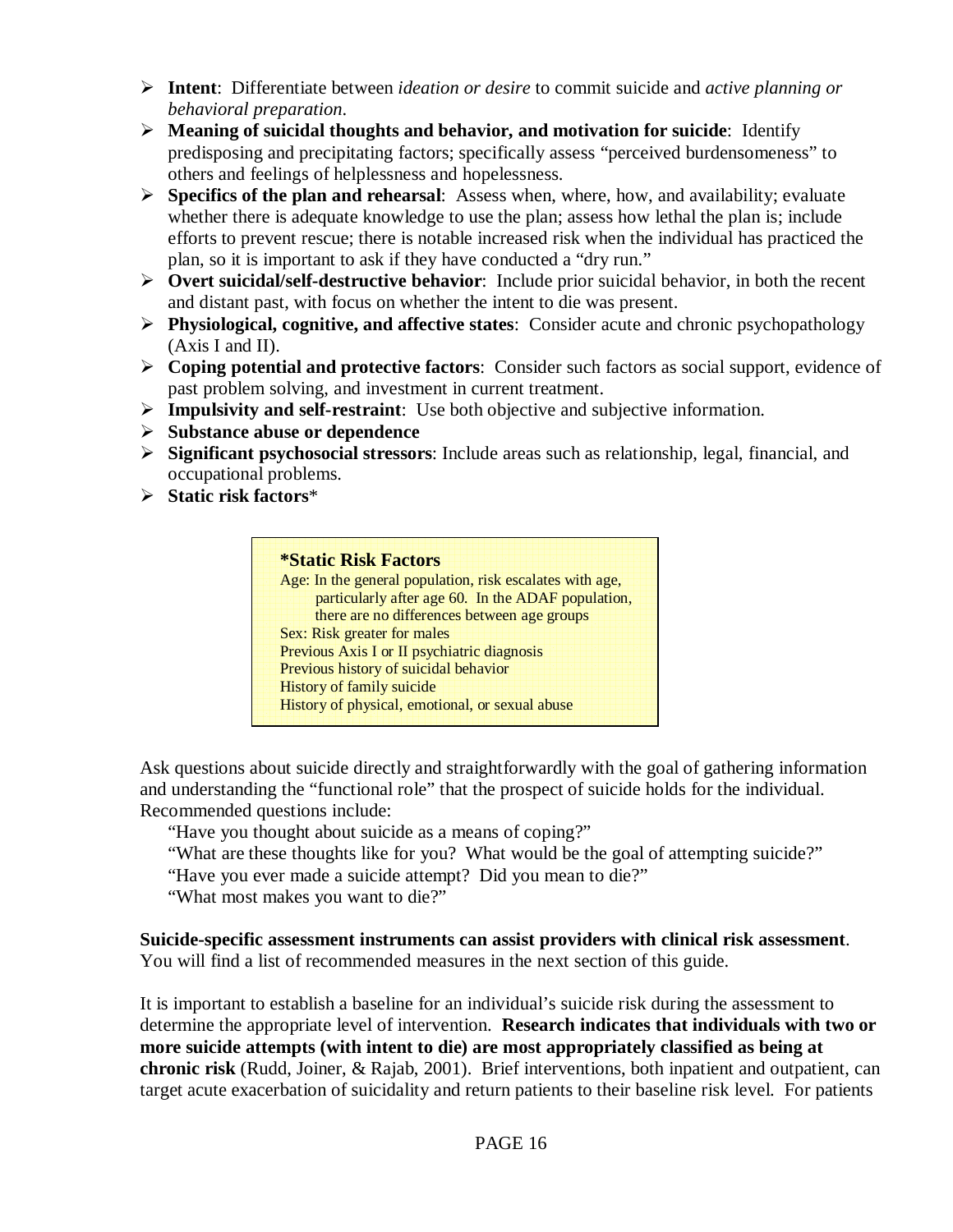<span id="page-16-0"></span>with low baseline risk, further treatment may be unnecessary when the acute exacerbation is resolved. Patients with high baseline risk (chronic risk) will likely need ongoing monitoring and treatment (Jobes, Jacoby, Cimbolic & Hustead, 1997).

#### **Seek out collateral sources of information and incorporate them into the assessment**.

Commanders, First Sergeants, family members, supervisors, and others who have personal knowledge of the patient and his or her situation can provide valuable information otherwise unavailable to the evaluating provider. Discussing with the patient the potential benefits of including others in the evaluation can help establish a collaborative relationship that can facilitate high quality care. Ask the patient about others in his or her life who might be able to offer more information for a comprehensive evaluation. Also obtain treatment history, including past mental health records, when applicable, using appropriate consent forms for release of information.

A full mental health evaluation, including a mental status exam, is recommended for suicidality assessments. In some situations, an "emergency evaluation" may focus on determining the presence of imminent dangerousness and the necessity of hospitalization. **In these situations, however, it is recommended that the patient return again to complete the full evaluation and formulate an appropriate treatment plan**.

We suggest that each clinic identify circumstances in which a referral would be appropriate and document this in the clinic OIs. For example, an ADAPT program might establish a policy that patients judged to be at moderate or higher risk for suicide be referred to LSSC for further assessment and management of suicidality.

**Thorough documentation of the suicide assessment is essential** (see *Documentation Strategies* on [page](#page-25-0) 26 of this guide).

#### **2: Use appropriate measures to assess suicidality.**

Objective assessment instruments are useful for augmenting interview data when assessing risk and determining appropriate care. Rudd, Joiner, & Rajab (2001) suggest the following advantages to using objective measures:

- $\triangleright$  They provide more objective data than clinical interviews.
- $\triangleright$  They can help clarify the nature of suicidal thoughts, feelings, and behaviors.
- $\triangleright$  They are a potentially less threatening mechanism for a patient to express thoughts and feelings.
- $\triangleright$  They have known reliability and validity.
- $\triangleright$  They can measure subtle changes over time.

It is notable, however, that virtually no data support the idea that psychometric instruments can improve our prediction of suicidal acts.

As with all assessment instruments, data from suicidality measures should be integrated with other sources of information and should not be used alone to determine treatment decisions. In addition, as stated earlier, it is important to reconcile discrepancies between sources of information in the clinical documentation.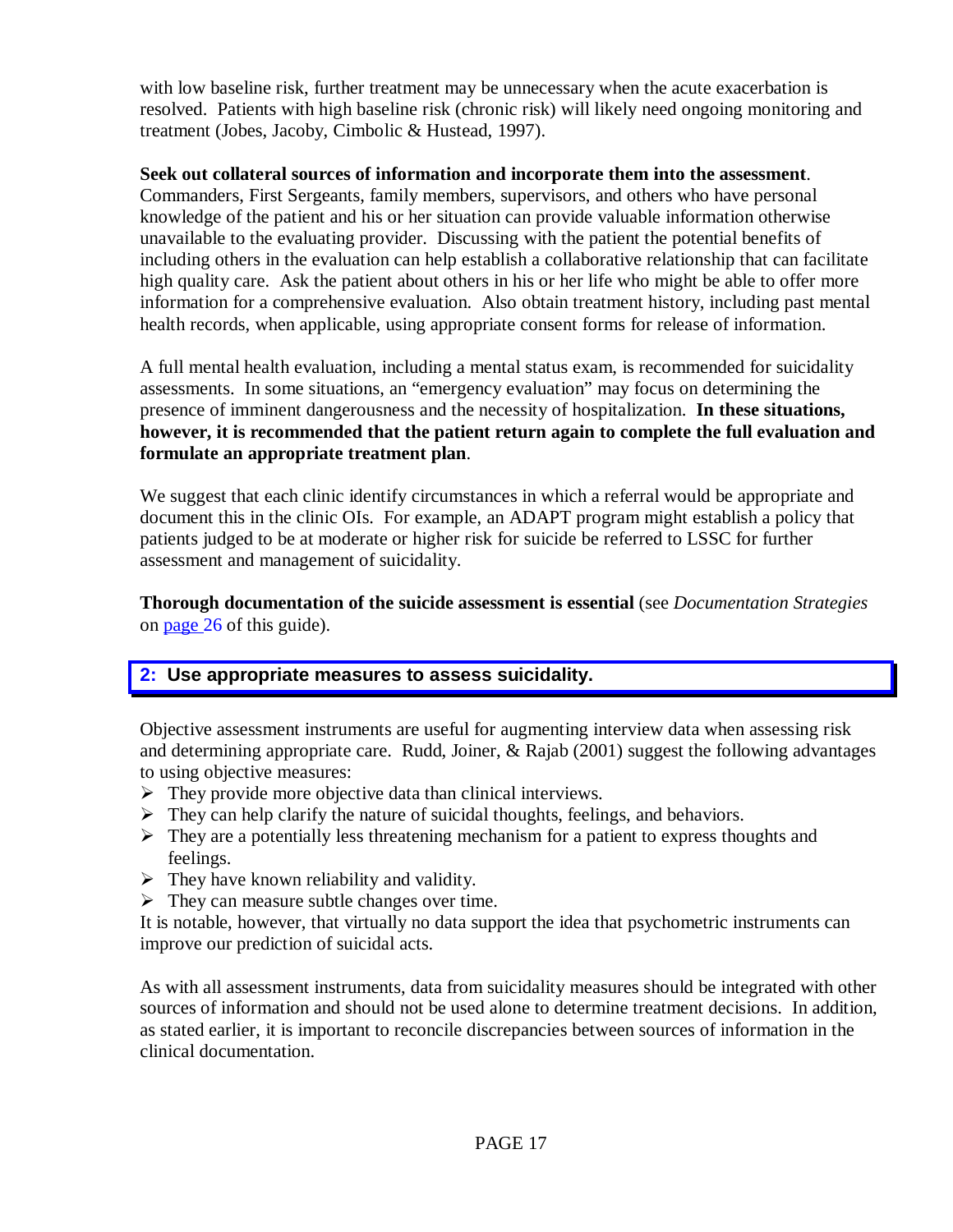### Recommended Instruments for Assessing Suicidal Ideation and Behavior

A broad range of suicide-specific assessment instruments is available to assist providers in assessing risk for suicide. Instruments vary in their reliability and validity, however. You will find a table in Appendix C with information on these instruments based on a comprehensive review by Brown (2001). Three instruments, discussed below, are specifically recommended because they meet the accepted psychometric standards of quality assessment tools, they are available free of charge, and some have been tested in Air Force clinics. The Beck Scale for Suicidal Ideation is an exception, in that it must be purchased from the publisher, however, it is included because of its excellent psychometric properties and its standing as the most widely used suicide risk assessment instrument nationally.

We recommend the following measures:

**Suicide Status Form**-**II** (SSF-II; Jobes et al, 1997): One initial screening question, followed by 12 items to be completed collaboratively with the patient, plus 12 questions to be completed by clinician via interview. The manual for the Collaborative Assessment and Management of Suicidality (CAMS), available at Air Force Suicide Prevention Program Website (website address will be inserted when available Nov 02), offers guidance for use of this instrument. Reliability and validity data are good. Air Force-specific data are available (Jobes, Wong, Drozd, & Kiernan, 2002).

*(See Appendix D); The author grants permission for Air Force mental health personnel to reprint both instruments; no fee for use.* 

**Suicide Tracking Forms-I** (STF-I; Jobes, Luoma, Jacoby, & Mann, 2000): One initial screening question, followed by six questions to be completed collaboratively with the patient. To be used for ongoing monitoring of risk during treatment.

*(See Appendix E); The author grants permission for Air Force mental health personnel to reprint both instruments; no fee for use.* 

**Beck Scale for Suicidal Ideation** (Beck, Kovacs, & Weissman, 1979): 21-item scale. The first five questions serve as a screening instrument. It has good to excellent reliability and validity data.

*Available for purchase from the Psychological Corporation, 1-800-872-1726, or [www.psychcorp.com](http://www.psychcorp.com/); \$1.33 per administration.*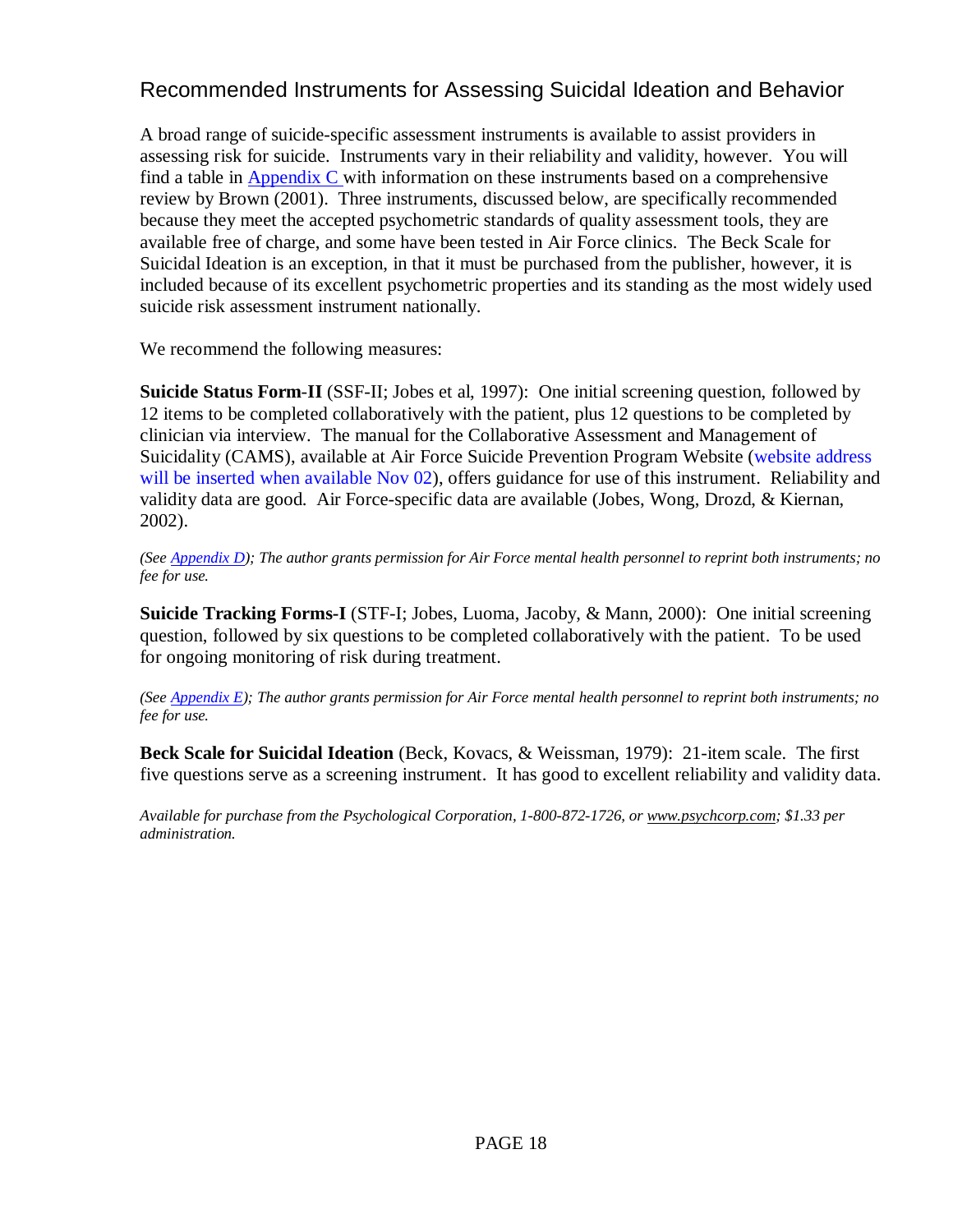# **A Decision-Making Framework**

<span id="page-18-0"></span>**3: Determine suicide risk level based on assessment information and match to appropriate suicide-specific interventions.**

#### **Nomenclature**

Clear communication about an individual's suicidal status requires common terminology. Patients can misinterpret inconsistent or imprecise words, and there is potential that level of risk can be miscommunicated within the health care system when standard terminology does not exist (Rudd et al., 2001). Suicide-related terminology is complex and it continues to be debated in the field of suicidology. Currently, there is no agreed upon terminology. O'Carroll and colleagues (1996) suggest a standard nomenclature where behavior is classified as *instrumental suicide-related behavior*, in which a secondary (interpersonal) gain is driving an individual's actions, or *suicidal acts*, in which the goal is to die*.* Although the key distinguishing factor is intent to die, either can cause injury or death. This terminology avoids some of the confusion inherent in commonly used terms such as *suicidal gesture* and *parasuicidal*.

### Determining Level of Risk

Joiner, Rudd and Rajab (1997) conclude from their factor-analytic work that suicide symptomatology and indicators fall into two factors. The factors have been labeled 1) *suicidal desire and ideation* and 2) *resolved plans and preparation.* Although suicidal symptoms and indicators from both factors are important, **those that fall into the resolved plans and preparation factor are indicative of greater risk**. The following table shows symptoms and indicators in each factor.

| <b>Suicidal desire and ideation (SDI)</b> | <b>Resolved plans and preparation (RPP)</b>           |
|-------------------------------------------|-------------------------------------------------------|
| $\triangleright$ Reasons for living       | $\triangleright$ Sense of courage to make an attempt  |
| Wish to die                               | Sense of competence to make an attempt                |
| Frequency of ideation                     | $\triangleright$ Availability of means for an attempt |
| Wish not to live                          | Opportunity to make an attempt                        |
| Passive attempt                           | Specificity of plans for an attempt                   |
| $\triangleright$ Desire for attempt       | $\triangleright$ Preparations for an attempt          |
| Expectancy of attempt                     | Duration of suicidal ideation                         |
| Lack of deterrents to attempt             | Intensity of suicidal ideation                        |
| Talk of death and/or suicide              |                                                       |

The following is a framework for determining level of risk using these two factors (Joiner, Walker, Rudd, & Jobes, 1999). **Of particular note is the fact that the same symptoms represent higher risk for multiple attempters than for non-multiple attempters**. For example, baseline-risk for multiple attempters is *mild* and the presence of any suicidal symptom or indicator increases risk level to at least to *moderate*. See the following tables for the criteria of each risk level.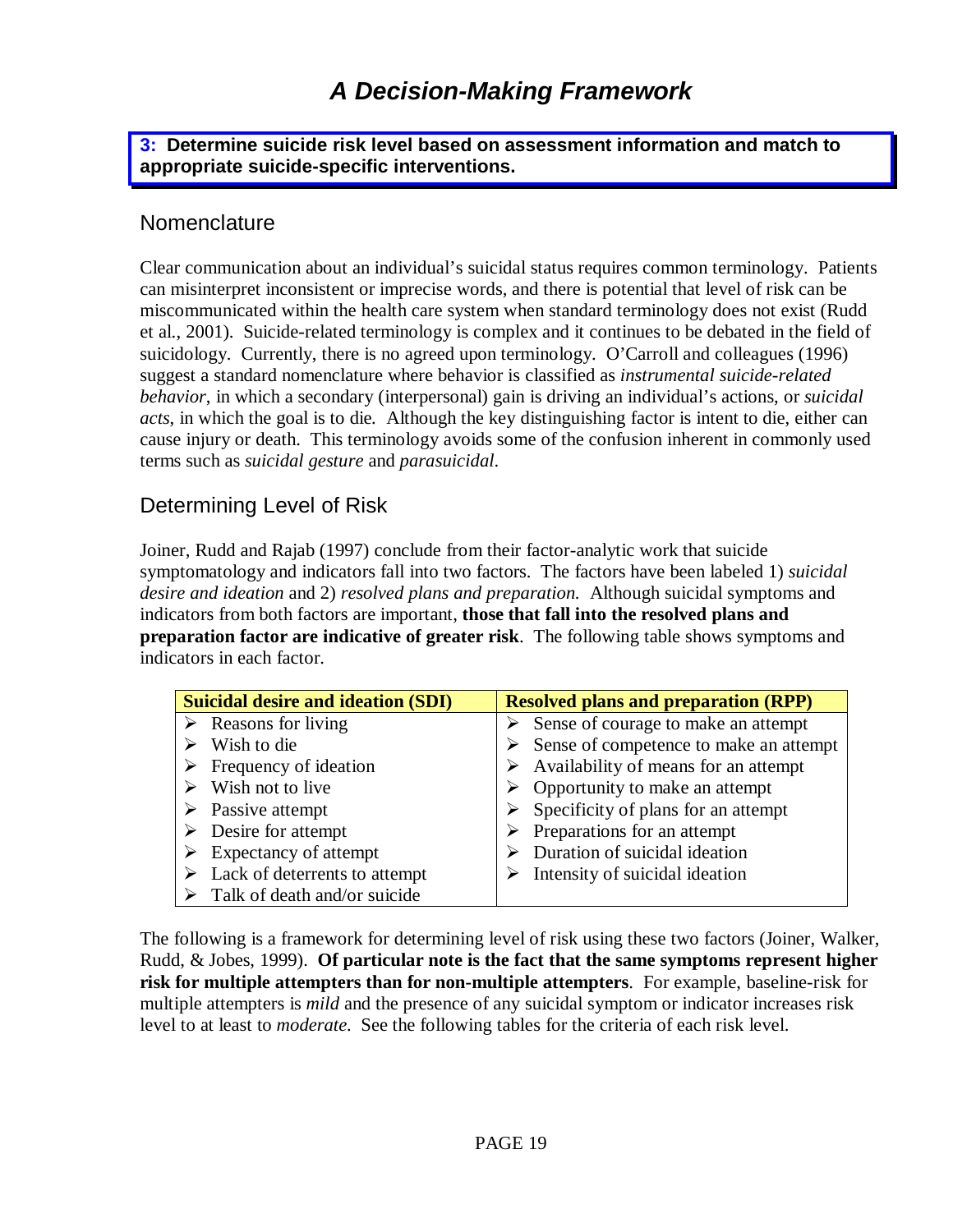#### <span id="page-19-0"></span>RISK LEVEL CRITERIA FOR MULTIPLE ATTEMPTERS

| <b>Risk Level</b>   | Multiple attempters fit this risk level if the following<br>findings are present:                                                   |
|---------------------|-------------------------------------------------------------------------------------------------------------------------------------|
| No significant risk | <b>Never</b>                                                                                                                        |
| <b>Mild</b>         | No other symptoms or indicators from SDI or RPP factors (see<br>table on $\frac{page}{page}$ 19) or other risk factors <sup>2</sup> |
| <b>Moderate</b>     | Any symptom or indicator from either the SDI or RPP factors<br>or other positive risk factor <sup>2</sup>                           |
| <b>Severe</b>       | Two or more positive findings <sup>2</sup> including SDI or RPP<br>symptoms or indicators                                           |
| <b>Extreme</b>      | Severe symptoms or indicators of the RPP factor                                                                                     |

#### RISK LEVEL CRITERIA FOR NON-MULTIPLE ATTEMPTERS

| <b>Risk Level</b>   | Non-multiple attempters fit this risk level if the following<br>findings are present:                                                                                                                                                                                    |
|---------------------|--------------------------------------------------------------------------------------------------------------------------------------------------------------------------------------------------------------------------------------------------------------------------|
| No significant risk | No identified SDI or RPP suicidal symptoms or indicators (see<br>table on $\frac{page}{19}$ and few other risk factors <sup>2</sup>                                                                                                                                      |
| <b>Mild</b>         | Suicidal ideation of limited intensity or duration, but no or mild<br>symptoms or indicators from the RPP factor and few other risk<br>factors <sup>2</sup>                                                                                                              |
| <b>Moderate</b>     | Moderate to severe symptoms or indicators from the RPP factor,<br><b>OR</b><br>no or few symptoms or indicators from the RPP factor, but<br>moderate to severe symptoms or indicators from the SDI factors,<br>and at least two other positive risk factors <sup>2</sup> |
| <b>Severe</b>       | Moderate to severe symptoms or indicators from the RPP factor<br>and at least one other risk factor <sup>2</sup>                                                                                                                                                         |
| <b>Extreme</b>      | Severe symptoms or indicators from the RPP factor and two or<br>more other risk factors <sup>2</sup>                                                                                                                                                                     |

Research indicates that persons with two or more suicide attempts are at significantly higher risk for suicide, even when there is no acute crisis (see Rudd et al., 2001). Therefore, it is helpful to place patients into four categories:

- ¾ **Minimal Risk**: Baseline risk for non-multiple attempters; no acute crisis, significant stressors, or suicidal symptomatology
- ¾ **Acute Risk**: Presence of acute crisis, significant stressors, or symptomatology
- ¾ **Chronic High Risk**: Baseline risk for multiple attempters; no acute stressors or symptomatology
- ¾ **Chronic High Risk with Acute Exacerbation**: Acute risk category for multiple attempters

#### **This categorization is important because a lower threshold for intervention (e.g., hospitalization) is indicated for chronic risk patients relative to those at acute risk.**

<sup>&</sup>lt;sup>2</sup> Other risk factors include acute and chronic psychopathology, history of impulsivity and poor self-restraint, substance abuse or dependence, and significant psychosocial stressors. Do not include static risk factors (see page 16) in these criteria.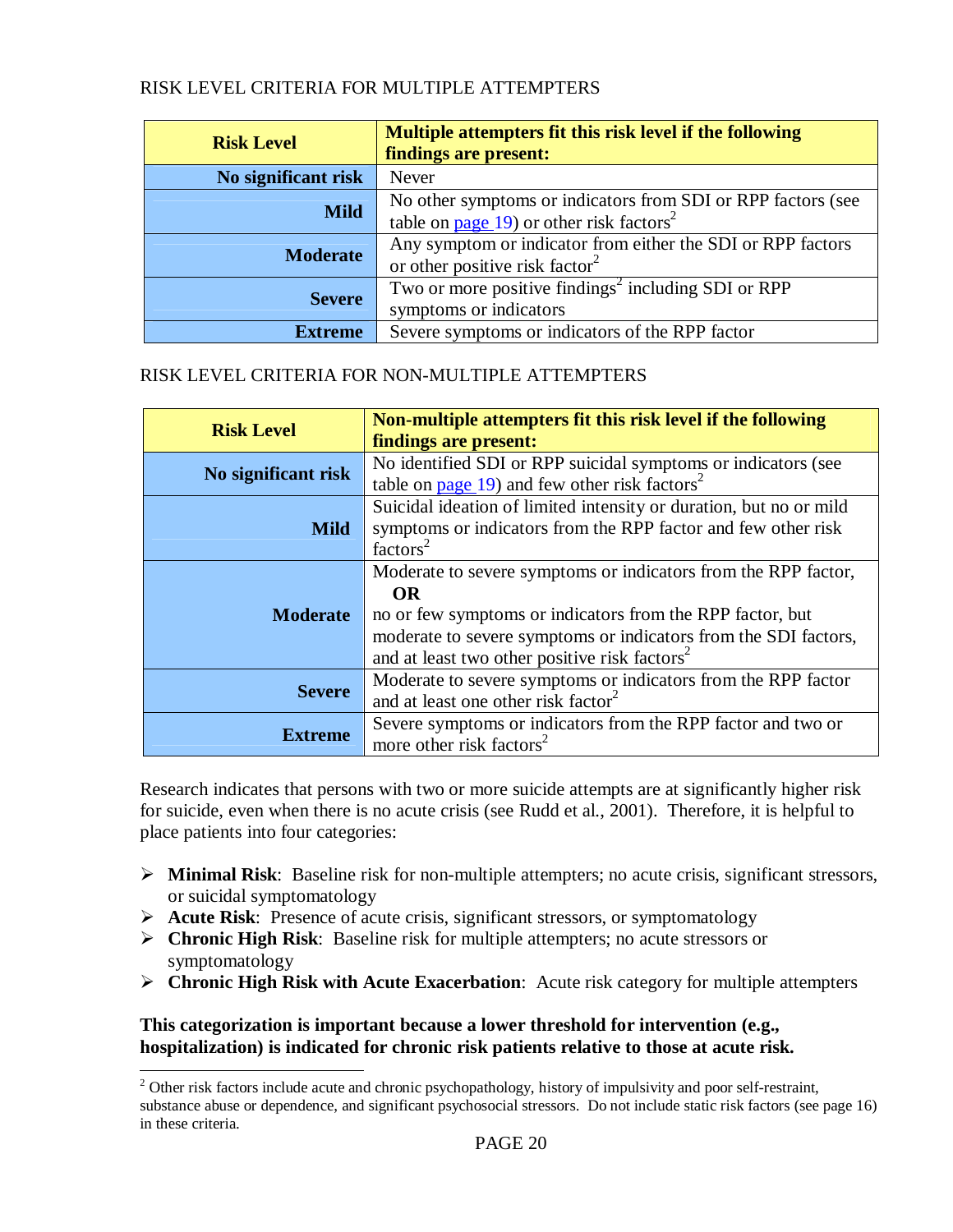It is also notable that "protective factors," such as strong social support and good problem-solving skills, do not necessarily decrease risk for individuals who are at chronic risk (i.e., multiple attempters). For these people, it is more appropriate to base intervention decisions on level of cognitive impairment rather than on presence or absence of protective factors. In contrast, individuals who are not chronic can be considered at lower risk if protective factors are present.

### Matching Risk Level to Clinical Response

Once you determine a patient's level of suicidal risk, you can formulate and activate an appropriate intervention plan. The plan will generally include adequate supervision and monitoring, activation of protective factors (e.g., increased support), and modification of specific high-risk factors (e.g., removing access to a weapon). We suggest you consider the following interventions for specific risk classifications:

| If Risk Is               | Consider                                                         |
|--------------------------|------------------------------------------------------------------|
|                          | Immediate evaluation for hospitalization                         |
| <b>Severe or extreme</b> | Monitoring at all times                                          |
|                          | Involvement of family, commander, and police, if necessary       |
|                          | Recurrent evaluation for hospitalization                         |
|                          | Increased frequency of outpatient visits and/or telephone        |
|                          | contacts                                                         |
|                          | Active involvement of family, friends, First Sergeant, or unit   |
| <b>Moderate</b>          | Re-evaluation of suicide risk at least weekly                    |
|                          | Frequent re-evaluation of treatment goals                        |
|                          | 24-hour availability of crisis services                          |
|                          | Evaluation for medication                                        |
|                          | Frequent input from family, supervisor, First Sergeant, etc., on |
|                          | risk indicators                                                  |
| <b>Mild or less</b>      | Recurrent risk assessment as indicated by circumstances or       |
|                          | clinical presentation                                            |

Adapted from Rudd et al., 2001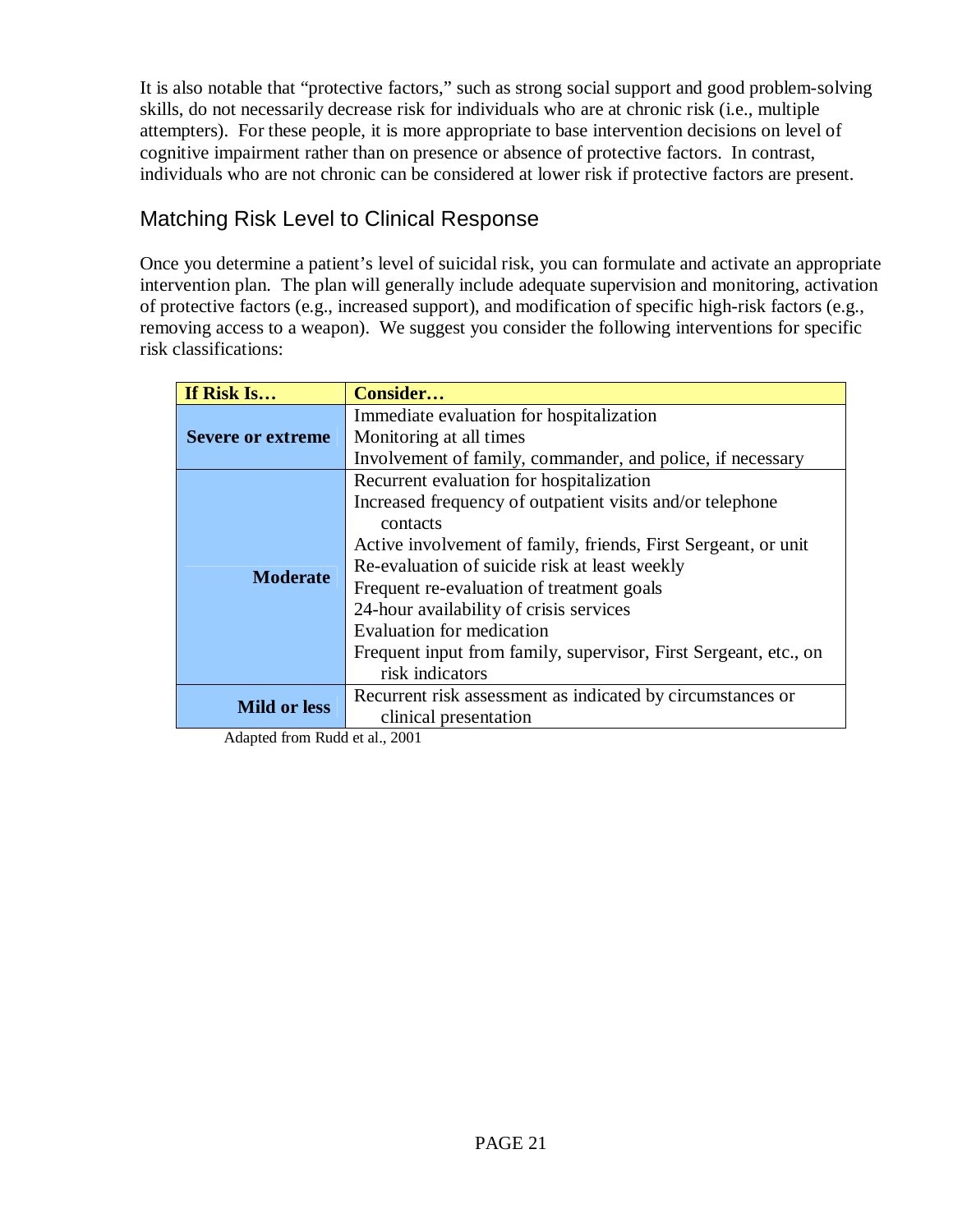<span id="page-21-0"></span>**4: Specifically target suicidal symptoms and risk factors in the formal outpatient treatment plan.**

Historically, outpatient treatment planning for suicidal patients has focused on major psychiatric conditions, and suicidality has been viewed as a symptom. Current "best practices" in the field include *potential self-harm* on the problem list and include specific interventions in the treatment plan aimed at ensuring safety and stability. Treatment plans for suicidal patients that exclusively target a psychiatric diagnosis (e.g., cognitive-behavioral therapy to target depression) are insufficiently specific and may fail to fully address the multi-dimensional nature of suicidal risk (for example, a patient may move toward less depression, but remain suicidal).

Once you have established a treatment plan, ensure that you follow it, or document your rationale for deviating from it. Providers have been found negligent for failing to follow a documented treatment plan (Baerger, 2001). Depending on individual need, treatment and management strategies may range from intense outpatient clinical treatment, to focused management of suicidal behaviors, to periodic monitoring of risk, to specific recommendations for an individual's commander or family. Even when suicidal risk is mild, it is wise to include interventions in your treatment plan to address that risk (e.g., "periodic monitoring of risk related to occasional, vague suicidal ideation"). It is important to update the treatment plan as indicated based on changes in the patient's clinical status.

One way of specifically targeting suicidal symptoms in the treatment plan is to use a "commitment to treatment" contract. This type of contract specifies the behaviors that you believe will facilitate progress in treatment and outlines a **Crisis Response Plan** that the patient will use when suicidal thoughts or urges occur. Negotiate the content of the contract with each patient so that it includes behaviors to which the patient is willing to commit. Have the patient write out and sign the contract (we do *not* recommend a generic, pre-printed contract). The following is an example of an individualized "commitment to treatment":

**I agree to make a commitment to the treatment process. I understand this means I agree to active involvement in all aspects of treatment including:** 

- { **Attending sessions (or letting you know when I cannot make it)**
- { **Voicing my opinions, thoughts, and feelings honestly and openly, whether negative or positive**
- { **Being actively involved during sessions**
- { **Completing homework assignments**
- { **Experimenting with new behaviors and new ways of doing things**
- { **Taking medication as prescribed**
- { **Implementing my crisis response plan**

**I also understand that, to large degree, my progress depends on the amount of energy and effort I make. If it is not working, I'll discuss it with my therapist. In short, I agree to make a** *commitment to living***.** 

(Adapted from Rudd et al., 2001)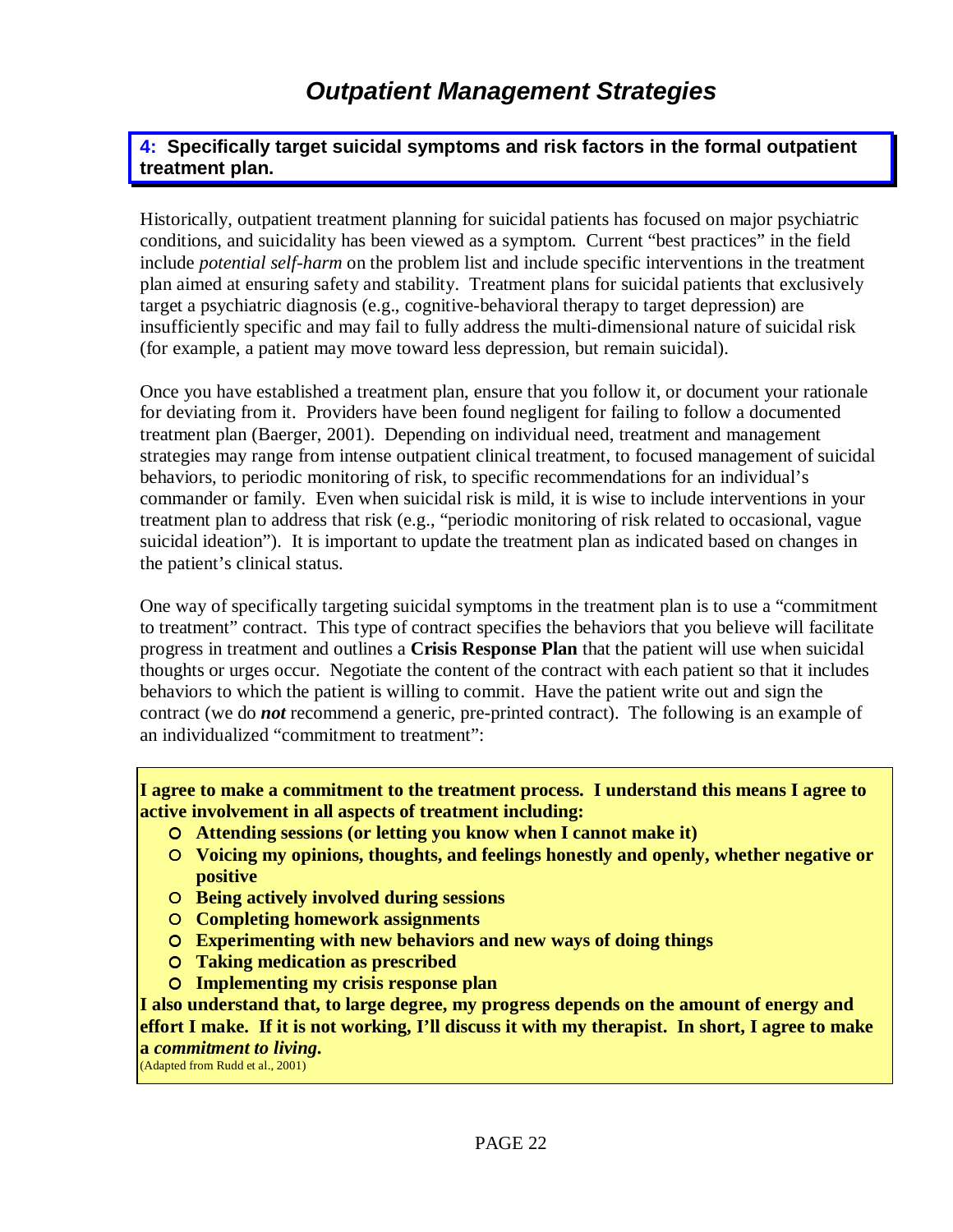<span id="page-22-0"></span>An important part of this process is explicit negotiations around a behavioral plan for what the patient will do to cope instead of using suicidal behavior (the Crisis Response Plan). It is insufficient to simply have the patient promise not to act on suicidal thoughts until the next session. The crisis response plan can be written concretely, to include a definition of when it is to be used (e.g., when suicidal thoughts occur), and specific, concrete steps the patient should use to ensure safety and deactivate the suicidal mode. It may be helpful to provide the plan on a card that they can carry in a wallet or purse. You can find a sample card in Appendix F. If an acutely suicidal patient will not commit to adequate treatment or to following a crisis response plan that the provider believes will address risk, the likelihood of imminent risk is high and hospitalization may be necessary.

The "commitment to treatment" contract is different in several key ways from the commonly used "no-suicide contract" (in which the patient promises not to harm himself or herself). First, the "commitment to treatment contract" is a clinically derived intervention. Its purpose is to engage the patient in a positive activity (i.e., treatment) that is likely to result in clinical improvement. It is a document that can be referred to throughout the course of treatment as a way of helping the patient stay on a progressive track. This is in contrast to the "no-suicide contract," which, after initially being signed, is usually only looked at again following a completed suicide when the provider is attempting to defend his or her actions. As such, its purpose is legal rather than clinical. In some clinical settings, the use of a "no suicide contract" has been considered a "must" in order to free the provider from blame in the event of a bad outcome. Unfortunately, this may be a misguided belief. It is notable that forensic experts generally do not recommend use of "nosuicide contracts" as they potentially pose an increased liability rather than serve as protection (D. A. Jobes and M. D. Rudd, personal communication, May 13, 2002). Some have suggested that "no suicide contracts" can communicate the message that the therapist cares about the patient's life and well-being. Unfortunately, there is also potential for it to provide a subtle message to patient that "I think you are out of control." This message from a therapist can negatively impact rapport and does not support self-efficacy.

#### **5: Take steps to safeguard the environment; limit accessibility to means of selfharm.**

In situations where patients are at increased risk for suicide, yet hospitalization is not indicated (i.e., when the patient does not meet admission criteria), it is appropriate for providers to take steps to limit the accessibility to means of self-harm.

A first step can be to facilitate the removal of personal firearms. Generally, this can be done by counseling the patient and his or her support system (i.e., First Sergeant, family, friends) about the possible dangers of keeping the firearm available and recommending it be removed from the patient's access. The Security Forces will generally secure personal firearms in their armory. Follow-up inquiry as to whether firearms were removed is clearly indicated.

It is important to make sure medications are supervised, as well. After appropriate instruction by a medical provider, a family member, friend, or unit member can provide this supervision.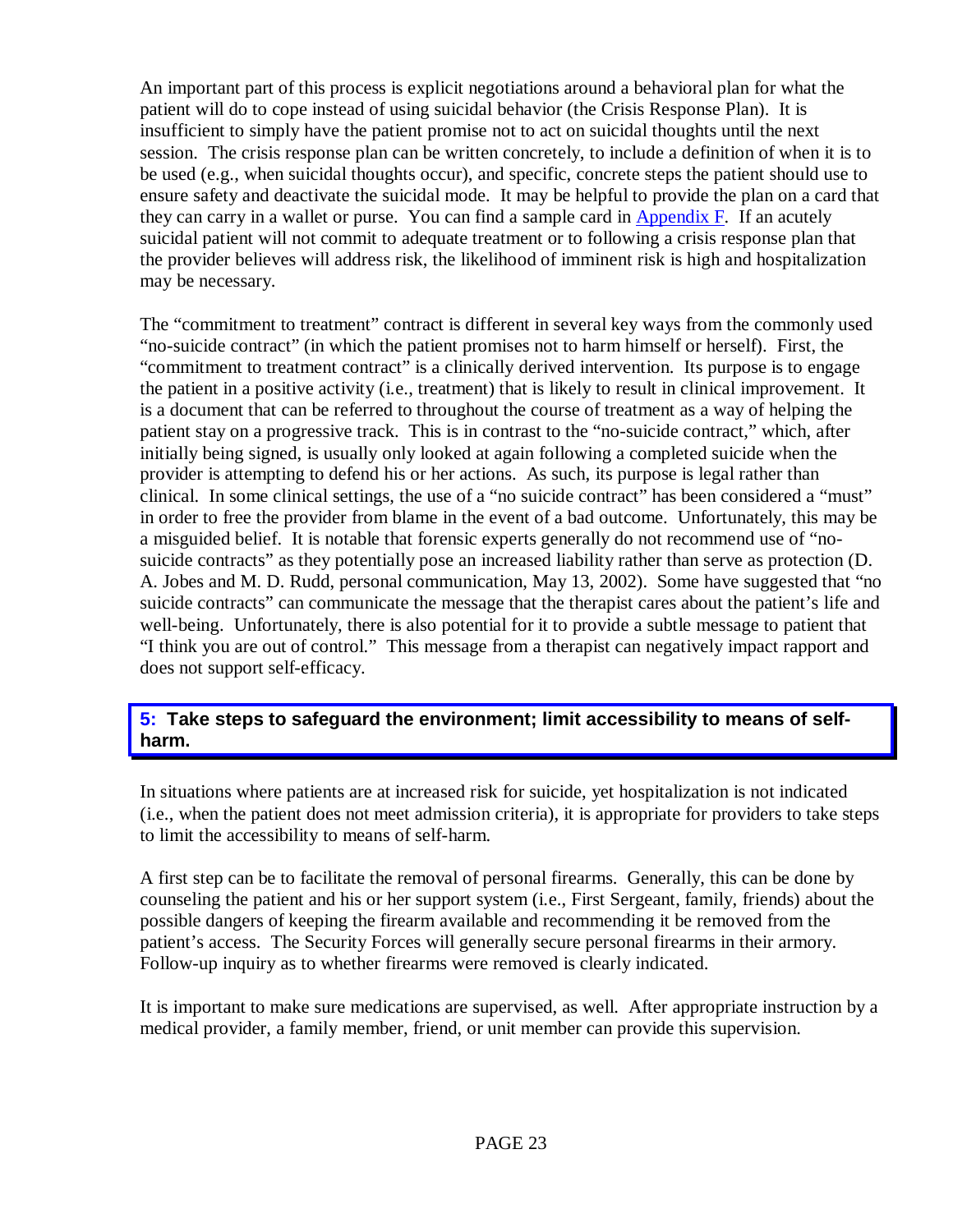<span id="page-23-0"></span>Carefully assess for all means of self-harm that a patient has seriously contemplated. While it is impossible to limit a patient's access to all potential suicide means, it is important to take reasonable steps to ensure safety by reducing access when possible, especially with means that have most clearly been shown to increase risk, such as firearms.

For active duty patients, it is also important to notify their commander to recommend the individual be relieved from weapon-bearing duties, activities involving explosive ordinance, flying duties, or duties involving knives, poisons, or other potentially harmful materials. In most cases, it will be important to try to get cooperation and collaboration with patients in this regard so as not to increase risk by acting against the patient's wishes. Commanders can also help ensure that the individual's duties do not involve significant time alone during which there would be opportunity for dwelling on problems and potentially attempting suicide. These same principles of ensuring safety of the duty environment also apply to incarcerated patients, and it is important to discuss safety recommendations with the leadership of correctional facilities.

#### **6: Establish processes for ongoing monitoring of suicide risk.**

Clinics and providers can benefit from establishing a standard process for all providers to use in monitoring suicidal risk. Having a "usual and customary practice"<sup>3</sup> documented not only will ensure consistent care for all patients, but will increase protection for providers in the event of a patient's suicide.

Clinic procedures can establish criteria indicating which patients are to be assessed at every visit. The recommended criterion is all patients who are at *mild* risk or higher, according to the framework presented on [page](#page-19-0) 20 of this guide.

The Collaborative Assessment and Management of Suicide (CAMS; Jobes et al., 2000) is a strategy for monitoring risk that is growing in popularity in Air Force clinics and which has clearly impressed JCAHO inspectors. While there are only preliminary empirical data on this relatively new strategy (Jobes, Wong, Drozd, & Kiernan, 2002), it shows promise as a systematic means for monitoring and managing suicidal behavior. Given the limited data on CAMS, we do not specifically endorse it, however, you may be interested in learning more about it, especially as more data emerges. You can find the CAMS manual at the Suicide Prevention Program Website (website address will be inserted when available in Nov 02).

#### **7: Use management strategies that are uniquely applicable to active duty members.**

We recommend the use of two strategies that are specifically applicable to the active duty population: the Limited Privilege Suicide Prevention (LPSP) program and the physical profiling system. Both are covered by AFIs and can help the medical, legal and line communities appropriately manage individuals who are at increased risk for suicide. While we are highlighting

<sup>&</sup>lt;sup>3</sup> "Usual and customary practice" is a term used by attorneys reflecting what one routinely or typically does in practice in relation to specific clinical issues. Providers are most protected legally when these practices are documented in the clinic OIs. Of course, providers must follow these policies and procedures to be protected.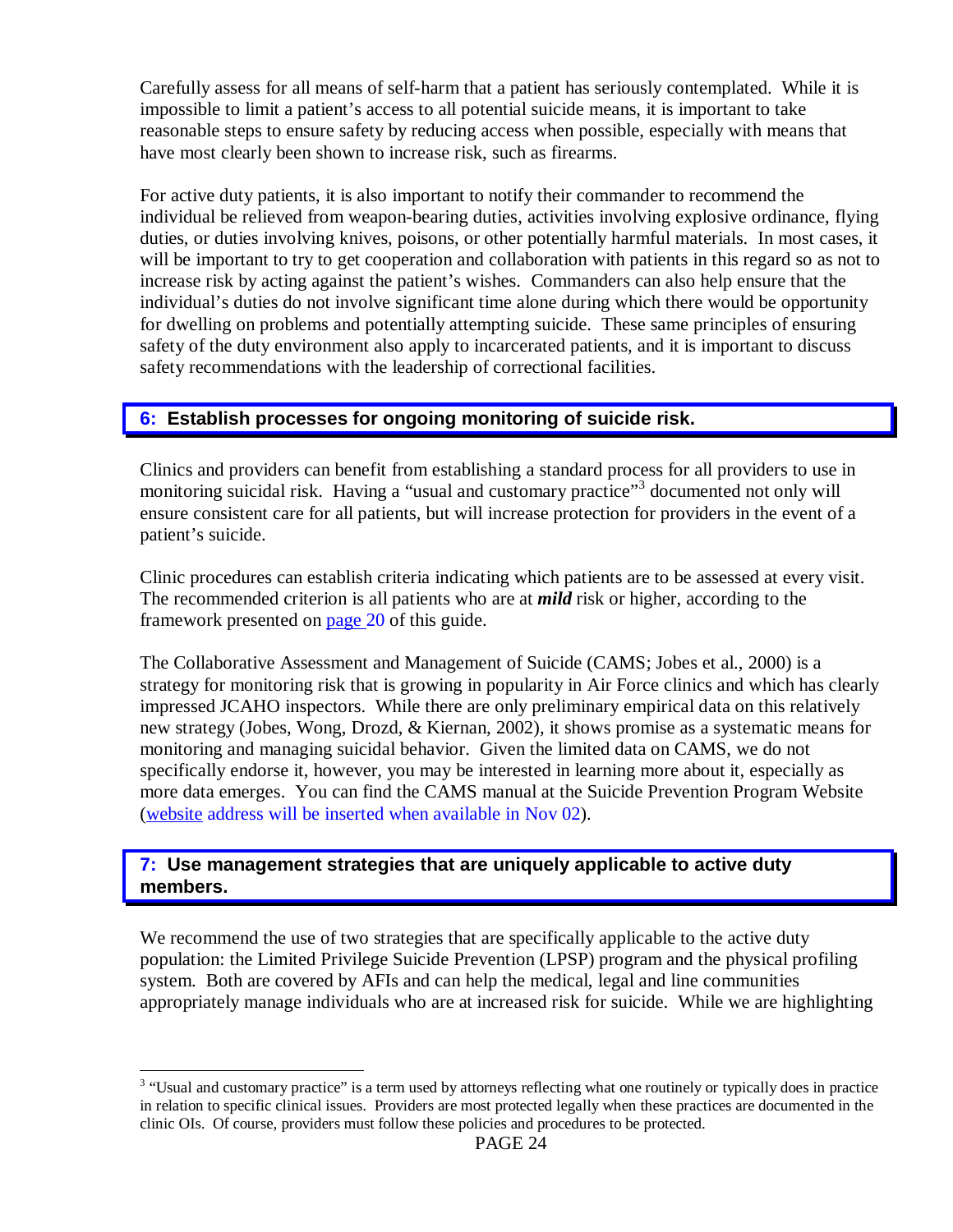these two strategies in this section, note that other recommendations specifically applicable to active duty members (e.g., communication with commanders) are discussed in other sections of this guide.

The LPSP program provides persons who are under investigation or suspicion of a Uniformed Code of Military Justice offense with limited protection regarding information disclosed in a clinical relationship with a mental health provider. According to AFI 44-109, *Mental Health, Confidentiality and Military Law*, the objective of the LPSP program is "to identify and treat those Air Force members who, because of the stress of impending disciplinary action under the Uniform Code of Military Justice (UCMJ), pose a genuine risk of suicide." The intent is to encourage helpseeking by reducing barriers to care. Information that is protected under this program may not be used in the existing or any future UCMJ action, or when weighing characterization of service when a member is being separated. However, it is important that both providers and patients understand the limited nature of the protection. Mental health staff engaged in LPSP programs may disclose case-file information of military members to other medical personnel for purposes of medical treatment, to a member's confinement facility commander, and to other authorized personnel with a need to know in the official performance of their duties (e.g., commanders). **Protection is afforded only during the period in which a patient is at continuing risk of suicide, as determined by a mental health provider.** Once you determine that a patient is no longer at risk for suicide, the limited protections afforded by the LPSP program cease, although information disclosed while the patient was on the program remain protected. Mental health personnel should be thoroughly familiar with the policies and procedures of the LPSP program, as outlined in AFI 44-109.

Another strategy applicable to active duty members is use of **the physical profiling system for recommending duty restrictions** (see AFI 48-123, Chapter 10 and Attachment 13). Clearly, actively suicidal individuals are inappropriate for an S-1 profile. For example, it would be rare that a deployment would be in the best interests of a suicidal person or the Air Force mission. A profile change using Air Force Form 422 is the primary means for communicating these concerns to non-medical authorities so they can be taken into account when personnel actions (e.g., deployment, permanent change of station) or duty restrictions (weapons bearing, flying, duties requiring security clearance) are being considered. When individuals are judged to be at moderate risk for suicide or higher, you might strongly consider an S-4T profile (temporarily not world-wide qualified).

With every clinical contact, providers are also responsible for considering an active duty patient's suitability for current duties and for retention in the military services. Patients with substantial current mental health problems who have a history of more than one genuine suicide attempt (including those occurring prior to service) are considered to be at chronic risk, and it is appropriate that they be carefully considered for separation from the military. (See AFI 44-156, *Medical Evaluation Boards and Continued Military Service*; AFI 44-123, *Medical Examinations and Standards,* especially Attachment 2, paragraphs 2.12 and 2.20; and DoDI 1332.38, *Physical Disability Evaluation*, Enclosure 5).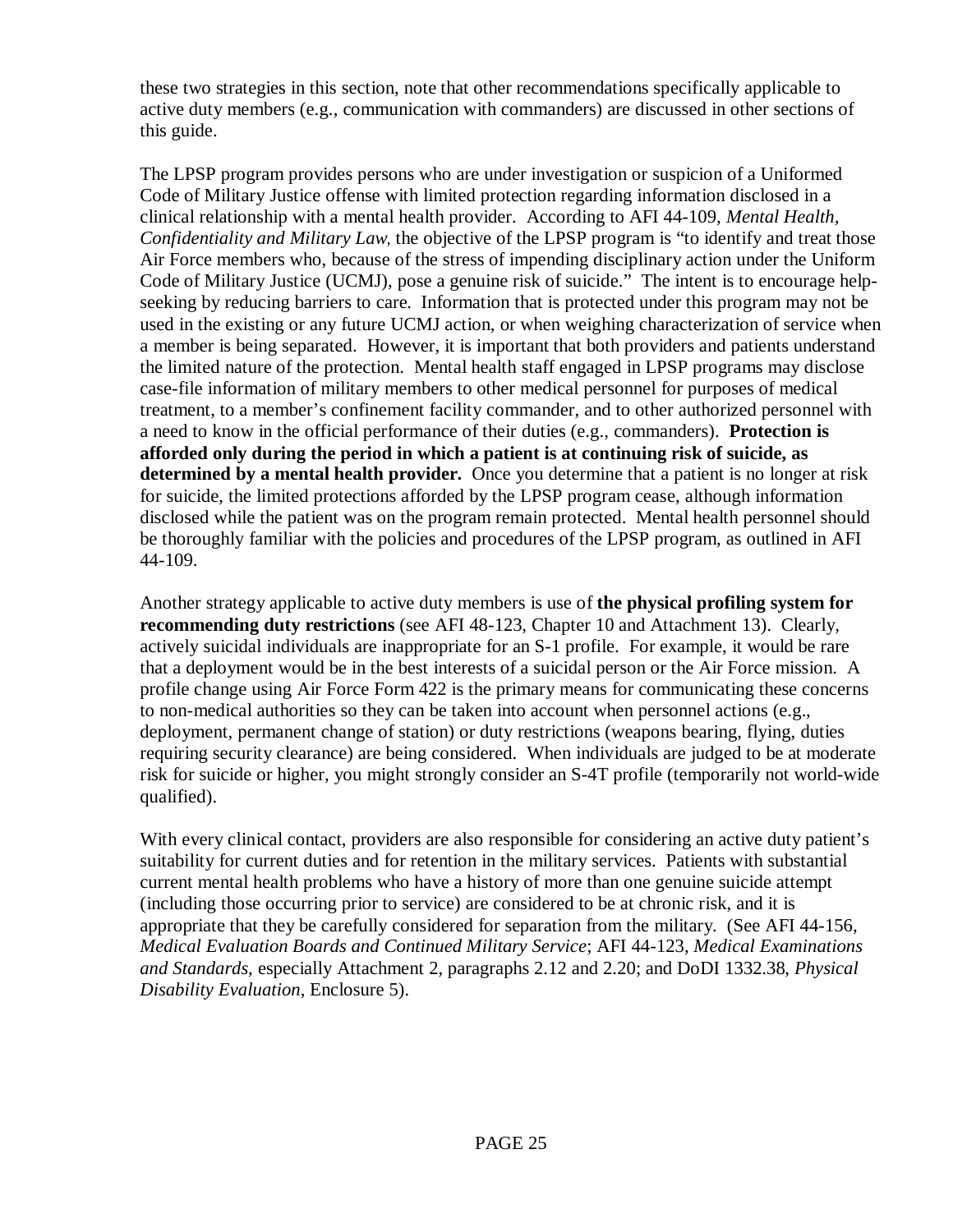<span id="page-25-0"></span>**8: When documenting a suicide risk assessment, include both current and historical risk factors, observations from the session, rationale for actions taken or considered but not taken, and follow-up plans, including a response plan when there is evidence of increased suicidality.**

Thorough documentation in the clinical record is essential both for continuity of patient care and protection of the provider and the government in the event of a post-suicide investigation or litigation. **Clinical records are most complete when they document the domains that were assessed related to suicide, relevant findings, treatment planning specific to suicide risk factors, and the rationale for decisions made**. Baerger (2001) recommends documenting the following content *as often as is clinically indicated*:

- $\triangleright$  The patient's actual statements (quotes if possible) regarding the increase or alleviation of suicidal thoughts
- $\triangleright$  The content of discussions about risk and safety
- $\triangleright$  Any contemporaneous information provided by concerned family members
- $\triangleright$  Any attempts to obtain prior treatment records
- $\triangleright$  All increases in treatment intensity or frequency
- $\triangleright$  Any special precautions taken, or arrangements made
- $\triangleright$  Any attempts to have the patient voluntarily admit himself or herself to a hospital
- $\triangleright$  All reasons why hospitalization was rejected as an alternative
- $\triangleright$  Evening, weekend, and emergency arrangements that were made

#### **It is recommended that you include a risk assessment section in every initial note and all follow-up notes for patients who are at moderate risk for suicide**. This section might include the following:

| <b>Category</b>                                                                                            | <b>Indicators of Risk</b>                                                                                                                                                                                                                  | <b>Level of Risk</b>                                      | <b>Treatment Response</b>                                                                                                                                                                                   |
|------------------------------------------------------------------------------------------------------------|--------------------------------------------------------------------------------------------------------------------------------------------------------------------------------------------------------------------------------------------|-----------------------------------------------------------|-------------------------------------------------------------------------------------------------------------------------------------------------------------------------------------------------------------|
| Minimal risk<br>п.<br>Acute risk<br>Chronic high risk<br>Chronic high risk with<br>٠<br>acute exacerbation | Ideation<br>Intent<br>п<br>Means and access<br>٠<br>Past suicidality<br>٠<br>Physiological state<br>п<br>Cognitive state<br>٠<br>Affective state<br>$\blacksquare$<br>Static risk factors<br>п<br>Impulsivity<br>٠<br>٠<br>Substance abuse | Mild<br>п<br>Moderate<br>п<br>Severe<br>п<br>Extreme<br>п | Use of self-regulation strategies<br>٠<br>Use of crisis response plan<br>Adherence to medication<br>Adherence to other treatment<br>Increase or decrease in ideation<br>٠<br>Other acceptable interventions |

Furthermore, when patients are evaluated in the clinic and then referred out, it is appropriate to document all follow-up contact done to determine if they sought care via the referral.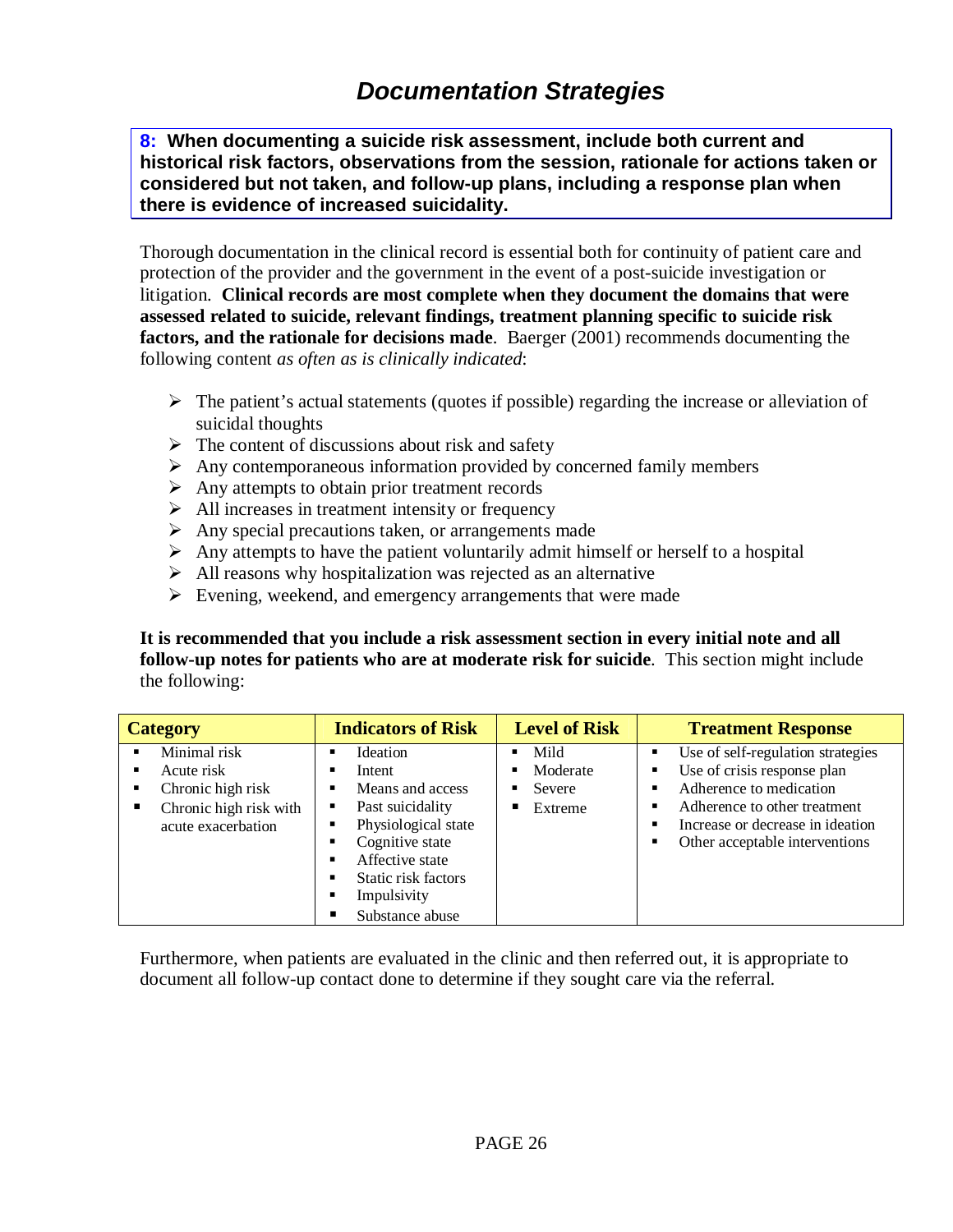You can find sample risk-assessment sections of an intake note and a follow-up note in Appendix G. Follow-up entries can be much briefer than intake documentation but should note the status of each active risk factor, until they are resolved. These examples are in marked contrast to the commonly used brief notations such as "No evidence of suicidal ideation," or "Vague ideation, but no plan or intent." While this level of documentation records the provider's opinion, it does not provide clear evidence that you reasonably and thoroughly assessed suicidal risk, and how this assessment informed your decisions. Providers should not fall prey to the erroneous (but common) belief that minimal documentation gives better legal protection than detailed notes.

Standardized tools, such as the suggested overprint in Appendix H or the Suicide Status/Tracking Forms in Appendix D and Appendix E can provide a systematic means for documenting risk assessment and interventions.

It is appropriate to include information on suicide risk and interventions in the outpatient medical record as well as the mental health records to ensure continuity of care. Changes in clinical status must also be documented in both records.

**Remember (as the lawyers say)…** 

# **If it isn't DOCUMENTED, it didn't happen**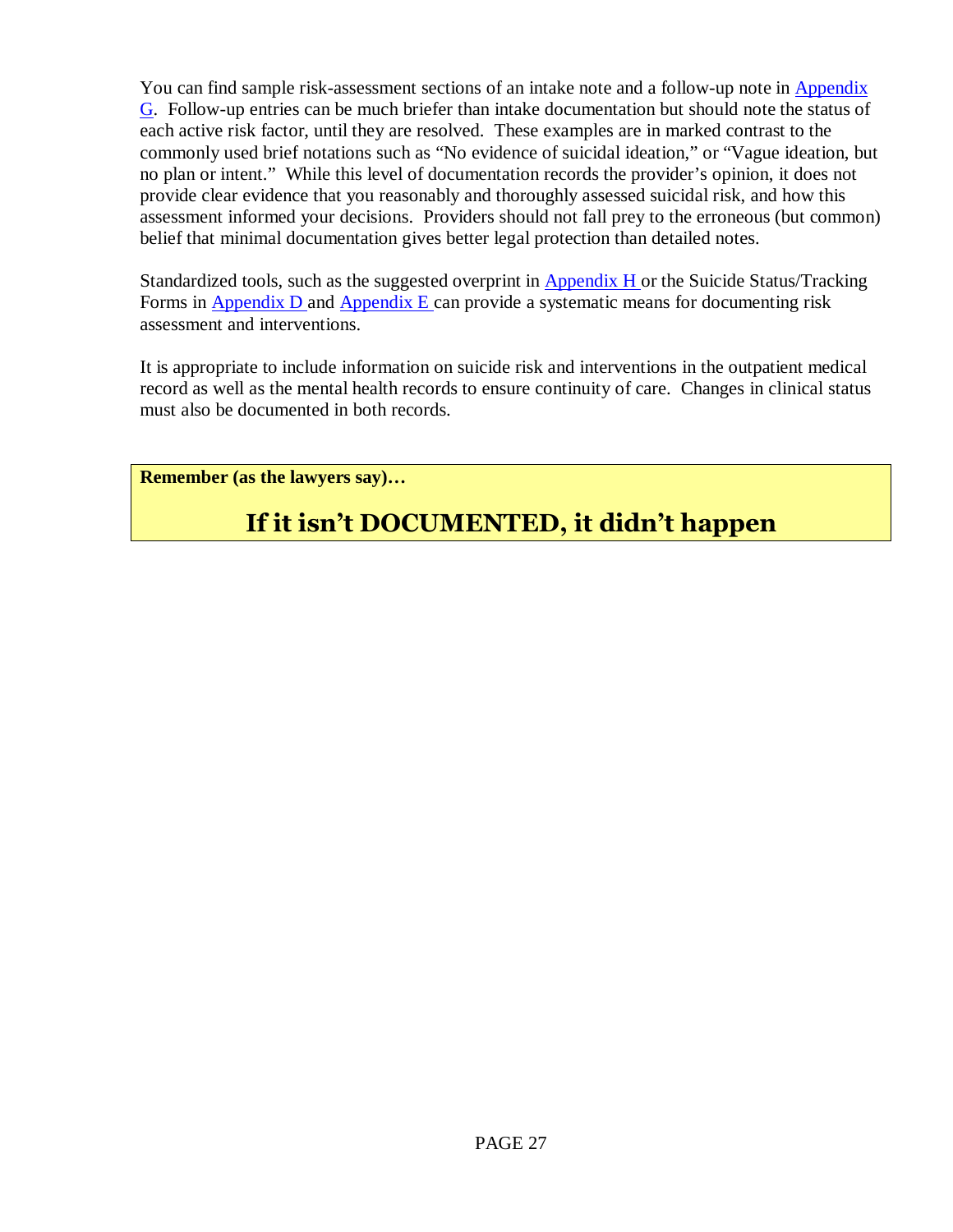#### <span id="page-27-0"></span>**9: Establish a process for coordination when patients are hospitalized.**

When multiple facilities are involved in a patient's care, coordination and collaboration are always in the best interest of the patient. Unfortunately, for a variety of reasons, communication between inpatient and outpatient facilities is often poor and may be difficult to achieve, especially when the inpatient unit is not at a military treatment facility. It is recommended that clinic staff make every effort to maintain contact with inpatient psychiatric staff when active duty members are hospitalized. It is particularly helpful when the outpatient provider who will be providing followup care participates in the discharge planning process.

Clearly, the barriers to collaboration between facilities may not be easily overcome; however, a number of strategies have been used by Air Force clinics with some success. First, a memorandum of understanding (MOU) with inter-Service and civilian facilities regarding sharing of clinical information and coordinating discharge planning can document agreement on some of the coordination issues in advance so these issues are not having to be addressed with each individual case. A template for an MOU can be found in **Appendix I**. Second, Air Force clinics may find it helpful to obtain "release of information" consent documents from the most frequently used inpatient facilities so that signatures can be obtained *prior* to hospitalization. Third, it may also be helpful to get the TRICARE office involved, since information sharing pathways are often better established through administrative/financial channels. Fourth, if you continue to experience difficulties obtaining status reports or being involved in discharge plans, it may help to change the person who is seeking the information. Sometimes health professionals are more comfortable sharing information with individuals from their own profession (e.g., psychiatrist to psychiatrist, nurse to nurse, etc.). Finally, some Air Force providers have gone as far as to obtain privileges in civilian facilities for the specific purpose of being able to participate in discharge planning. It is always in the best interest of patients to seek treatment records from the inpatient facility upon discharge.

#### **10: Reassess a patient's needs (including suicidality) following inpatient or partial hospitalization before assuming or reassuming responsibility for outpatient care.**

One of the times of highest risk for increasing suicidal behavior is following a reduction in intensity of care (e.g., transitioning from inpatient to outpatient treatment [Appleby et al., 1999]). Clinic staff and providers should not assume that patients are suitable for outpatient care simply because an inpatient facility has discharged them. Furthermore, when hospitalization occurs in the midst of ongoing outpatient therapy, it is not appropriate to simply resume treatment after discharge at the point where it was left prior to hospitalization. A prompt reassessment of status and needs following discharge can be used to determine whether a revision of the treatment plan is needed. If the patient is determined not to be suitable for outpatient care, attempt to re-hospitalize. If you are unsuccessful, document your attempt. It is recommended that a standardized timeframe for re-evaluation be established at the local level and documented in the clinic OI.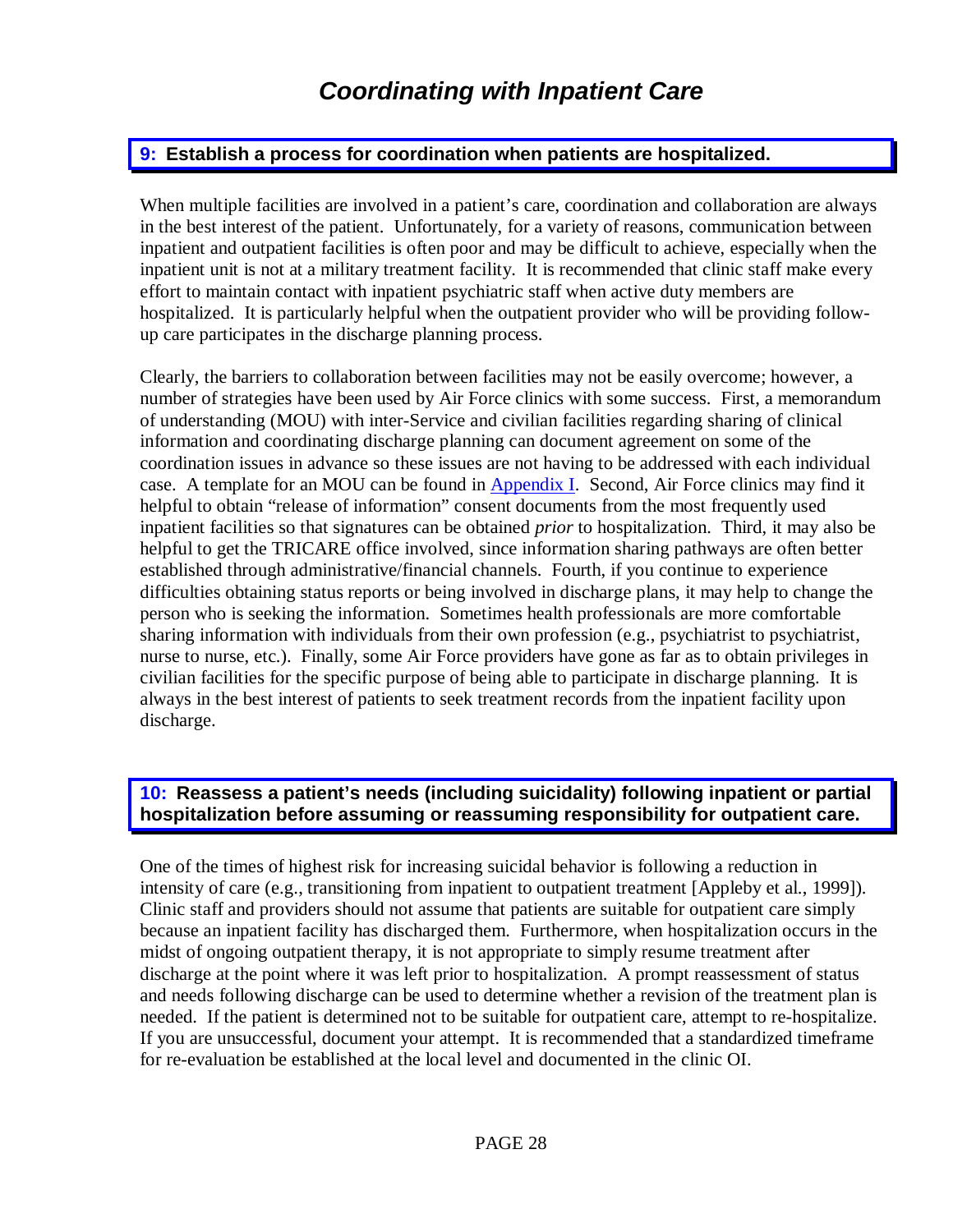## **Clinic Support and Peer Consultation**

<span id="page-28-0"></span>**11: Use a high-interest log as a clinic tracking procedure for suicidality and share information between relevant specialty mental health clinics.**

In accord with AFI 44-102, facilities must maintain a high-risk log for tracking high-interest patients. While the AFI uses the term "high-risk log," we recommend using the term "highinterest log" so it can encompass those who are at increased risk for harm to self or others and also those whose care may require special attention but not necessarily due to dangerousness. In many facilities, a common log can be used for the various specialty mental health clinics (i.e., ADAPT, FAP, LSSC). For some MTFs, however, it is more practical for each clinic to maintain a separate log. In this situation, it is important that when one clinic enters a patient on the high-interest log who is also being seen in another military mental health clinic, they inform the other clinic. We recommend that local OIs document this process to ensure that this coordination occurs.

Enter all patients who have significant risk factors for suicide on the log, and maintain them there until the risk factors have resolved. Inform patients about the high-interest log and related procedures as part of informed consent (see Appendix J). Maintain regular contact with these patients to assess risk (either through a clinic visit or a telephone contact), as clinically indicated. Maintain the names of these patients at the reception desk, and keep on-call mental health providers aware of those individuals. Front desk staff should notify primary providers when these patients cancel appointments. Providers should make a reasonable effort to contact patients who cancel as well as patients who "no show" for scheduled appointments. If you cannot reach highinterest active duty patients following a no-show, notify their commander or First Sergeant and recommend active outreach.

When you enter patients on the high-interest log, clearly discuss the purpose and procedures of the log with them. Specifically review the policies of attempting to contact them if they fail to show for a scheduled appointment and, for active duty, contacting their commander if you are unable to reach them directly. Emphasize their responsibility to attempt to contact the clinic if they are unable to attend.

Since the high-interest log can become lengthy and many clinics have multiple people working at the front desk, we advise clinics to develop a process for easily recognizing and tracking highinterest patients. We recommend a system for flagging clinic charts to remind both front-desk staff and providers of high-interest status.

AFI 44-102 requires that appropriate on-call and emergency department (ED) personnel be notified of *high-risk* cases (note that this does not necessarily include high-interest cases that are not high-risk). One way to accomplish this is to flag relevant records in the Composite Health Care System (CHCS) for patients on the high-interest log to alert ED and on-call providers of highinterest status. Flagging of CHCS records potentially protects patient privacy more than distributing a list of names, since in that ED staff will only be aware of high-interest status when the individual presents for care. Mental health professionals should also consider notifying a patient's PCM when they determine that a patient is at increased risk for suicide (chronic or acute). Since there is evidence that a substantial proportion of people who complete suicide visit their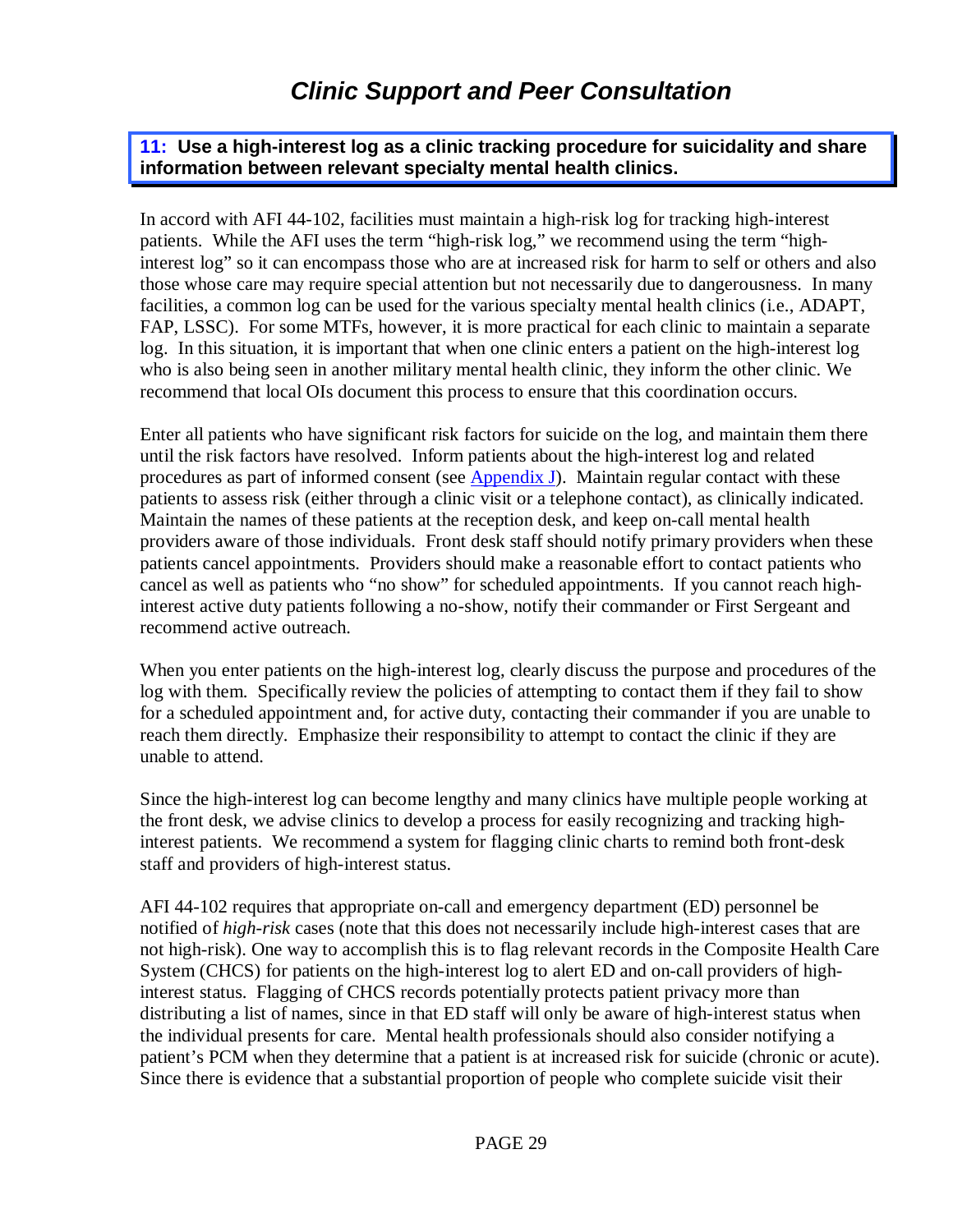<span id="page-29-0"></span>general medical provider within 30-90 days of their suicide (Andersen et al., 2000), it is generally in the patient's best interest for their PCM to be aware of elevated risk, so he or she can be more alert to the signs and symptoms. The PCM should also be notified when the elevated risk is resolved. It is appropriate to discuss with patients the need for informing their PCM and to request their consent.

We recommend that clinic staff discuss each patient on the high-interest log at least every week regarding suicidal status, progress with the treatment plan, case management decisions and whether high interest status is still warranted. Patients should be removed from the high-interest log when suicidality has resolved.

#### **12: Consult professional peers regularly regarding suicidal patients and document the consultation.**

Providers are advised to make a practice of regularly consulting with peers regarding the management of suicidal patients. Within a facility, this can be accomplished through informal "curbside consults" or formal "case conference" meetings. Another mechanism is to conduct peer review of all cases on the high-interest log. Providers who do not have peers at their local facilities can maintain a network of external colleagues, either within the Air Force Medical Service or in the civilian sector, with whom they can regularly consult. Both formal and informal consultations should be documented. Such documentation can be protective in the event of an adverse outcome.

**Mental health professionals who are not licensed to practice at the independent level must be supervised in all clinical care. When increased suicide risk is evident, supervisees have a clear responsibility to keep their supervisors informed. All supervision should always be documented for both quality assurance and legal purposes.**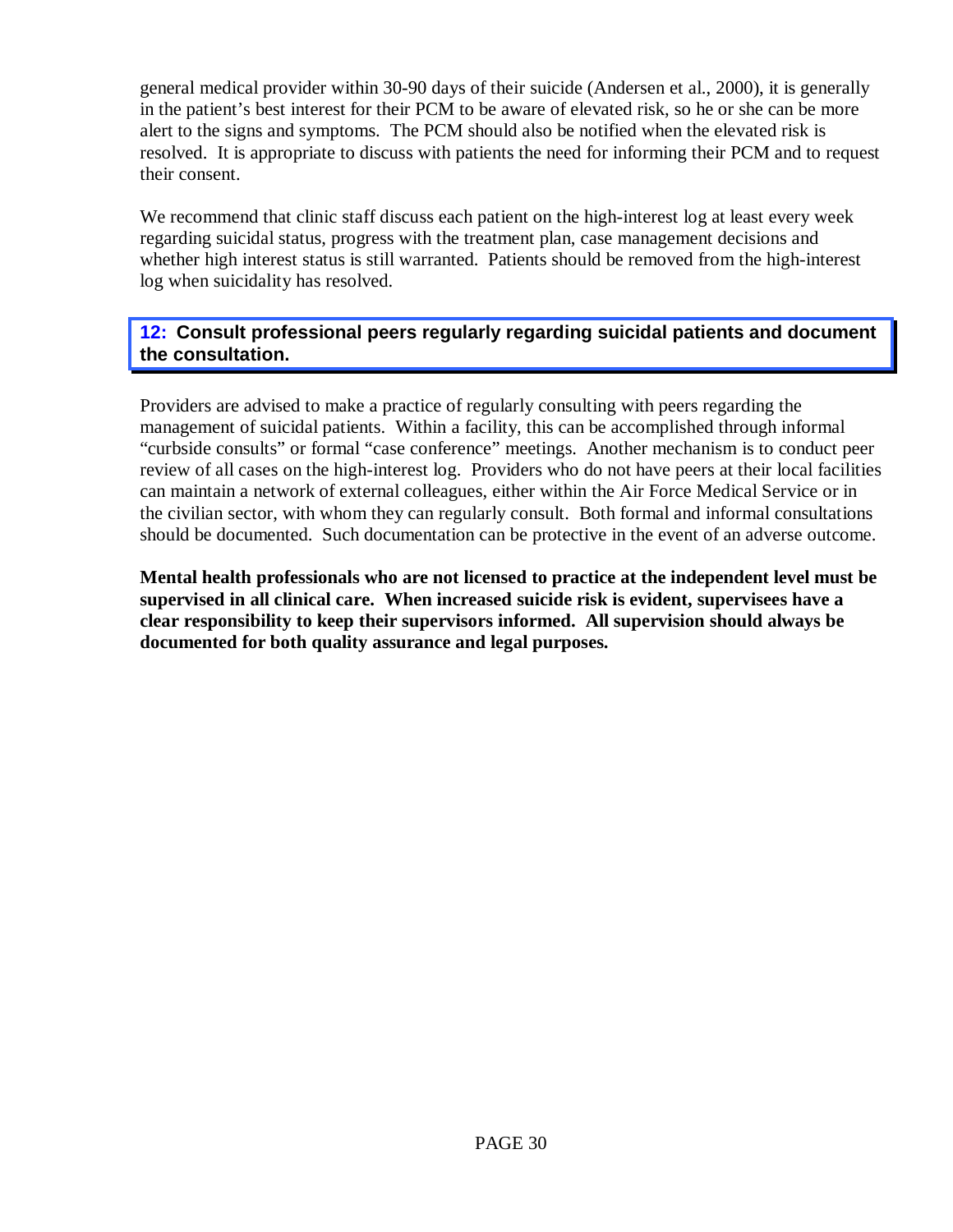# **Ensuring Continuity of Care**

<span id="page-30-0"></span>**13: Use a standardized follow-up and referral procedure for all previously suicidal patients dropping out of treatment prematurely.**

Clinics are advised to adopt a "usual and customary practice" for handling patients who drop out of treatment before termination is mutually agreed upon. For example, encourage patients who notify the clinic that they do not wish to continue in care to return to treatment, either at the clinic or through another source of care (e.g., private sector care, primary care, etc.). Document these discussions in the clinical record.

It is also helpful for clinics to have a standard policy for handling established patients who do not keep scheduled appointments or who fail to schedule follow-up appointments as planned. For example, a policy might require providers or technicians to make (and document) three attempts to contact the patient by telephone, in order to address barriers to continuing treatment and encourage returning to care. To protect privacy, messages left on telephone answering machines can generally include the rank and name of the provider (rather than titles like "doctor"), and not refer to the name of the clinic (e.g., "This is Captain Smith from the Medical Group. Please return my call at extension 5555"). If providers cannot reach the patient after the designated number of attempts, send a standard "no-show" letter. Appendix K contains a sample. It is important to formally close cases when patients have dropped out of treatment.

While standard procedures in these areas apply to all patients, you might consider taking extra steps in high-risk or high-interest cases. For example, it is prudent to contact the patient's PCM when high-risk patients withdraw from treatment prematurely. (Note: Clearly inform patients of this practice in the informed consent process; see  $\Delta$ ppendix  $J$ ). Additionally, it may be wise to use registered mail for proof of receipt when sending "no-show" letters to these patients.

In accord with AFI 44-102, you must contact patients referred by other providers who fail to keep their initial appointments to reschedule as soon as possible. You must also notify the referring provider whenever a referred patient fails to keep their initial appointment.

#### **14: Ensure clinical coverage when the primary provider is not available.**

It is also important for clinics to establish a "usual and customary practice" for clinical coverage after duty hours and when a patient's primary provider is on leave or TDY. Document this procedure in the clinic OIs. Ensure that patients are aware of the procedures for obtaining afterhours care, and document that this has been covered with patients. We recommend a written handout outlining procedures. You can find a sample handout in **Appendix L**.

In accord with AFI 44-102, Family Advocacy and LSSCs must notify on-call providers and MTF ED/acute care staff when individuals are identified as being at high risk for lethal or dangerous behavior. The flagging system discussed on [page](#page-28-0) 29 of this guide is one method for doing this.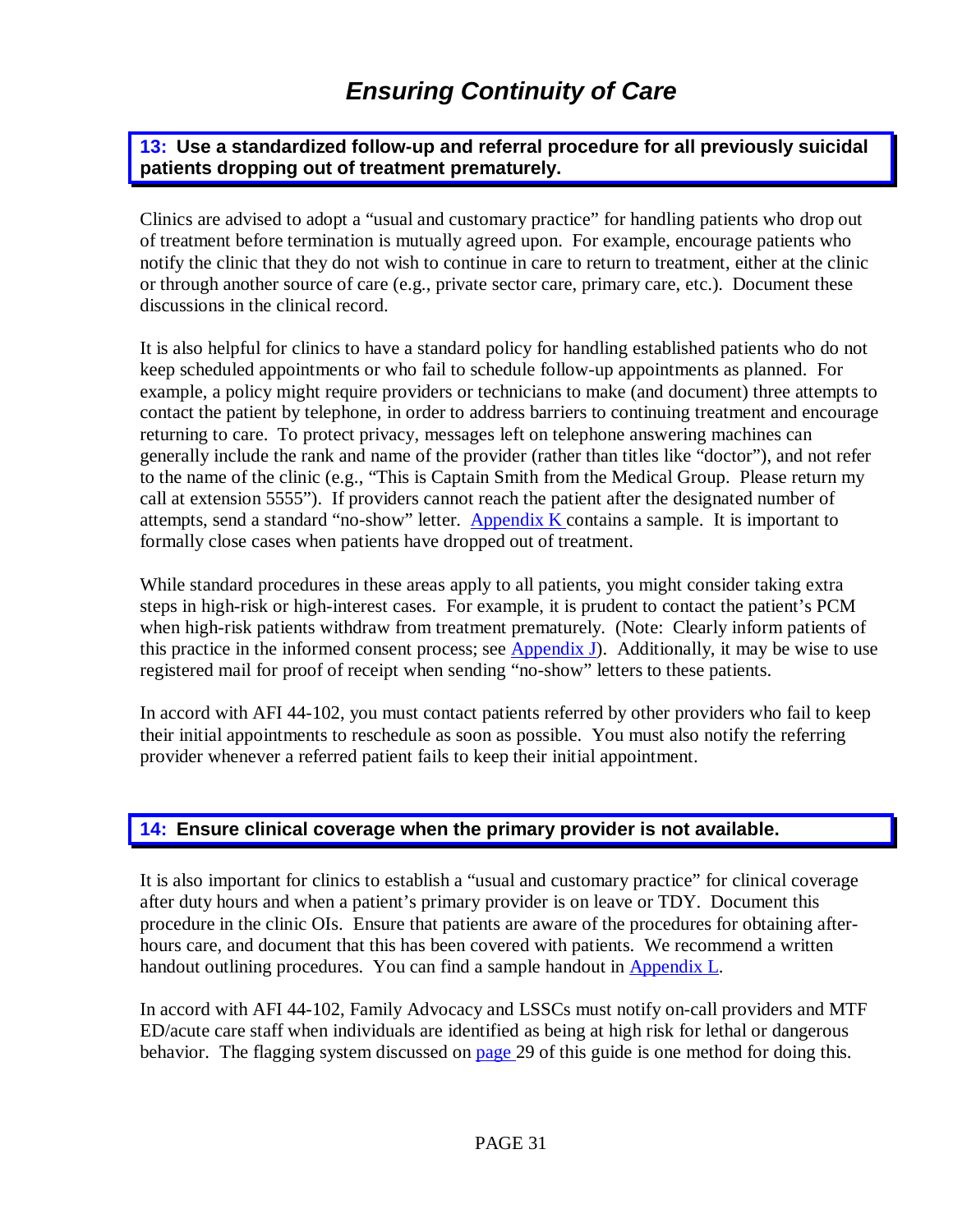#### <span id="page-31-0"></span>**15: Establish a procedure for ensuring continuity of care during provider and patient transitions.**

Take special care when high-risk individuals are facing pending transitions, such as base reassignment and separation from the military. Not only do people typically face multiple significant stressors during these times, but individuals and families are also separated from their interpersonal support systems. Give careful consideration (and document) whether it would be advisable for actively suicidal patients to be more stable before a permanent change of station (PCS) occurs. This emphasizes the importance of using the physical profiling system to reflect the patient's psychiatric status and limitations (see recommendation 7). If a PCS is not advisable given the patient's condition, it is necessary to discuss this recommendation with the patient's current commander. When relocation is expected to be clinically helpful in reducing suicidal risk (e.g., the current environment is a factor in suicidal risk), it is still important that providers address and plan for the stress of transition with the patient. For continuity of care, providers should arrange a hand-off with a mental health provider at the receiving facility and this should be documented. Transfer mental health records to the receiving installation in accord with current Air Force policy. In cases where the patient does not desire follow-up care, providers can at least ensure he or she is informed about how to obtain mental health services. When high-risk patients are separating, providers might help them develop a plan for follow-up care in the civilian sector, facilitate implementation of the plan, and document it. En route support may be necessary, and can be delivered through periodic phone contacts with the clinic or collaboration with the patient's family (again, all of which should be documented).

It is recommended that clinics develop written procedures for ensuring continuity of care for patients when providers are transitioning due to PCS or deployment. This plan might involve suicidality reassessment of all the departing provider's active patients. Consider establishing a process for reviewing the departing providers' charts to ensure that patients at moderate risk or higher have a documented crisis response plan. Also, consider establishing processes to ensure ongoing monitoring and appropriate care through the transition period.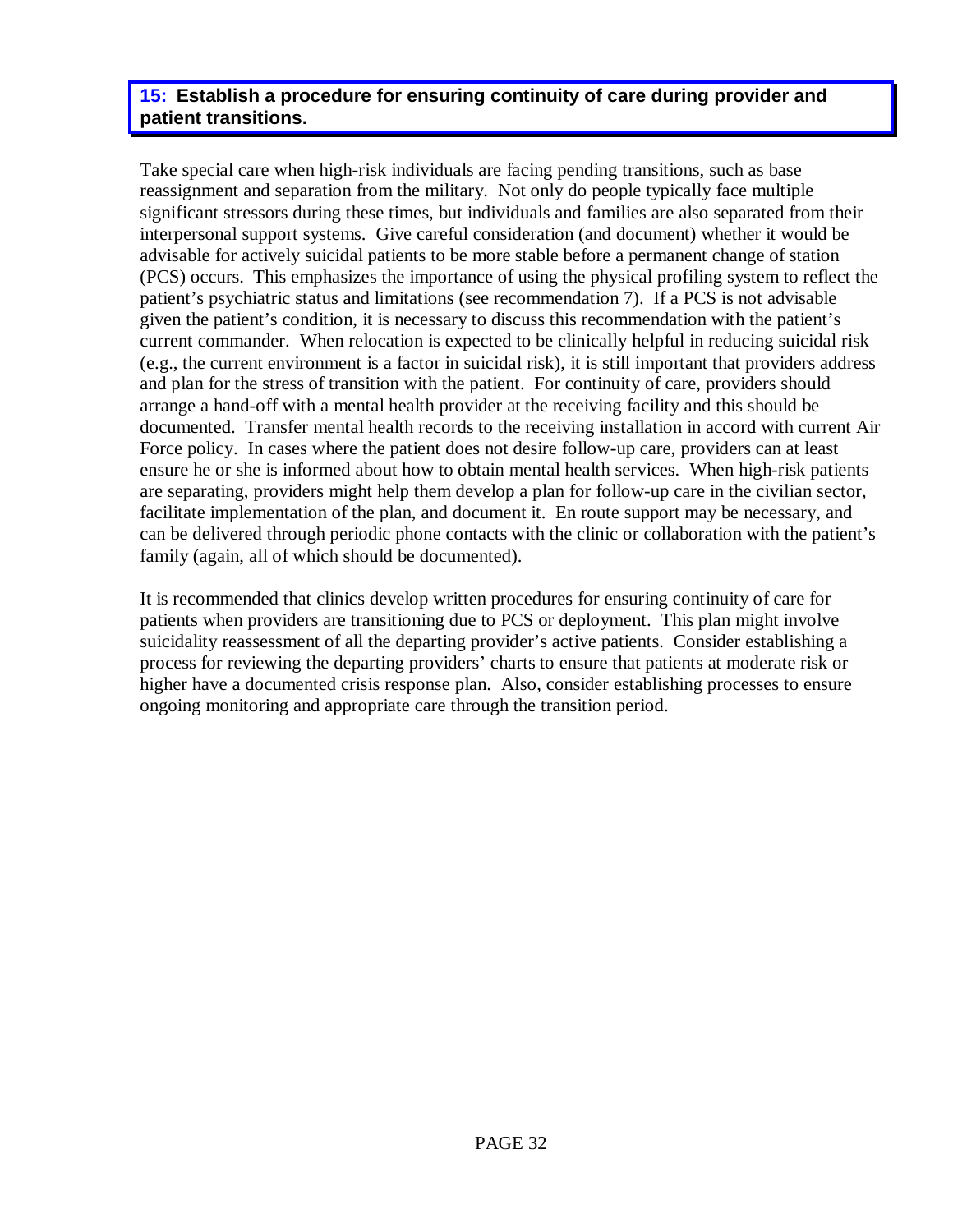<span id="page-32-0"></span>**16: Establish a written plan for after-hours evaluations. Ensure other relevant agencies and individuals (i.e., Security Forces, First Sergeants, etc.) are aware of the plan.**

After-hours mental health evaluations pose a potential danger to on-call personnel that should be thoughtfully addressed in local policy. The Occupational Safety and Health Administration (OSHA, 1998) notes that "health care and social service workers face an increased risk of workrelated assaults stemming from several factors, including…isolated work with clients during examinations or treatment (and)…solo work, often in remote locations… with no back-up or means of obtaining assistance such as communication devices or alarm systems." Given this, OSHA recommends establishing policies and practices that place "as much importance on employee safety and health as on serving the patient or client."

When conducting after-hours mental health evaluations, do so in accordance with the 2 Dec 02 AF/SG2 memo, *After Duty Hours Mental Health Evaluations*. If an MTF has an ED, this will likely be the safest and most appropriate venue for conducting after-hours suicide risk assessments. If there is no ED, the MTF will generally handle suicide risk assessments similarly to other acute medical emergencies, using community resources. Do not perform evaluations where medical support and security is not available, such as in the duty section, at the patient's residence, or in a closed, non-bedded facility.

In accord with DoD Directive 6490.1, *Mental Health Evaluations of Members of the Armed Forces*, the unit commander is responsible for taking precautions to ensure the safety of the service member and others, pending arrangements for and transportation to the evaluation. Mental health personnel are not necessary for transport of potentially suicidal individuals. It is important to consider the safety of both the patient and escorts when formulating plans, and Security Forces personnel may be necessary. The on-call mental health provider can be a consultant to advise the unit on safety precautions.

The presence of established procedures, coordinated and communicated **in advance of a crisis**, can ensure collaboration and cooperation between mental health personnel and unit leadership when managing individuals perceived to be at possible risk for suicide.

**17: Mental health providers and staff are the primary resource within the base community regarding mental health issues; as such, they should serve as consultants to unit leadership and other medical staff regarding the management of at-risk personnel.**

### Consulting with Commanders

When unit leadership has expressed concern about an active duty individual's suicide risk, it is generally not indicated for clinical personnel to return individuals to duty without *ongoing* contact or follow-up with the leadership and/or the patient. Unit leaders commonly feel unequipped to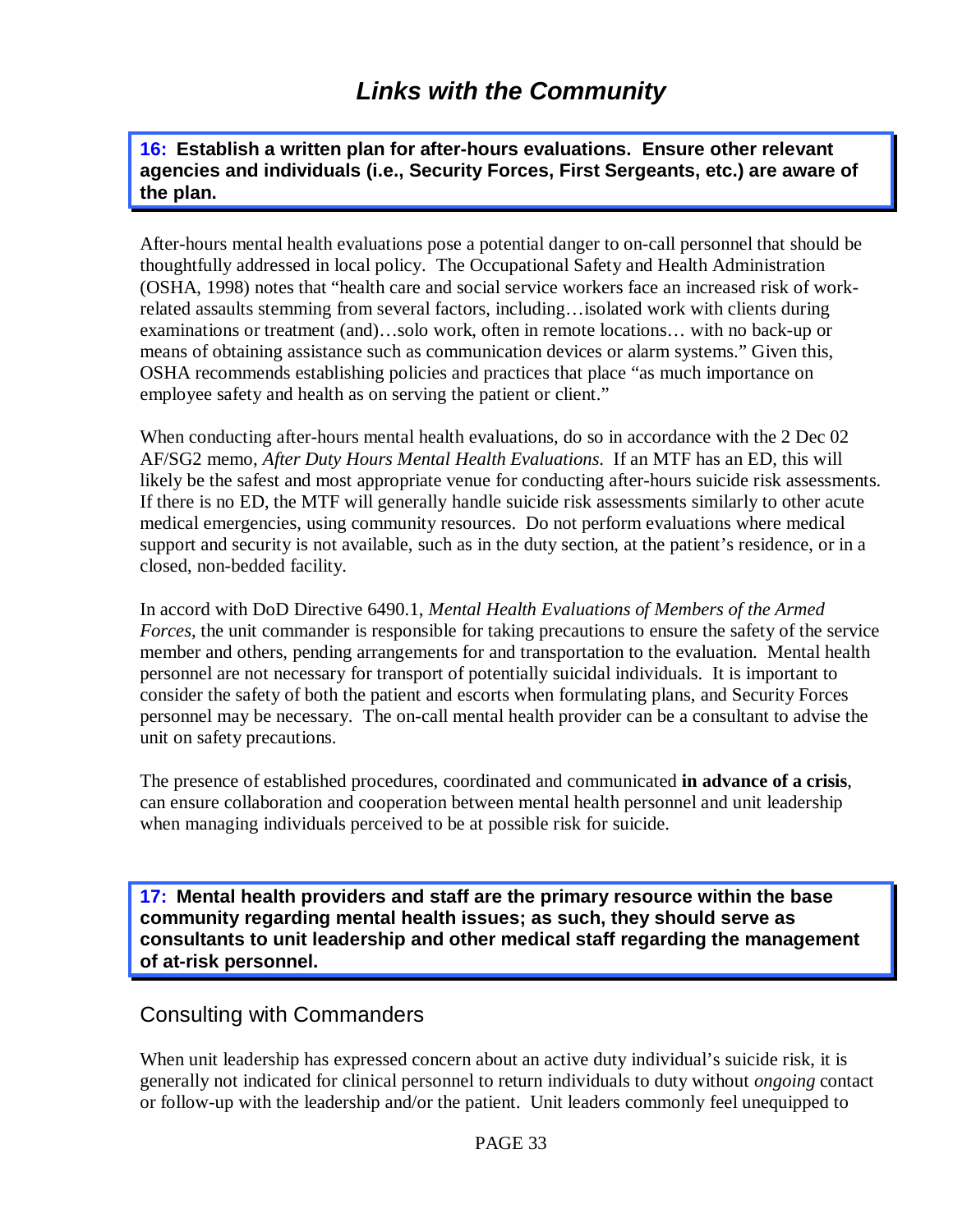handle distressed or even mildly suicidal individuals. Furthermore, there is often concern about the impact of these individuals and their problems on the unit and its mission. Mental health personnel are the primary mental health resources on an installation and are most helpful when they are available for both consultative and patient-care roles.

For instance, when you accomplish an emergency commander-directed evaluation to assess suicidal risk, and the assessment indicates non-imminent risk for suicide, communicate this information to the individual's commander (both verbally and in writing). If clinical care is indicated, it is appropriate to communicate general information about the treatment plan. However, if the patient does not desire treatment and involuntary hospitalization is not indicated, the provider can benefit all parties by inquiring as to what support is acceptable to the patient, and what support is needed or desired by the commander and First Sergeant regarding management of this individual. There are significant benefits to simply maintaining contact with patients who refuse treatment through periodic phone calls, letters, or clinic check-in visits. This type of contact can itself reduce suicide rates (Motto & Bostrum, 2001), but it also can lead to a relationship with some patients that, over time, may reduce resistance to treatment. You may need to remind unit leadership of the individual's right to refuse medical treatment, as well as ways in which mental health personnel can support the unit apart from clinical treatment (e.g. consultation). Examples of non-treatment assistance that you can offer to commanders include:

- $\triangleright$  Collaboration to develop a means for ongoing monitoring of risk in the workplace
- $\triangleright$  Consultation with unit leadership about possible responses to the patient's disruptive behavior
- $\triangleright$  Regular contact with the First Sergeant or supervisor to discuss the individual's behavior
- $\triangleright$  Collaboration to increase support and decrease factors contributing to the individual's suicidality
- $\triangleright$  Telephone check-ups

It is important for providers to make genuine efforts to communicate to patients the degree to which communication and collaboration with commanders and other significant people may be in their best interest. Nevertheless, mental health professionals should protect patient privacy within the limits of Air Force instructions (e.g., AFI 44-109), the law, and commanders' legitimate need to know. Providers should be cautious in issues of dual relationship, as well. When meeting with the patient, the provider should clearly spell out the nature of his or her role as consultant to the commander.

AFI 44-109 states, "there is no patient-psychotherapist privilege when a psychotherapist or assistant to a psychotherapist believes that a patient's mental or emotional condition makes the patient a danger to any person, including the patient." Therefore, in these situations, mental health personnel may communicate necessary information obtained in clinical sessions to commanders, family, or others. It is important to be aware, however, of state requirements that may be relevant off base and with non-active duty patients.

Since thirty-three percent of active duty members who commit suicide are under investigation of some type, it is especially important that mental health professionals consult with commanders regarding support for these individuals. Airmen under investigation can easily feel isolated from their family, friends, and other support systems when they need them most, and Air Force policy has provisions for helping them find this support. The LPSP program (see page 24) and the 'handoff" responsibilities of investigative agencies and commanders following member interviews are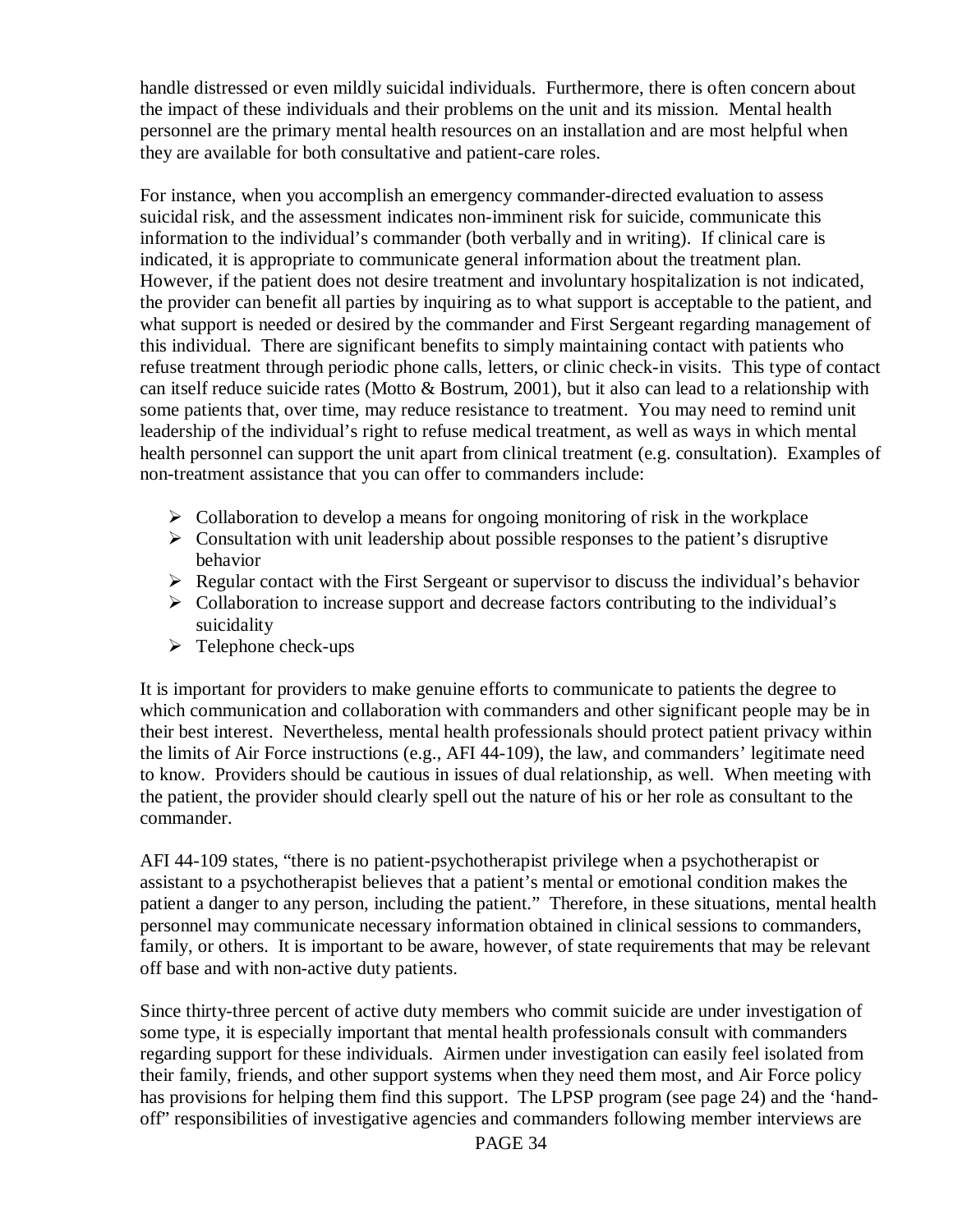two such policies. It may be helpful to remind commanders of these policies and to direct them to AFI 44-109 and the Chief of Staff policy letter on investigative interview "hand-offs." When you perform a suicide-risk assessment for someone referred as part of an investigative interview handoff, we recommend you follow-up with the individual regularly throughout the time he or she is under investigation. You may need to persist in persuading the member to participate in followup monitoring in the event that he or she does not desire mental health support

In some high-risk cases, regular or periodic treatment-team meetings that include the providers, patient, commander, First Sergeant, and/or supervisor can be useful. Alternatively, providers can contact commanders and First Sergeants by phone with the patient in the provider's office. Using either of these strategies can help avoid a breakdown in communication with the commander and First Sergeant, while not risking patient/therapist rapport by communicating without the patient's awareness.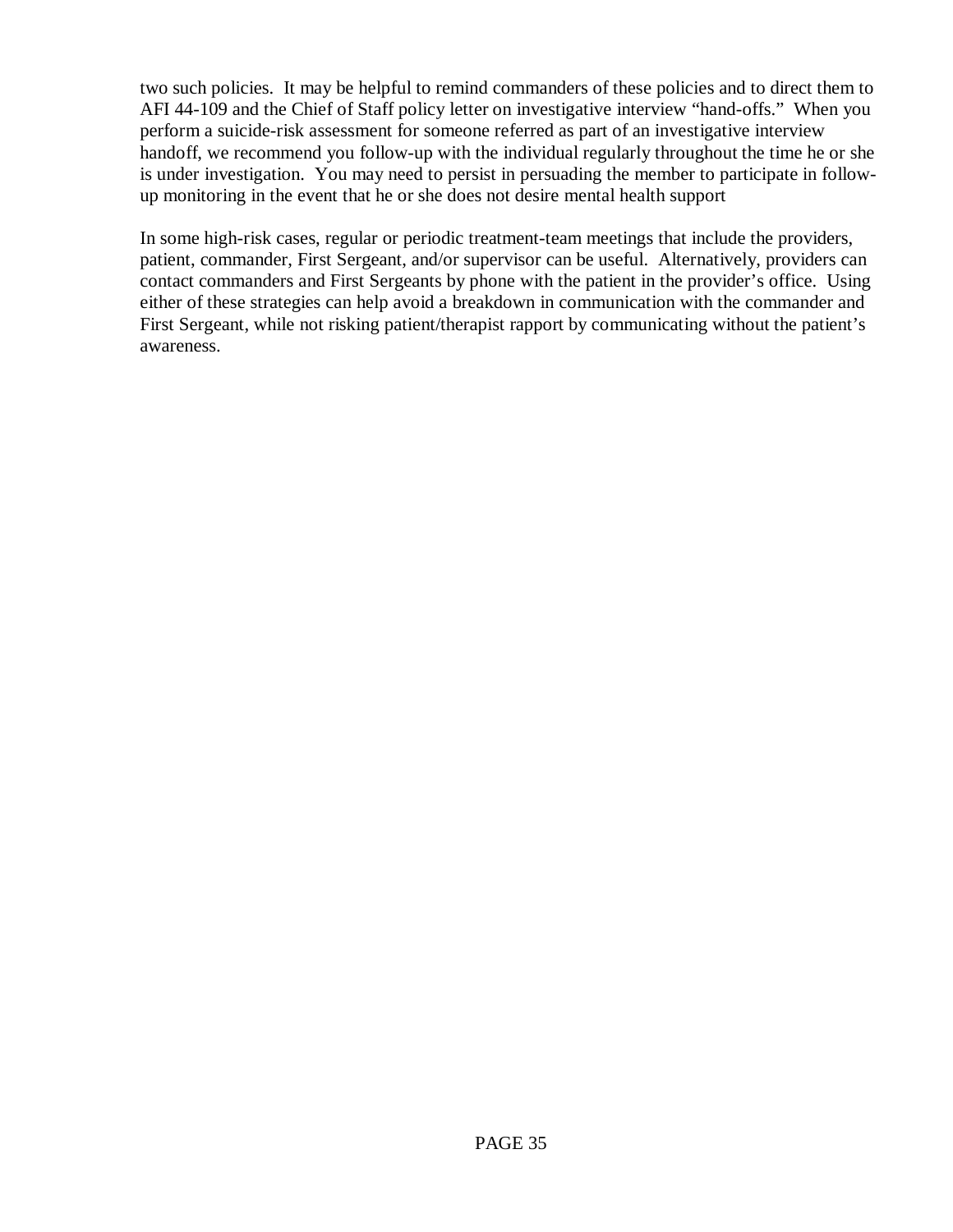### Consultation Regarding Civilian Employees

When commanders or other unit personnel contact mental health professionals regarding nonbeneficiary civilian employees who are potentially suicidal, it is appropriate to assist the unit in dealing with these patients. Assistance might include, but is not limited to, advising that the employee be monitored at all times, screening to assess the degree of suicidality and the urgency of care, and assisting in obtaining appropriate care. In acute situations, apply the policies established by your local MPF regarding eligibility of contract and civilian employees. Though there may be exceptions, per DoD requirements, MTF providers should generally not provide on-going clinical care to non-beneficiary employees.

### Consulting with Other Medical Staff

Mental health providers can also help other MTF providers and clinics improve their processes of care for patients who may be at increased risk for suicide. Given the fact that many suicidal patients will have contact with a medical provider but not with the mental health system, active collaboration between mental health and medical staff is important.

We recommend you provide other providers and medical clinics (including the emergency department) with concrete guidance on who to screen for suicidality and when to refer to specialty mental health care. Certainly, individuals who are acutely or chronically suicidal are appropriate for referral to the LSSC or a network mental health provider. That said, it is important to emphasize to non-mental health staff that suicidal ideation is common with major depressive disorder and, in absence of other risk factors, does not *necessarily* warrant a mental health referral. Many patients with depression can be appropriately and effectively treated in primary care, even when suicidal thoughts are present. As a consultant to other providers and clinics, mental health providers can recommend screening questions and criteria for referral.

We recommend medical clinics use a multi-level screening process as diagramed at the end of this section. It begins with a screening question such as the one on [page](#page-14-0) 15 of this guide whenever depression or significant stressors are suspected. The question is: "*Over the past two weeks, how often have you had thoughts about wanting to commit suicide*." If the patient responds with "*sometimes," "frequently*," or "*always*," follow-up questioning is indicated to assess whether risk is imminent. Questions about intent and plan are recommended for further screening in this regard. The primary care provider (PCP) can assess intent with "*Do you think you would act on those thoughts?*" and assess plans with "*Do you have a plan for killing yourself?*" If the patient gives a positive response to either of the intent or plan questions, further assessment will need to be done, either by the medical provider or through an emergency mental health evaluation, to determine whether there is a need for hospitalization. PCPs can be directed to the *DoD/VA Suicide Prevention Identification and Assessment in the Primary Care Setting Toolkit* (downloadable at [http://www.qmo.amedd.army.mil/HOME.HT](http://www.qmo.amedd.army.mil/)M) for further guidance on suicide assessment or you can provide them with material from the assessment section of this guide. If a patient screens positive for plan and intent but was not hospitalized, a referral to mental health is indicated. If a patient denies intent or plan, the PCP should assess multiple attempter status by asking: *"Have you ever made a suicide attempt before? How many times?*" If there have been more than one genuine suicide attempt in the past, the PCP should refer to mental health, even with ideation as the only current risk factor. This is due to the chronic risk of multiple attempters. If the patient with suicidal ideation is not a multiple attempter and responds negatively to the intent and plan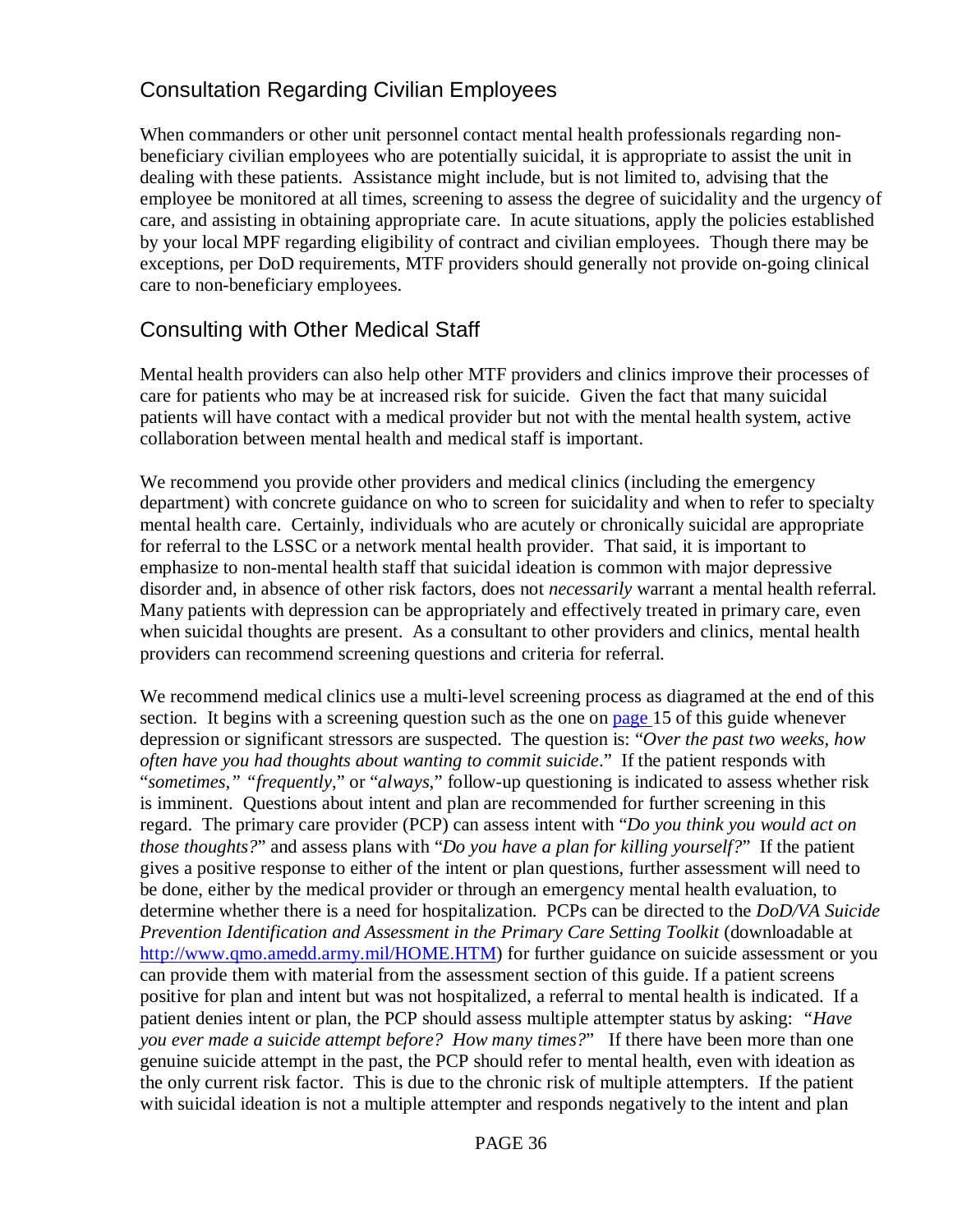screening questions, the patient may be appropriate for management in primary care, especially if a clinic has integrated a behavioral health consultant who can assist. Of course, you can encourage colleagues seek consultation anytime they feel uncertain about suicidality.

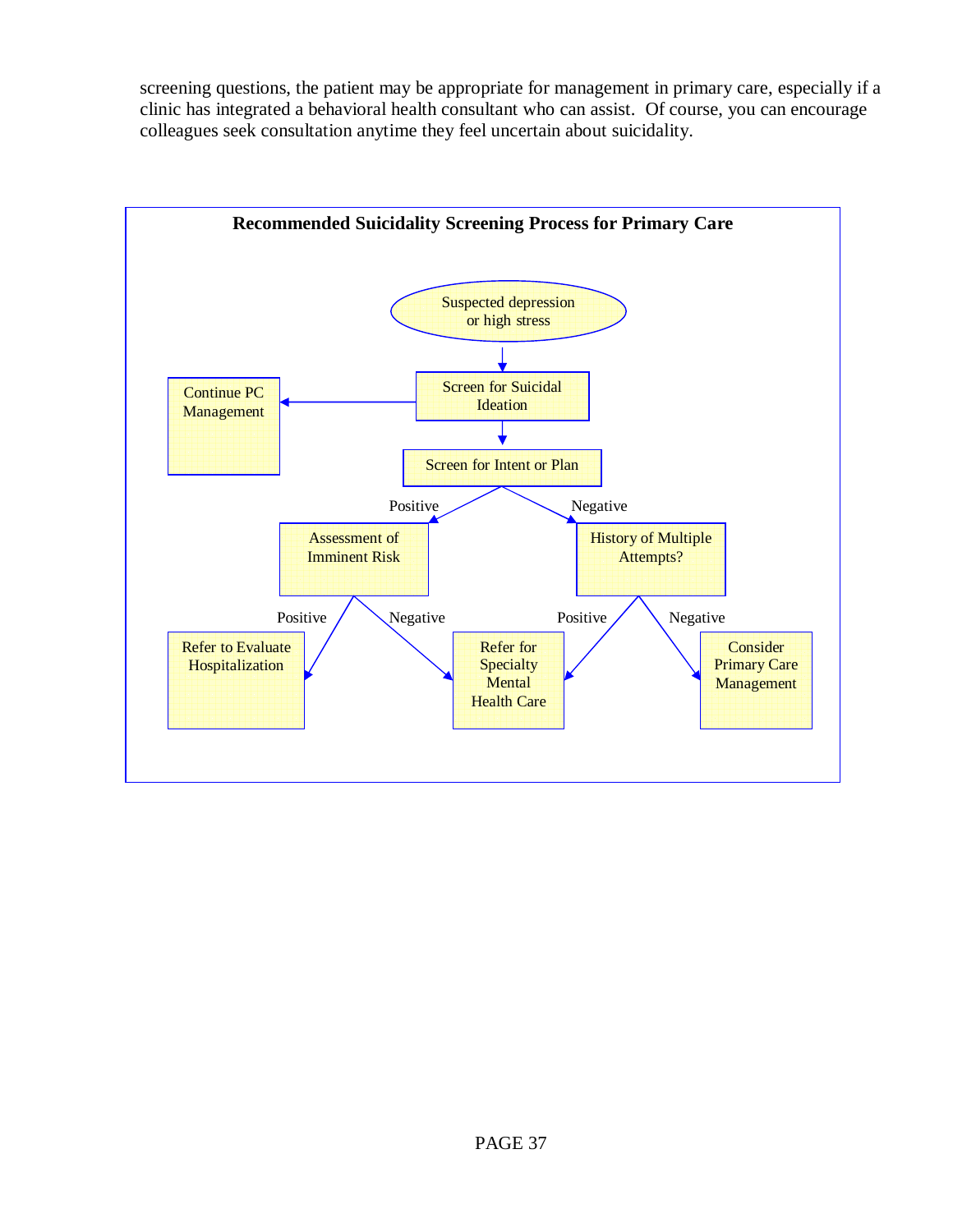#### <span id="page-37-0"></span>**18: Use community support resources in managing suicidal behavior.**

Try to connect patients to sources of support in the community, to augment ongoing mental health care and/or maintain and enhance functioning following completion of treatment. This may involve incorporating family, friends, or the unit into treatment planning, or including structured community support services, such as the Family Support Center and the Chapel. Managing distress in the community is a shared responsibility, and collaborative use of all community resources will best serve individuals. Furthermore, involvement by more than one helping agency increases the likelihood that an individual will find people with whom he or she can establish trust and rapport, and increases the chance that emerging needs or crises will be recognized and attended to early. Inform patients about the services offered by the base helping agencies and actively involve them in referral decisions. The Integrated Delivery System (IDS) at each installation maintains a listing of community resources and services.

It is also important to ensure that commanders and First Sergeants are aware of the protective nature of social support. Encourage them to use the formal and informal networks of support within the unit to assist distressed individuals and to promote help-seeking.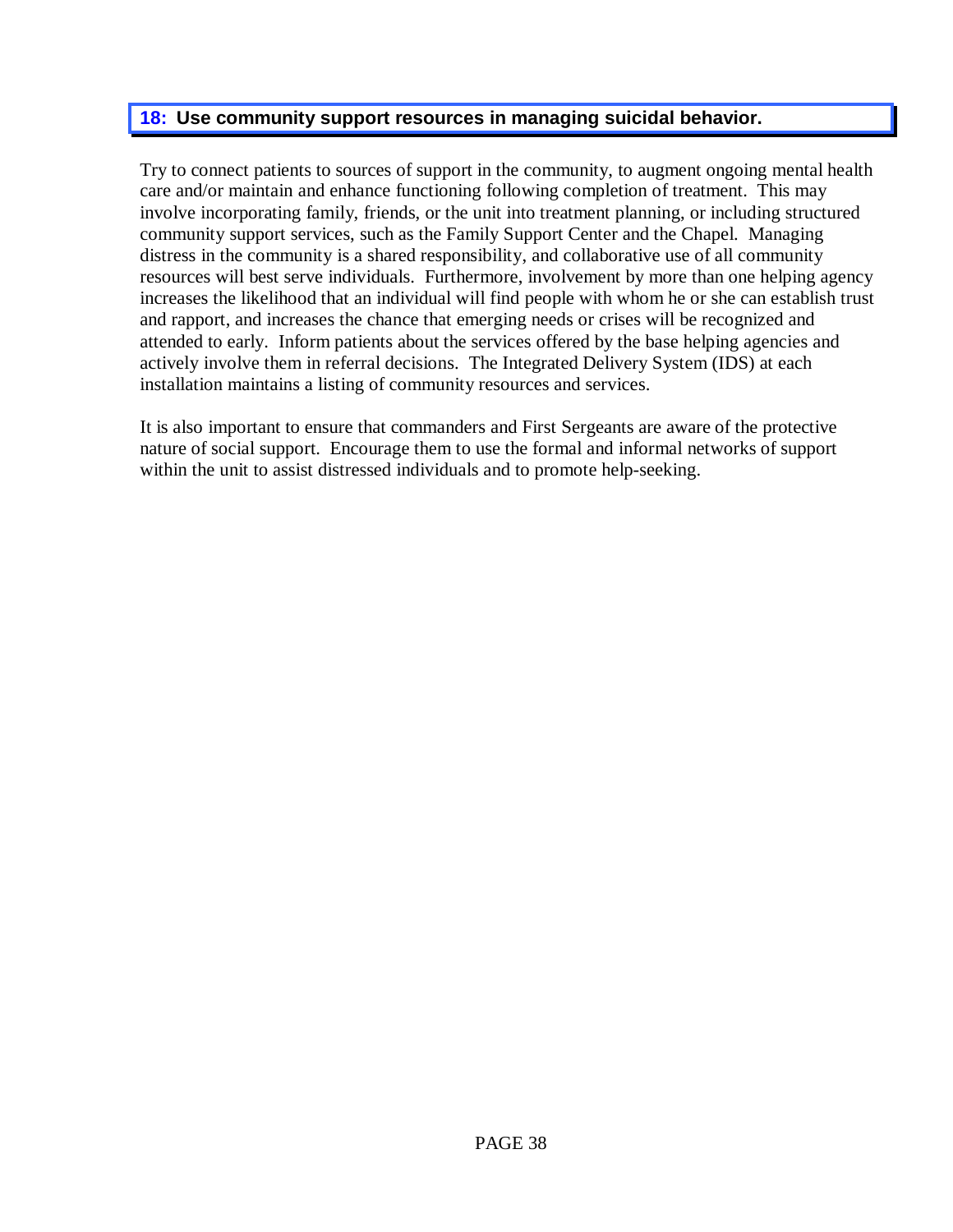# **When a Suicide Occurs**

A suicide in a base community is a traumatic event, with far-reaching implications. Base helping agencies serve an important role by immediately responding with support for the family, work colleagues, unit leadership, and the base community at large. The Critical Incident Stress Management (CISM) team is commonly used following a suicide for initial response and followup. One advantage to using the CISM team is the protection given by AFI 44-153 to individuals seeking counseling following a traumatic event (i.e., no documentation in the medical record for up to four one-on-one education/prevention sessions with a CISM team member). Regardless of the mechanism used for the response, it is imperative that all base helping agencies coordinate to meet community needs.

When the deceased was a patient of the one of the mental health clinics, clinic personnel are likely to have a difficult and painful reaction, which may involve sadness, grief, guilt, anger, and fear. Offer the primary provider (and others needing it) an opportunity to talk through his or her reactions, if desired. It is important to be aware, however, of the fact that comments made to colleagues, friends or family members about the deceased patient's care are usually considered non-privileged information and are open to the legal discovery process. Bonger (1991), therefore, suggests that "discussions of feelings and concerns regarding possible errors in management or treatment should always be confined to the context of a psychotherapeutic or legal consultation." The American Association of Suicidology's Clinician Survivor Task Force provides a number of resources and contacts [\(www.suicidology.org](http://www.suicidology.org/)). It is generally best for the primary provider not to be involved as a responder to the base community, when possible.

Providers and other MTF personnel may be unsure whether to contact their patient's family following a suicide. Research suggests that supportive contact can be helpful to families and can reduce the chances that they will pursue litigation (Peterson, Luoma, & Dunne, 2002). While being careful not to discuss issues of negligence, a provider can communicate sympathy to the family which is likely to help them cope better with their loss and it is likely to increase the family's positive perceptions of the care given to their deceased family member. We encourage Air Force mental health professionals to consult with the medical-legal consultant, the chief of medical services for their MTF, and peers before contacting the family. Furthermore, it is sometimes advisable that at least two people talk with the family together.

#### **Talking with Family Members after a Suicide**

- $\triangleright$  Express sympathy for their loss
- $\triangleright$  Conceptualize the loss within the framework of mental illness, if appropriate
- $\triangleright$  Minimize any sense of blame, guilt, or responsibility in the family, recognizing all of our individual limitations
- $\triangleright$  Discuss the grief process as it relates to suicide, emphasizing the mixture of emotions experienced (often significant anger)
- $\triangleright$  Remind them of availability of professional resources should they need to talk further

There is often high interest in the community when a suicide occurs, and mental health staff may be contacted by the media. Remember to refer all media inquiries to the base Public Affairs Office.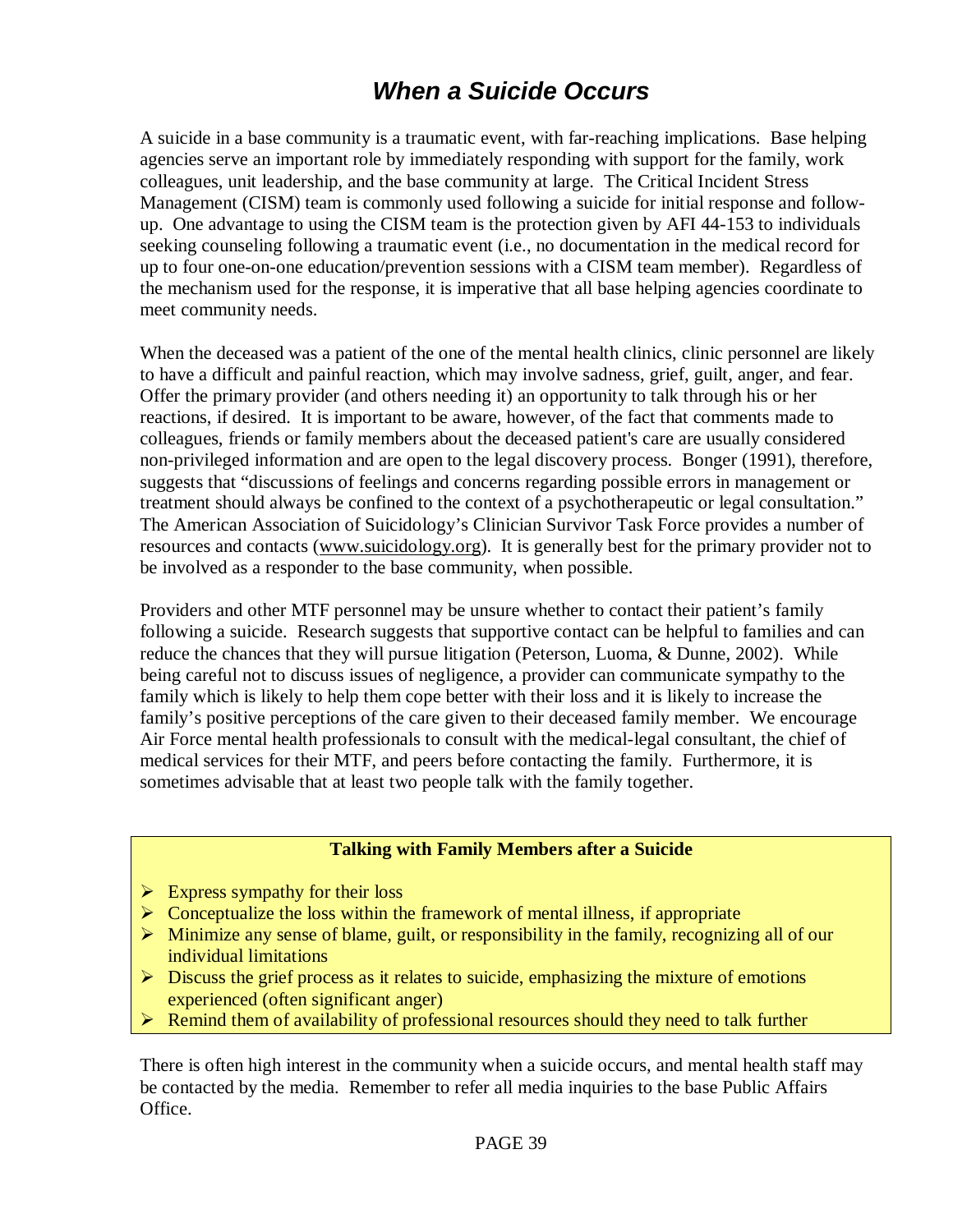When a suicide victim has had contact with the base mental health system, one or more of the following investigations is likely to occur:

**Root Cause Analysis**: An analysis conducted by the facility to identify and correct any deficiencies related to care of the deceased individual. The focus of this in-depth review is on potential system or process problems. The MTF may send this analysis to the Joint Commission on Accreditation of Healthcare Organizations (JCAHO) if the suicide is determined to be a reportable sentinel event (such as suicide of an inpatient).

**JCAHO Sentinel Event Investigation**: MTFs are required to report any "unexpected occurrence or variation involving death, serious physical or psychological injury, or the risk thereof" (AFI 44-119) to the JCAHO Sentinel Event Program. The goal of this program is to reduce injuries suffered by patients in healthcare organizations. Sentinel event information is protected from disclosure.

**Medical Incident Investigation (MII)**: An investigation usually conducted by a team of external Air Force mental health professionals, appointed by the MTF commander and/or MAJCOM, to promote safety and improve care. Part of the MII will be a determination of whether the providers and system met the standard of care. The MII is a Quality Assurance (QA) function and information from the investigation is protected for QA use only. Findings from the MII may dictate policy change recommendations for the MTF, MAJCOM or Air Force.

**Commander Directed Investigation**: An investigation of the suicide instigated by a commander at any level. The investigation team may or may not include medical/mental health personnel. The investigation team will report the findings to the requesting commander.

Each MAJCOM is required to have a post-suicide assessment process to examine lessons learned from each completed suicide that may help prevent future fatalities. The lessons learned from these assessments when appropriate will be distributed Air Force wide for the benefit of all.

Even if the MTF was not providing care to an active duty individual who commits suicide, mental health personnel can play an essential role as a consultant to the individual's squadron commander. This commander will be required to report on the suicide up the chain of command to the MAJCOM commander. This can be a difficult, taxing responsibility for the commander, and mental health assistance may be welcomed.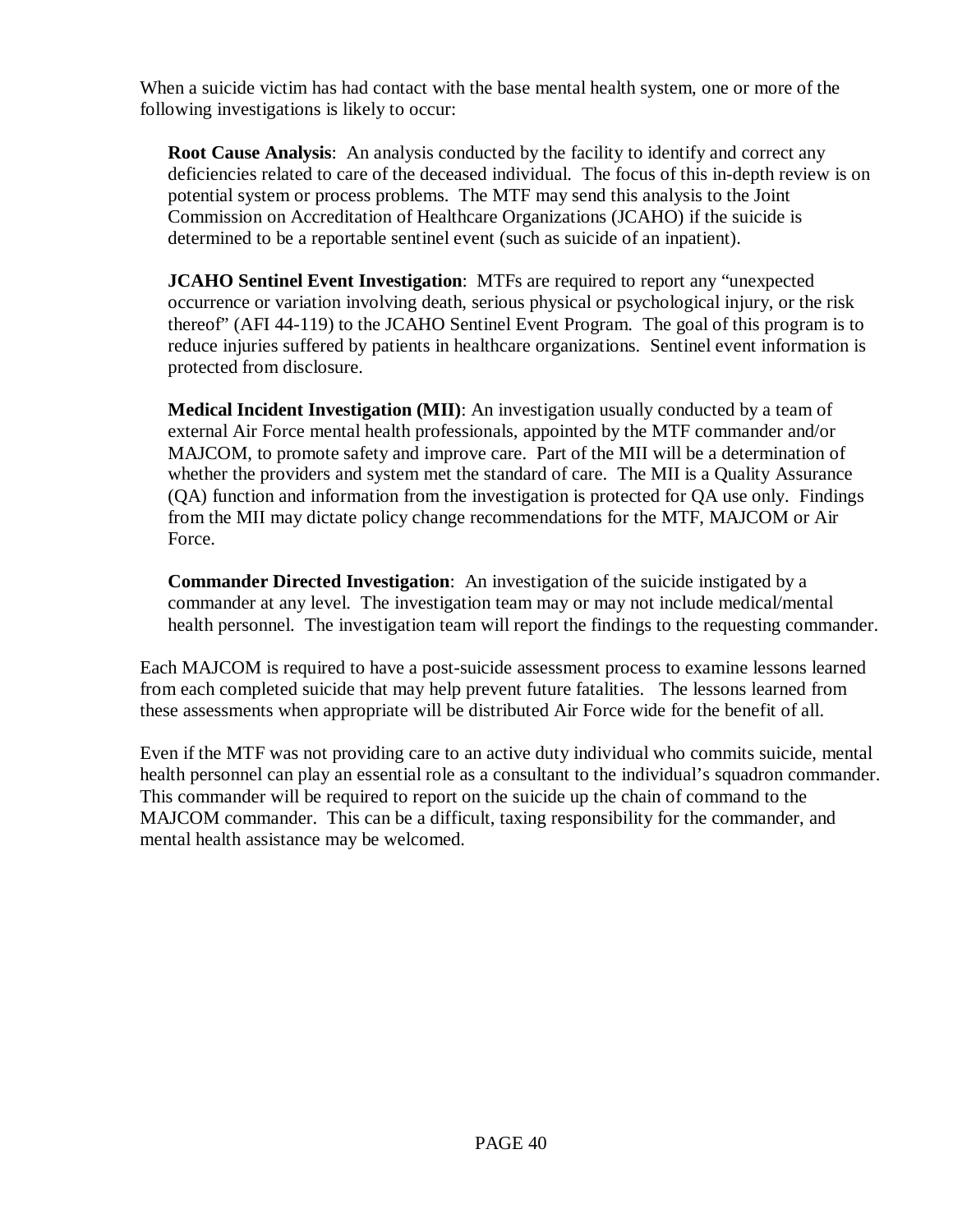### **Resources and Recommended Readings**

#### **A. Managing and Treating Suicidal Behavior**

- Bonger, B., Maris, R. W., Berman, A. L., & Litman, R. E. (1992). Outpatient standards of care and the suicidal patient. *Suicide and Life Threatening Behavior*, 22, 453-478.
- Joiner, T. E., Walker, R. L., Rudd, M. D., & Jobes, D. A. (1999). Scientizing and routinizing the assessment of suicidality in outpatient practice. *Professional Psychology: Research and Practice*, 30, 447-453.
- Rudd., M. D., Joiner, T. E, Jobes, D. A., & King, C. A. (1999). The outpatient treatment of suicidality: an integration of science and recognition of its limitations. *Professional Psychology: Research and Practice*, 30, 437-446.
- Rudd, M. D., Joiner, T., & Rajab, M. H. (2001). *Treatment of Suicidal Behavior: An Effective, Time Limited Approach*. Guilford Press: New York.
- Risk Management Foundation, Harvard Medical Institutions (1996). *Guideline for identification, assessment, and treatment planning for suicidality*. [www.rmf.harvard.edu/rmlibrary/clinical-guidelines/suicide/body.htm](http://www.rmf.harvard.edu/rmlibrary/clinical-guidelines/suicide/body.html)l

#### **B. Assessment and Assessment Instruments**

- Range, L. M., & Knott, E. C. (1997). Twenty suicide assessment instruments: evaluation and recommendations. *Death Studies*, 21, 25-59.
- Brown, G. K (2001). *A Review of Suicide Assessment Measures for Intervention Research with Adults and Older Adults*. [http://www.nimh.nih.gov/research/adultsuicide.pd](http://www.nimh.nih.gov/research/adultsuicide.pdf)f.
- Goldston, D. B. (2000). *[Reviews of Measures of Suicidal Behavior: Assessment of Suicidal](http://www.nimh.nih.gov/research/measures.pdf)  [Behaviors and Risk Among Children and Adolescents](http://www.nimh.nih.gov/research/measures.pdf)*. [http://www.nimh.nih.gov/research/measures.pd](http://www.nimh.nih.gov/research/measures.pdf)f

#### **C. Bibliotherapy for Suicidal Patients**

Ellis, T. E. & Newman, C. F. (1996). *Choosing to Live: How to Defeat Suicide Through Cognitive Therapy*. New Harbinger: Oakland, CA.

#### **D. Resources for After a Suicide**

- *Resources for clinicians who have lost a patient to suicide*. American Association of Suicidology website. [www.suicidology.org](http://www.suicidology.org/)
- Dunne, E. J. (1992). Postvention. In B. Bonger (Ed.) *Suicide: Guidelines for Assessment, Management and Treatment*. Oxford University Press: New York.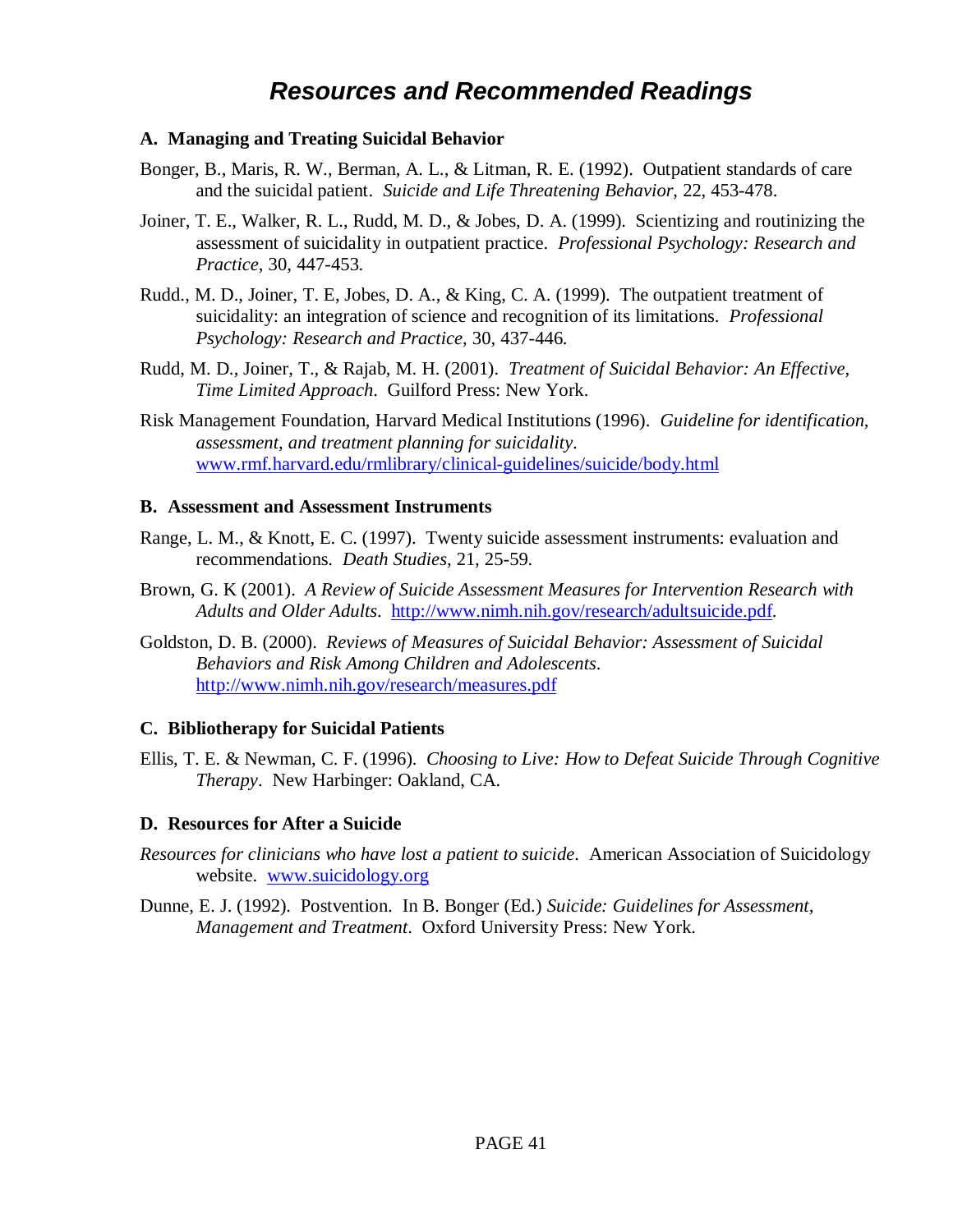#### **E. Literature on Suicide in the Air Force**

- Centers for Disease Control (1999, November 26). Suicide prevention among active duty Air Force personnel – United States, 1990 – 1999. *Morbidity Mortality Weekly Report*, 48(46), 1053-1057.
- [Staal, M. A](http://ehostvgw8.epnet.com/resultlist.asp?booleanTerm=AR+%22Staal%2c%20Mark%20A%2e%22)., & [Hughes, T. G](http://ehostvgw8.epnet.com/resultlist.asp?booleanTerm=AR+%22Hughes%2c%20Thomas%20G%2e%22). (2002). Suicide prediction in the US Air Force: Implications for practice. *Professional Psychology: Research & Practice*, 33, 190-196.
- Staal, M. A. (2000). The assessment and prevention of suicide for the 21st century: The Air Force's community awareness training model. *Military Medicine*, 166, 195-198.

#### **F. General Suicide Textbooks**

- Maris, R. W., Berman, A. L., & Silverman, M.M. (2000). *Comprehensive Textbook of Suicidology*. New York: Guilford Press.
- Jacobs, D. G. (Ed.). (1999). *The Harvard Medical School Guide to Suicide Assessment and Intervention*. San Francisco: Jossy-Bass.

#### **G. Military Guidance Related to Suicide Management**

AFI 44-102, *Community Health Management*

AFI 44-109, *Mental Health, Confidentiality and Military Law*

AFI 44-121, *Alcohol and Drug Abuse Prevention and Treatment (ADAPT) Program*

AFI 44-153, *Critical Incident Stress Management*

AFI 44-154, *Community Training: Suicide and Violence Awareness Education*

AFPAM 44-160, *The Air Force Suicide Prevention Program* 

AF/CC Memo, 25 Nov 02, *Policy for Investigative Interview Hand-Offs* 

AF/CVA Memo, 2 Jul 01, *Limited Privilege in the Suicide Prevention Program*

AF/SG2 Memo, 2 Dec 02, *After Duty Hours Mental Health Evaluations* 

DoD/VA *Suicide Prevention Identification and Assessment in the Primary Care Setting Toolkit*

- DoD Instruction 6490, *Requirements for Mental Health Evaluations of Members of the Armed Forces*
- DoD Directive 6490.1, *Mental Health Evaluations for Members of the Armed Forces*
- DoD Directive 6490.4, *Requirements for Mental Health Evaluations of Members of the Armed Forces*

HQ AFMOA/SGOF Memorandum, USAF Family Advocacy Program Standards, July 1998

#### **H. Suicide Related Websites**

The appearance of website addresses or hyperlinks does not constitute endorsement by the U.S. Air Force of this Website or the information, products, or services contained therein. For other than authorized activities such as Air Force Suicide Prevention Program sites, the U.S. Air Force does not exercise any editorial control over the information you may find at these locations.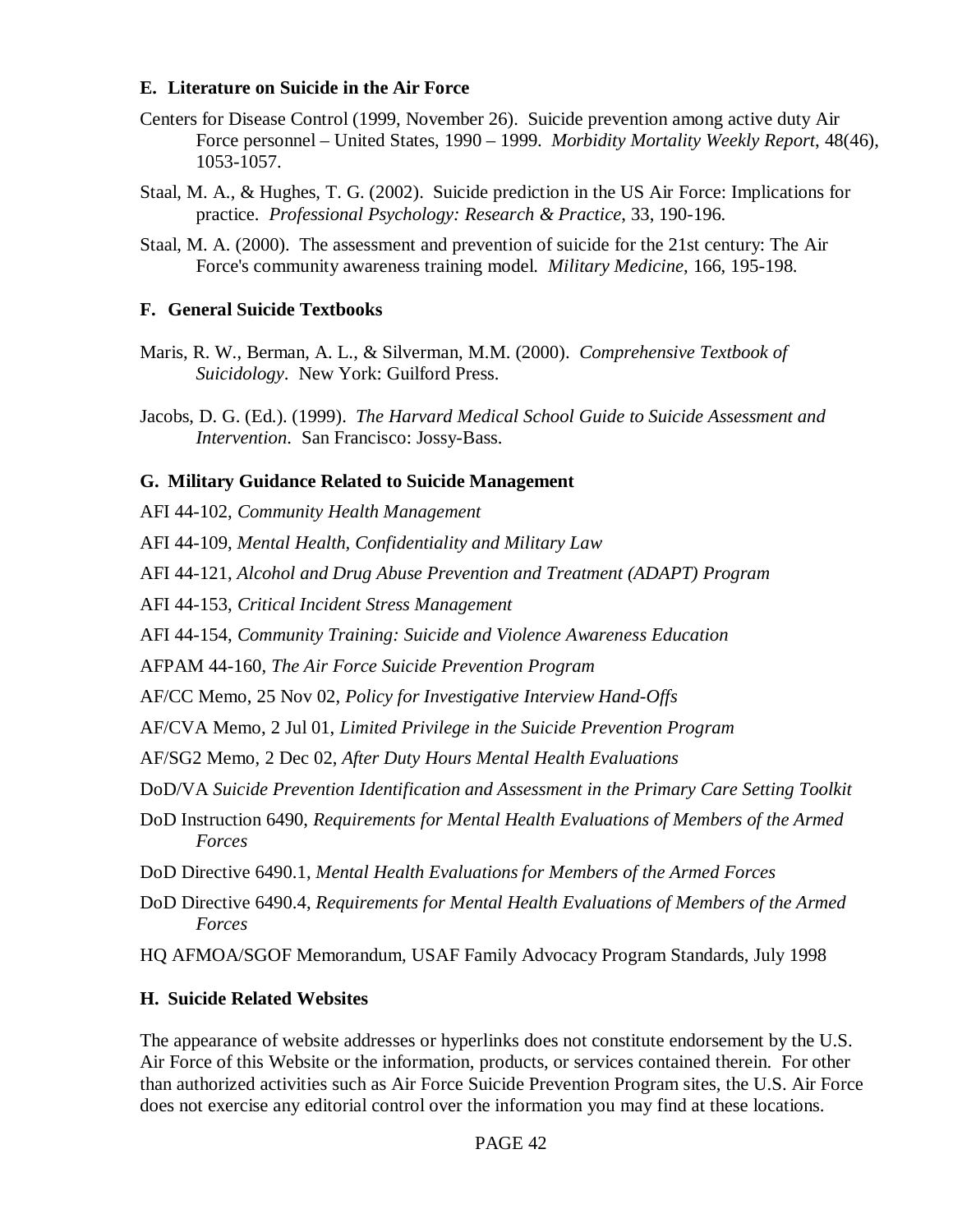| Aeschi Working Group                                                        | www.aeschiconference.unibe.ch                                              |
|-----------------------------------------------------------------------------|----------------------------------------------------------------------------|
| Air Force Suicide Prevention Program                                        | website address will be inserted                                           |
| American Association of Suicidology                                         | www.suicidology.org                                                        |
| <b>American Foundation for Suicide Prevention</b>                           | www.afsp.org                                                               |
| <b>International Association for Suicide Prevention</b>                     | www.suicide-parasuicide.rumos.com/<br>en/links/menta_health_assoc/IASP.htm |
| National Institutes of Mental Health, Suicide<br><b>Research Consortium</b> | www.nimh.nih.gov/research/suicide.cfm                                      |
| <b>National Strategy for Suicide Prevention</b>                             | www.mentalhealth.org/suicideprevention                                     |
| <b>Suicide Prevention Advocacy Network</b>                                  | www.spanusa.org                                                            |
|                                                                             |                                                                            |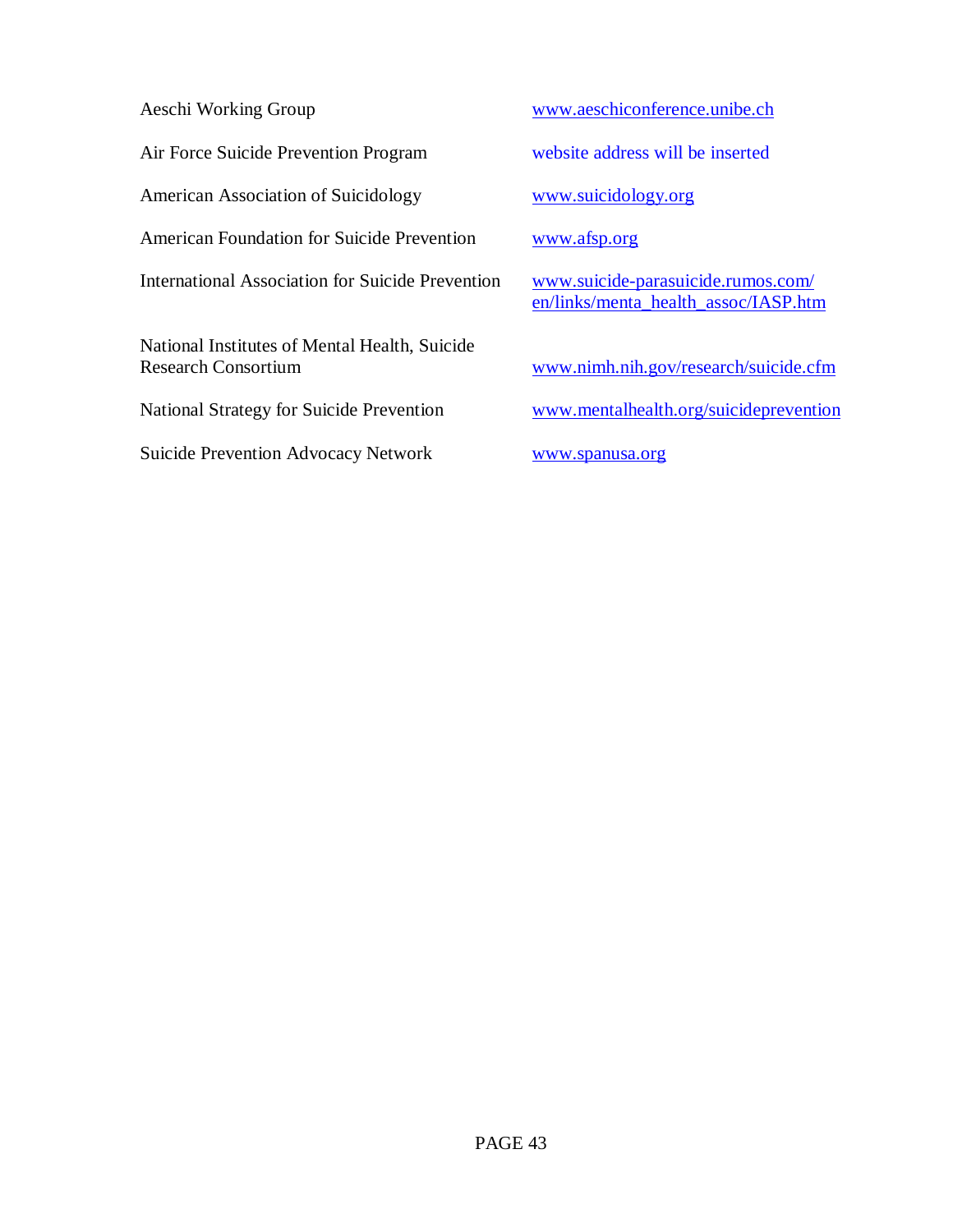### **References**

- Andersen, U. A., Andersen, M., Rosholm, J. U., & Gram, L. F. (2000). Contacts to the health care system prior to suicide: a comprehensive analysis using registers for general and psychiatric hospital admissions, contacts to general practitioners and practicing specialists and drug prescriptions. *Acta Psychiatrica Scandinavica*, *102*, 126-134.
- Appleby, L., Shaw, J., Amos, T., McDonnell, R., Harris, C., McCann, K., Kiernan, K., Davies, S., Bickley, H., & Parsons, R. (1999). Suicide within 12 months of contact with mental health services: national clinical survey. *British Medical Journal*, *318,* 1235-1239.
- Baerger, D. R. (2001). Risk management with the suicidal patient: lessons from case law. *Professional Psychology: Research and Practice*, 32, 359-366.
- Beck, A. T., Kovacs, M., & Weissman, A. (1979). Assessment of suicidal intention: The Scale for Suicide Ideation. *Journal of Consulting and Clinical Psychology*, 47(2), 343-352.
- Bongar, B. (1991). *The suicidal patient: Clinical and legal standards of care*. Washington, DC: American Psychological Association.
- Bongar, B., & Harmatz, M. (1991). Clinical psychology graduate education in the study of suicide: Availability, resources, and importance. *Suicide and Life-Threatening Behavior*, *21*, 231– 244.
- Bonger, B., Maris, R. W., Berman, A. L., & Litman, R. E. (1992). Outpatient standards of care and the suicidal patient. *Suicide and Life Threatening Behavior*, *22*, 453-478.
- Brent, D. A., Kolko, D., Birmaher, B., Baugher, M, Roth, C., Iyengar, S., Johnson, B. A., & Holder, D., (1997). A clinical psychotherapy trial for adolescent depression comparing cognitive, family, and supportive therapy. *Archives of General Psychiatry*, *54*, 877-885.
- Brown, G. K (2001). *A Review of Suicide Assessment Measures for Intervention Research with Adults and Older Adults*. [http://www.nimh.nih.gov/research/adultsuicide.pd](http://www.nimh.nih.gov/research/adultsuicide.pdf)f.
- Chemtob, C. M., Bauer, G., Kinney, B., Hamada, R. S. (1988). Patients' suicides: Frequency and impact on psychiatrists. *American Journal of Psychiatry*, 145, 224-228.
- Chemtob, C. M., Bauer, G., Torigoe, R. Y., Hamada, R. S. (1988). Patient suicide: Frequency and impact on psychologists. *Professional Psychology: Research and Practice*, *19*, 416-420.a
- Ellis, T. E., & Dickey, T. O. (1998). Procedures surrounding the suicide of a trainee's patient: A national survey of psychology internships and psychiatry residency programs. *Professional Psychology: Research & Practice, 29*, 492-497.
- Jobes, D. A., & Berman, A. L. (1993). Suicide and malpractice liability: Assessing and revising policies, procedures, and practice in outpatient settings. *Professional Psychology: Research and Practice*, *24*, 91-99.
- Jobes, D. A., Jacoby, A. M., Cimbolic, P., & Hustead, L. A. T. (1997). Assessment and treatment of suicidal clients in a university counseling center. *Journal of Counseling Psychology*, *44*, 368-377.
- Jobes, D. A., Luoma, J. B., Jacoby, A. M., & Mann, R. E. (2000). *Manual for the Collaborative Assessment and Management of Suicidality (CAMS).* Unpublished manuscript.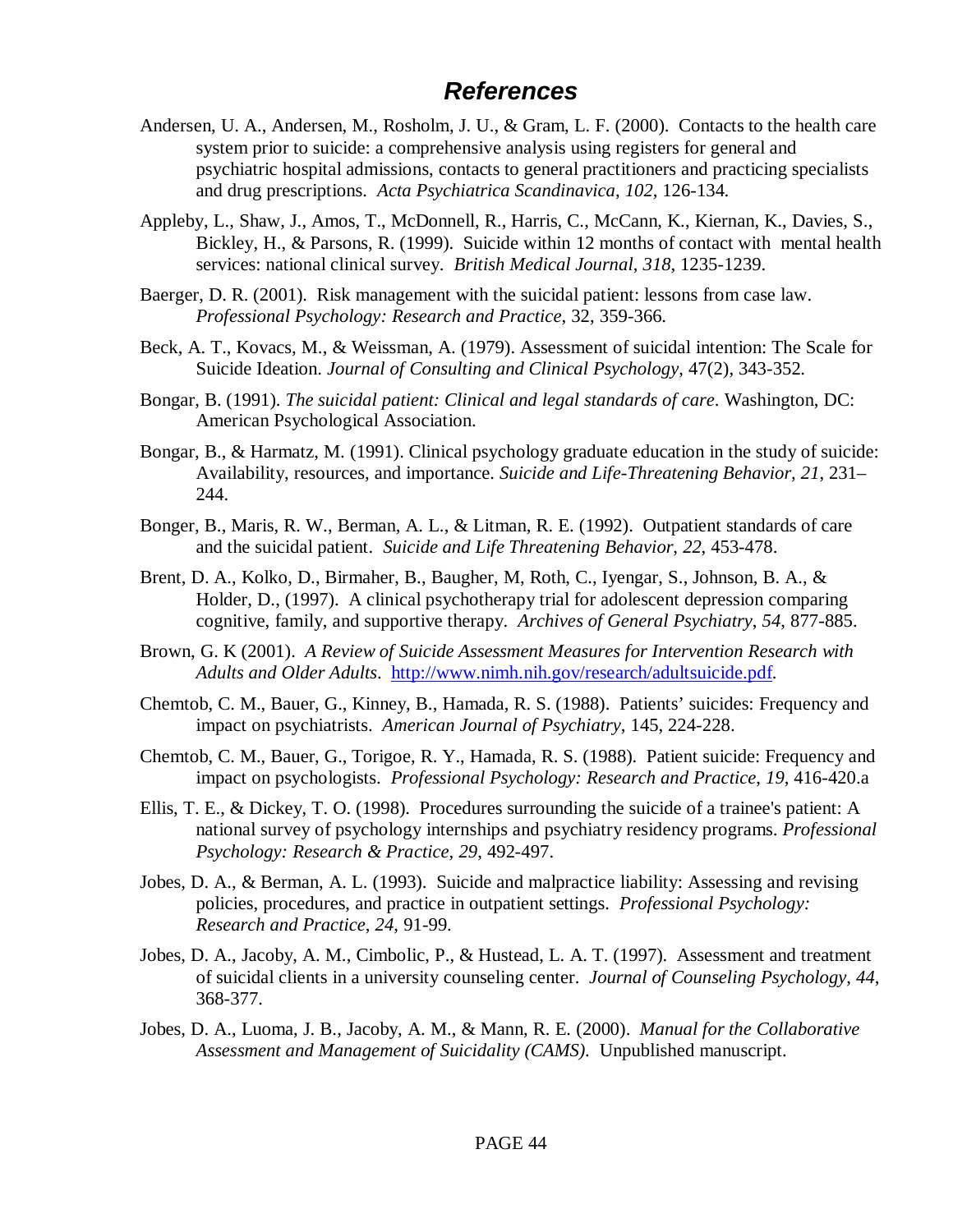- Jobes, D. A., Wong, S. A., Drozd, J. F., & Kiernan, A. (2002, September). *An effectiveness study of CAMS vs. treatment as usual with suicidal outpatients.* Paper presented at the 9<sup>th</sup> European Symposium on Suicide and Suicidal Behavior, Coventry, England.
- Joiner, T. E., Rudd, M. D., & Rajab, M. H. (1997). The Modified Scale for Suicidal Ideation: Factors of suicidality and their relation to clinical and diagnostic variables. *Journal of Abnormal Psychology*, *106*, 260-265.
- Joiner, T. E., Walker, R. L., Rudd, M. D., & Jobes, D. A. (1999). Scientizing and routinizing the assessment of suicidality in outpatient practice. *Professional Psychology: Research and Practice*, *30*, 447-453.
- Khan, A., Warner, H. A., & Brown, W. A. (2000). Symptom reduction and suicide risk in patients treated with placebo in antidepressant clinical trials: an analysis of the Food and Drug Administration database. *Archives of General Psychiatry*, *57*, 311-317.
- Lambert, M. J., Hansen, N.B., Umphress, V., Lunnen, K., Okiishi, J., Burlingame, G. M., Huefner, J., & Reisinger, C. (1996). Administration and scoring manual for the OQ 45.2. Stevenson, MD: American Professional Credentialing Services.
- Learner, M., & Chum, G. (1990). Treatment of suicide ideators: A problem-solving approach. *Behavior Therapy*, *21*, 403-411.
- Linehan, M., Armstrong, H., Suarez, A., Allmon, D., & Heard, H. (1991). Cognitive-behavioral treatment of chronically parasuicidal borderline patients. *Archives of General Psychiatry, 48,* 1060-1064.
- Linehan, M. M., Goodstein, L. J., Nielsen, S. L., & Chiles, J. A. (1983). Reasons for staying alive when you are thinking of killing yourself: The Reasons for Living Inventory. *Journal of Consulting and Clinical Psychology*, *51*, 276–286.
- Luoma, J. B., Martin, C. E., & Pearson, J. L. (2002). Contact with mental health and primary care providers before suicide: A review of the evidence. *American Journal of Psychiatry, 159, 909-916.*
- Motto, J. A., & Bostrum, A. G. (2001). A randomized controlled trial of postcrisis suicide prevention. *Psychiatric Services*, *52*, 828-833.
- O'Carroll, P., Berman, A., Maris, R., Moscicki, E., Tanney, B., & Silverman, M. (1996). Beyond the tower of Babel: A nomenclature for suicidology. *Suicide and Life Threatening Behavior*, *26*, 237-252.
- Peterson, E. M., Luoma, J. B., Dunne, E. (2002). Suicide survivors' perceptions of the treating clinician. *Suicide & Life-Threatening Behavior, 32,* 158-166.
- Pope, K., & Tabachnick, B. (1993). Therapists' anger, fear, and sexual feelings: National survey of therapist responses, client characteristics, critical events, formal complaints, and training. *Professional Psychology: Research and Practice*, *24*, 142-152.
- Rudd, M. D., Joiner, T. E., & Rajab, M. H. (1995). Help negation after acute suicidal crisis. *Journal of Consulting and Clinical Psychology*, *63*, 499-503
- Rudd, M. D., Rajab, M. H., Orman, D., Stulman, D., Joiner, T., & Dixon, W. (1996). Effectiveness of an outpatient problem-solving intervention targeting suicidal young adults: Preliminary results. *Journal of Consulting and Clinical Psychology*, *64*, 179-190.